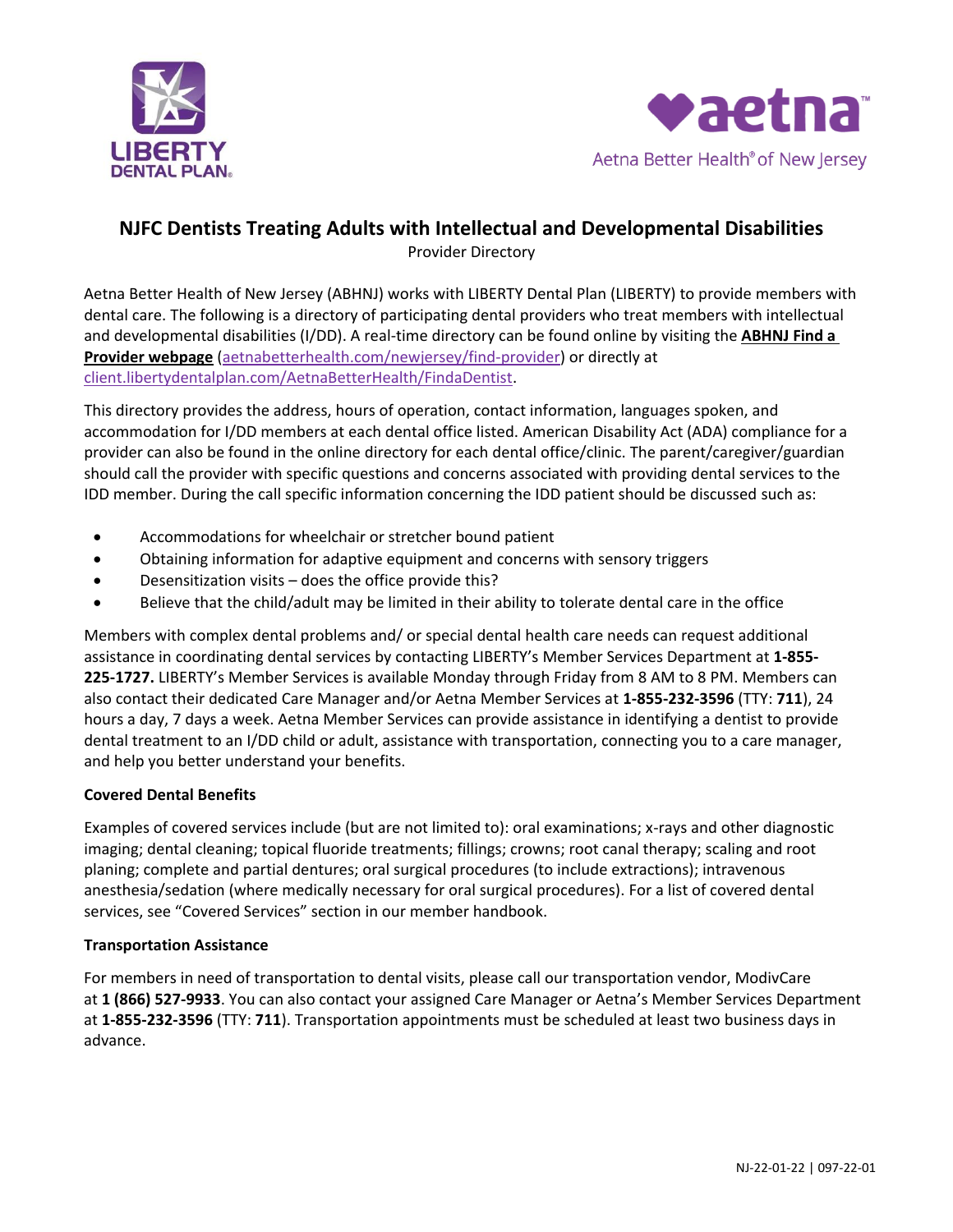



# **Dentistas de NJFC que tratan a adultos con discapacidades intelectuales y del desarrollo**

Directorio de proveedores

Aetna Better Health of New Jersey (ABHNJ) trabaja con LIBERTY Dental Plan (LIBERTY) para brindarles atención dental a los miembros. A continuación, verá un directorio de proveedores dentales participantes que tratan a miembros con discapacidades intelectuales y del desarrollo (I/DD). Se puede encontrar un directorio en tiempo real en línea ingresando a la **página web** *Find a Provider* **[\(Encontrar un proveedor\) de ABHNJ](file://///midp-sfs-001/NJReportg/Liberty%20Dental/Provider%20Directory/aetnabetterhealth.com/newjersey/find-provider)** [\(aetnabetterhealth.com/newjersey/find-provider\)](https://www.aetnabetterhealth.com/newjersey/find-provider) o directamente en [client.libertydentalplan.com/AetnaBetterHealth/FindaDentist.](https://client.libertydentalplan.com/AetnaBetterHealth/FindaDentist)

Este directorio indica la dirección, el horario de atención, la información de contacto, los idiomas que se hablan y las adaptaciones para los miembros con I/DD en cada consultorio dental enumerado. El cumplimiento de la Ley para Estadounidenses con Discapacidades (ADA) por parte de un proveedor también se puede encontrar en el directorio en línea para cada consultorio/clínica dental. El padre, la madre, un cuidador o un tutor deben llamar al proveedor con preguntas e inquietudes específicas relacionadas con la prestación de servicios dentales al miembro con I/DD. Durante la llamada, se analizará información específica sobre el paciente con I/DD, como la siguiente:

- Adaptaciones para pacientes que usan sillas de ruedas o camillas.
- Obtención de información sobre el equipo de adaptación e inquietudes sobre los desencadenantes sensoriales.
- Visitas de desensibilización: ¿el consultorio las ofrece?
- Consideración de que el niño/adulto podría tener capacidad limitada para tolerar la atención dental en el consultorio.

Los miembros con discapacidades intelectuales y del desarrollo, problemas dentales complejos o necesidades especiales de atención médica dental pueden solicitar más ayuda para coordinar los servicios dentales comunicándose con el Departamento de Servicios para Miembros de LIBERTY al **1-855-225-1727.** El horario de atención del Departamento de Servicios para Miembros de LIBERTY es de lunes a viernes, de 08:00 a. m. a 08:00 p. m.

Los miembros también pueden comunicarse con su administrador de atención exclusivo o con el Departamento de Servicios para Miembros de Aetna al **1-855-232-3596** (TTY: **711**), durante las 24 horas, los 7 días de la semana. El Departamento de Servicios para Miembros de Aetna puede brindar ayuda para identificar un dentista que proporcione tratamiento dental a un niño o adulto con I/DD, con el transporte, para conectarse con un administrador de atención y para que usted comprenda mejor sus beneficios.

# **Beneficios dentales cubiertos**

Algunos ejemplos de servicios cubiertos son, entre otros, exámenes bucales; radiografías y otras imágenes de diagnóstico; limpiezas dentales; tratamientos con flúor tópico; empastes; coronas; tratamientos de conducto; raspados y pulidos radiculares; dentaduras postizas parciales y completas; procedimientos quirúrgicos bucales (incluidas las extracciones); anestesia/sedación intravenosa, o tratamiento en un quirófano o centro quirúrgico ambulatorio (cuando sea médicamente necesario). Puede recibir servicios adicionales de diagnóstico, preventivos y periodontales si presenta documentación de necesidad médica.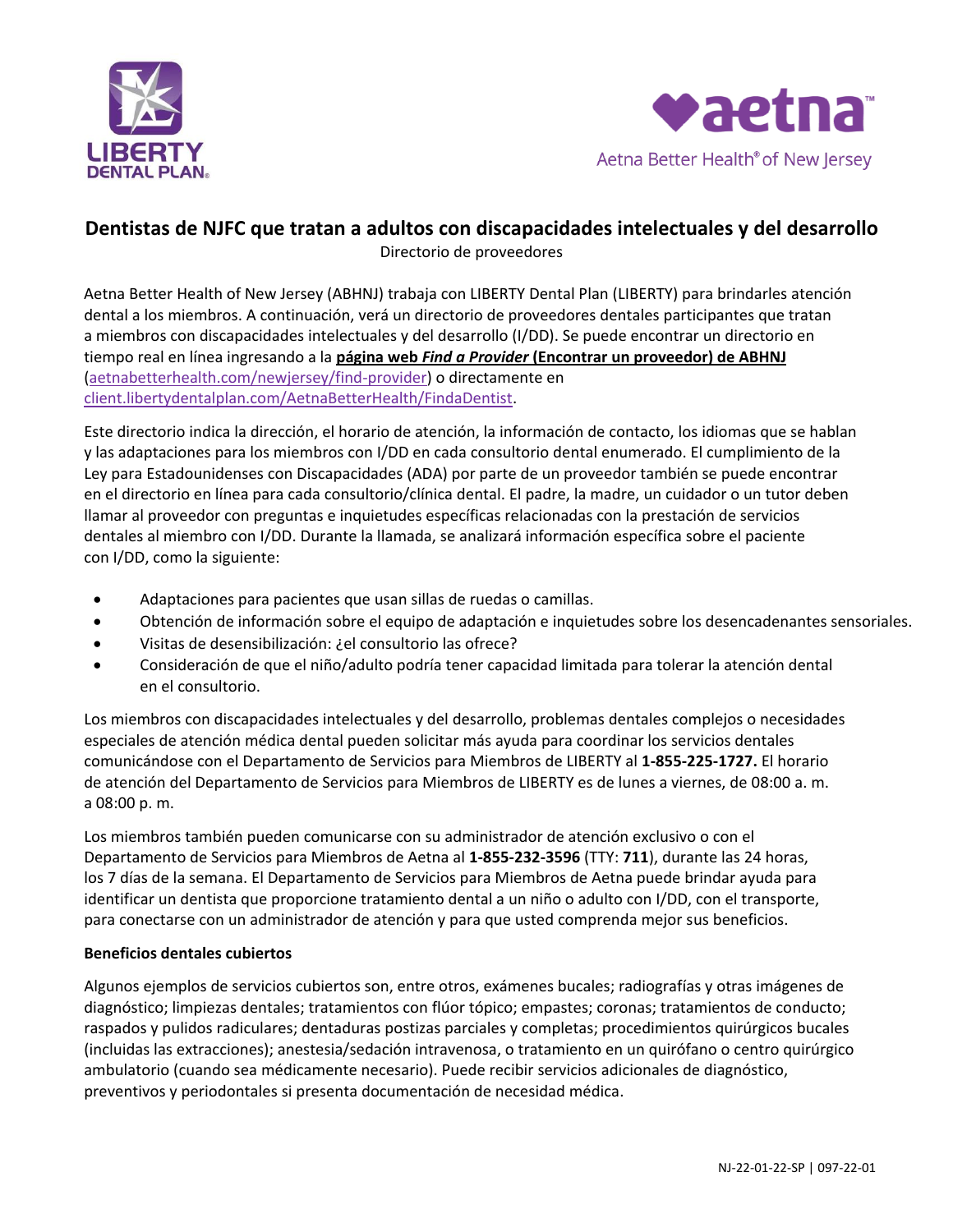

# **PROVIDER DIRECTORY / DIRECTORIO DE PROVEEDORES**

**Member Services / Servicios para miembros : (855) 225-1727**

### **ATLANTIC COUNTY**

#### **DENTIST**

#### **#123865**

**Absecon Family Dental. P.A** 658 White Horse Pike Absecon, NJ 08201 (609) 677-5155 Fax: (609) 677-5133 Special Needs: Yes English Ages Seen: 0-99 M-T 8am-6pm W-Th 8am-6pm Ayub, Zahara Greco, Steven Patel, Amish Piatnichouk, Jurgita

#### **#013909**

**Affordable Teeth Care** 3805 Ventnor Ave Atlantic City, NJ 08401  $\dot{5}$  (609) 428-6425 Fax: (609) 428-6425 Special Needs: Yes English, Spanish, Vietnamese Ages Seen: All Ages Th-F 11am-5pm Nguyen, Hiep

#### **#023149**

**Community Dental of Ventnor** 5030 Wellington Ave Ventnor City, NJ 08406 (609) 783-9933 Fax: (609) 246-6964 Special Needs: Yes English Ages Seen: All Ages M-T 9am-6pm W-Th 9am-6pm S 9am - 2pm Prager, Glenn Prager, Todd Thurber, John Vitello, John

# Zimmer, Justin

**#017536**

**Eastern Dental of Northfield. LLC** 1634 New Road, Route 9 Northfield, NJ 08225  $\dot{c}$  (609) 677-1589 Fax: (609) 677-1593 Special Needs: Yes English Ages Seen: All Ages M 9am - 6pm, T 8am - 5pm W 10am-7pm, Th 8am-5pm Stewart, Christopher Vasenko, Aleksandr

# **#EV1919251**

**Oceanside Smiles** 27 S New York Ave Atlantic City, NJ 08401 (609) 345-6600 Fax: (111) 111-1111 Special Needs: Yes English Ages Seen: 3-99 M-T 8am-5pm W-F 8am-5pm Lamichane, Sara

#### **#014568**

**Somers Point Dental** 43 Bethel Rd Somers Point, NJ 08244 www.somerspointdentalnj.com  $\dot{c}$  (609) 904-5146 Fax: (609) 904-5196 Special Needs: Yes English Ages Seen: All Ages M-T 9am-6pm W-Th 9am-6pm S 9am - 2pm Ayub, Zahara Ferrara, Sandra Prager, Glenn Prager, Todd Thurber, John Zimmer, Justin

**#FQHC013995 Southern Jersey Family Medical Centers, Inc.** 1301 Atlantic Ave Atlantic City, NJ 08401 www.somerspointdentalnj.com (609) 572-0000 Fax: (609) 572-0039 Special Needs: Yes English, Spanish Ages Seen: All Ages M 8am - 5pm, T 11am - 8pm W-Th 8am-4pm Hill, Robert Maringanti, Renuka

### **#FQHC014000**

**Southern Jersey Family Medical Centers, Inc.** 932 S Main St Pleasantville, NJ 08232 www.sjfmc.org (609) 383-0880 Fax: (609) 383-0658 Special Needs: Yes English, Spanish Ages Seen: All Ages M 8am - 5pm, T 11am - 8pm W 9am-5pm, Th 8am-5pm,F 8am-4pm Skaler, Barry

#### **#FQHC016832**

**Southern Jersey Family Medical Centers, Inc.**

3003 English Creek Ave Unit C6 Egg Harbor Township, NJ 08234 www.sjfmc.org (609) 481-3185 Fax: (609) 569-0104

Special Needs: Yes

English, Spanish Ages Seen: All Ages M 8am - 5pm, T 9am - 5pm W 11am-8pm, Th 9am-5pm,F 8am-5pm Hill, Robert

**#017558 Turnersville Family Dentistry** 415 Chris Gaupp Drive Absecon, NJ 08205 www.sjfmc.org (856) 227-1142 Fax: (856) 227-0058 Special Needs: Yes English, Spanish, Persian Ages Seen: All Ages Eslami, Ali

**#014680**

**University Dental Center at Galloway** 4 East Jimmie Leeds Road, Bldg 2 Ste 6 Absecon, NJ 08205  $\dot{c}$  (609) 652-0501 Fax: (609) 652-1105 Special Needs: Yes English, Spanish Ages Seen: All Ages M-T 8am-5pm W-F 8am-5pm Halpin, Eoin York, Jill

#### **#014679**

**University John H. Cronin Dental Center** 235 Dolphin Ave Northfield, NJ 08225 (609) 645-5814 Fax: (609) 645-5872 Special Needs: Yes English Ages Seen: All Ages M-T 8am-5pm W-F 8am-5pm Halpin, Eoin York, Jill

#### **ENDODONTICS**

#### **#023149**

**Community Dental of Ventnor** 5030 Wellington Ave Ventnor City, NJ 08406 (609) 783-9933 Fax: (609) 246-6964

|                                                         | The provider directory is subject to change without notice.                                                                         | March, 2022  |
|---------------------------------------------------------|-------------------------------------------------------------------------------------------------------------------------------------|--------------|
|                                                         | Languages spoken by the offices are reported. The languages are not verified by LIBERTY Dental Plan.                                |              |
|                                                         | If you need to access LIBERTY's free interpretation services please call the number listed on your ID card.                         |              |
|                                                         | To view current providers, please visit our website, www.libertydentalplan.com/AetnaBetterHealthofNewJersey.                        |              |
|                                                         | El directorio de proveedores está sujeto a cambios sin previo aviso.                                                                |              |
|                                                         | Los idiomas que se hablan en las oficinas seran reportados. Los idiomas no son verificados por LIBERTY Dental Plan.                 |              |
|                                                         | Si necesita usar los servicios gratuitos de interpretación de LIBERTY, llame al número que aparece en su tarjeta de identificación. |              |
|                                                         | Para ver los proveedores actuales, visite nuestro sitio web, www.libertydentalplan.com/AetnaBetterHealthofNewJersey.                |              |
| * Closed to new members / Cerrado para nuevos miembros. | ◯ Wheelchair access / Acceso para personas en silla de ruedas.                                                                      | Page 1 of 33 |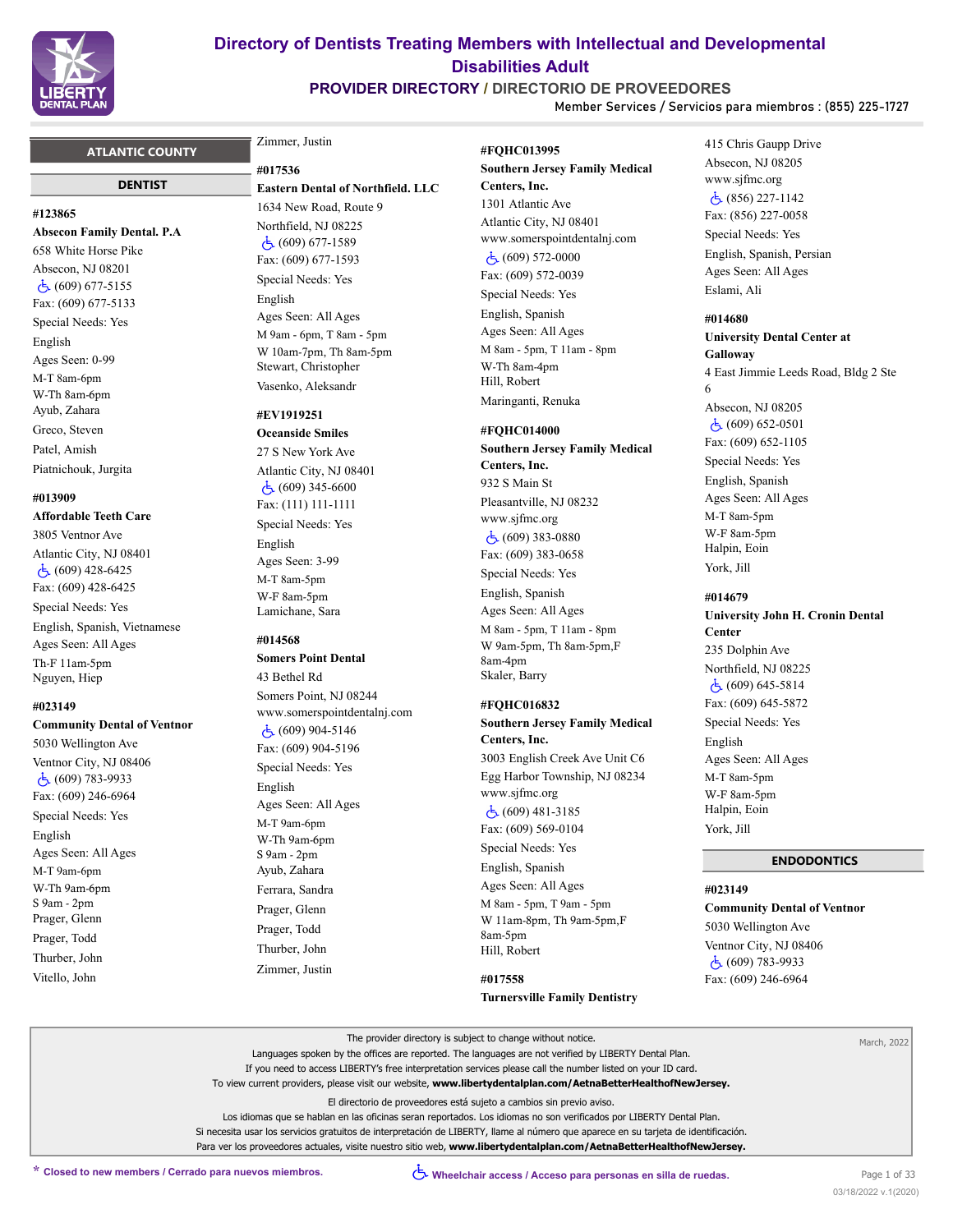

# **PROVIDER DIRECTORY / DIRECTORIO DE PROVEEDORES**

**Anderson Dental Center** 

**Member Services / Servicios para miembros : (855) 225-1727**

Special Needs: Yes English Ages Seen: All Ages M-T 9am-6pm W-Th 9am-6pm S 9am - 2pm Weiss, Joel

### **#014568**

**Somers Point Dental**

43 Bethel Rd Somers Point, NJ 08244 www.somerspointdentalnj.com (609) 904-5146 Fax: (609) 904-5196 Special Needs: Yes English Ages Seen: All Ages M-T 9am-6pm W-Th 9am-6pm

S 9am - 2pm Weiss, Joel

# **ORAL SURGEON**

**#123865 Absecon Family Dental. P.A** 658 White Horse Pike Absecon, NJ 08201  $\dot{c}$  (609) 677-5155 Fax: (609) 677-5133 Special Needs: Yes

English Ages Seen: 0-99 M-T 8am-6pm W-Th 8am-6pm Pagonis, Tommy

#### **#023149**

**Community Dental of Ventnor**

5030 Wellington Ave Ventnor City, NJ 08406 (609) 783-9933 Fax: (609) 246-6964 Special Needs: Yes English Ages Seen: All Ages M-T 9am-6pm W-Th 9am-6pm S 9am - 2pm

#### Yoo, Hyon

#### **#014568**

**Somers Point Dental** 43 Bethel Rd Somers Point, NJ 08244 www.somerspointdentalnj.com (609) 904-5146 Fax: (609) 904-5196 Special Needs: Yes English Ages Seen: All Ages M-T 9am-6pm W-Th 9am-6pm S 9am - 2pm Yoo, Hyon

# **ORTHODONTIST**

**#017536 Eastern Dental of Northfield. LLC** 1634 New Road, Route 9

Northfield, NJ 08225 (609) 677-1589 Fax: (609) 677-1593 Special Needs: Yes English Ages Seen: All Ages M 9am - 6pm, T 8am - 5pm W 10am-7pm, Th 8am-5pm Segall, Eric

#### **#014500**

**Giegerich Orthodontics** 329 E Jimmie Leeds Rd Galloway, NJ 08205 (609) 652-1900 Fax: (609) 652-1911 Special Needs: Yes English Middle (1100-1500), English, Spanish Ages Seen: All Ages M 8am - 2pm, T 8am - 5pm W 8am-2pm, Th 8am-5pm Giegerich, Thomas

# **BERGEN COUNTY**

 **DENTIST**

**#022960**

**Hackensack, LLC** 15 Anderson St Hackensack, NJ 07601 (201) 546-7435 Fax: (201) 402-1893 Special Needs: Yes Arabic, English, Albanian, Portuguese, Russian, Spanish Ages Seen: All Ages M-T 9am-6pm W-F 9am-6pm S 9am - 3pm EL-Samna, Jamil Said, Sharif

## **#017389**

**Center for Dentistry** 30 Prospect Ave Hackensack, NJ 07601 (551) 996-2111 Fax: (551) 996-0530 Special Needs: Yes English, Spanish, Portuguese Ages Seen: All Ages M-T 8am-4pm W-F 8am-4pm Ruggiero, James

# **#015955**

**Dental Center of Hackensack** 394 Main Street Hackensack, NJ 07601  $\dot{c}$ (201) 525-0067 Fax: (201) 525-0070 Special Needs: Yes English, Arabic, Russian, Spanish Ages Seen: All Ages

M-T 10am-6pm W-Th 10am-6pm Mallouhi, Mary

# **#015548**

**Dental Health Care PC**

190 Main St, Ste 302 Hackensack, NJ 07601 (201) 343-5363 Fax: (201) 343-5916 Special Needs: Yes English, Spanish

Ages Seen: All Ages M-T 8am-5pm W-Th 8am-5pm Botero-Mondul, Claudia

#### **#014140 Elvis Zakaim DMD**

413 Farview Ave Paramus, NJ 07652 (201) 261-0216 Fax: (201) 261-5187 Special Needs: Yes English, Farsi Ages Seen: All Ages M-T 8am-5pm W-Th 8am-5pm Zakaim, Elvis

#### **#015780**

**Ever Smile Dental** 479 N Midland Ave Saddle Brook, NJ 07663 www.dentist-saddlebrook.com (201) 773-3992 Fax: (551) 224-8426 Special Needs: Yes

English, Arabic, Spanish Ages Seen: All Ages M-T 9am-6pm F 9am-3pm Estedrak, Maryz

#### **#013689**

**Fine Family Dentistry** 240 E Palisades Ave Ste 11C Englewood, NJ 07631 (201) 569-9393 Fax: (201) 541-9164 Special Needs: Yes English, Spanish Ages Seen: All Ages M-T 9am-4pm W-Th 9am-4pm Fine, Craig

# **#013878**

**Gentle Dental Service**

32 Anderson St Hackensack, NJ 07601 WWW.gentledentalservice.com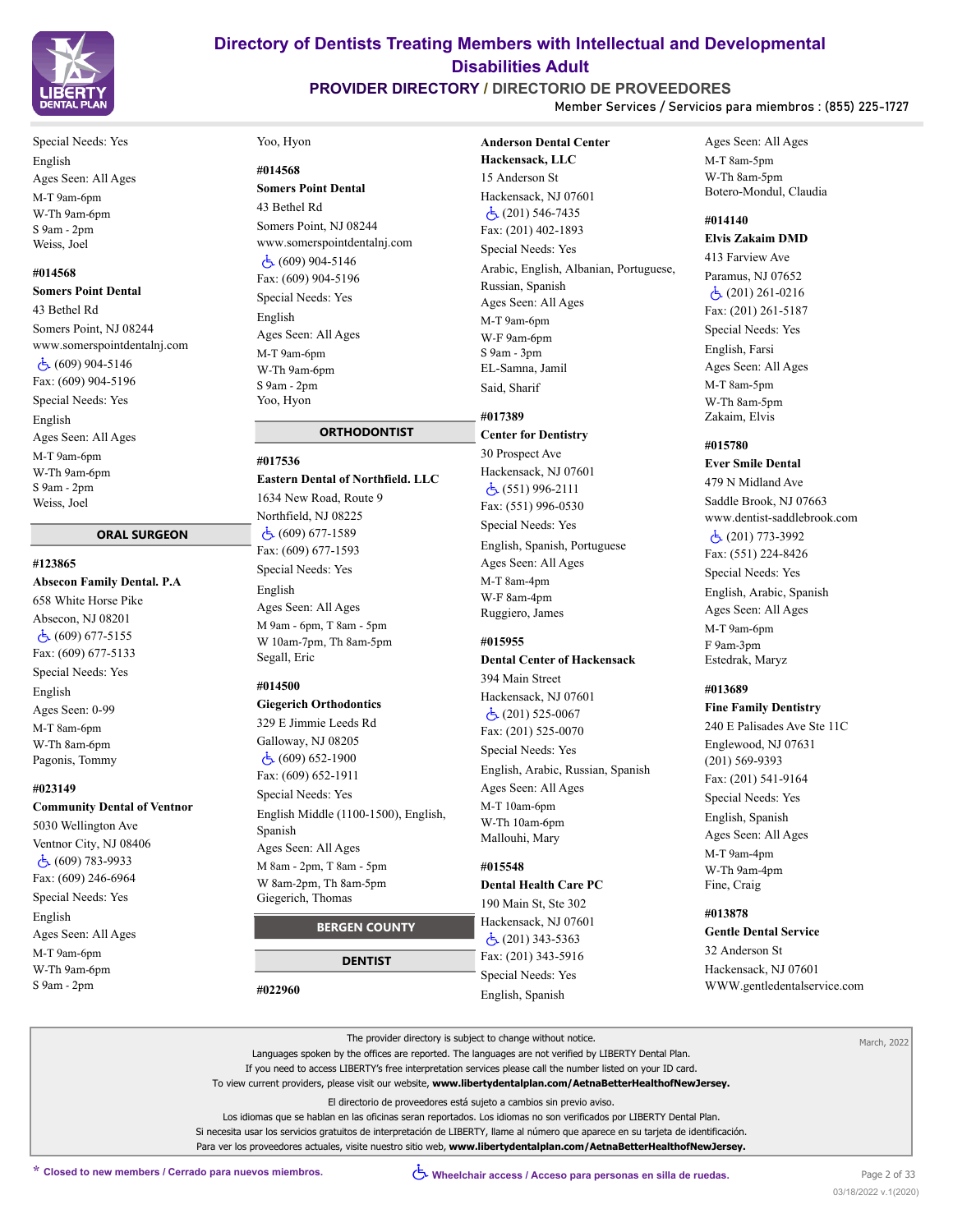

(201) 457-1010 Fax: (201) 457-1540 Special Needs: Yes English, Arabic, Spanish Ages Seen: All Ages M-T 10am-7pm W 10am-7pm, S 9am - 2pm Morcos, Safinaz

# **#016964**

**Hudson Hackensack Dental**

133 Hudson Street Ste 1 Hackensack, NJ 07601  $\dot{c}$  (201) 389-4080 Fax: (201) 596-3130 Special Needs: Yes English, Spanish, Creoles and Pidgins English-based(other) Ages Seen: All Ages W 9am-2pm, S 9am - 2pm Severe, Martha

### **#EV1945011 Montvale Orthodontics**

305 W Grand Ave Ste 600 Montvale, NJ 07645 www.montvaleortho.com (201) 746-9910 Fax: (201) 746-9909 Special Needs: Yes English, Korean Ages Seen: All Ages M-T 11am-7pm Th-F 9am-5pm S 9am - 5pm Oh, Dong

#### **#015554**

**My Smile Dental** 101 Rt 46 West Saddle Brook, NJ 07663 www.mysmiledental.org (201) 880-7744 Fax: (201) 880-7746 Special Needs: Yes English, Spanish, Gujarati, Hindi Ages Seen: All Ages T 10am - 6pm

W-F 10am-6pm Mohammed, Liya Patel, Tejal

**#FQHC016003 North Hudson Community Action Corporation** 535 Midland Ave Garfield, NJ 07026 www.nhcac.org  $\dot{c}$  (201) 210-0200 Fax: (973) 340-1156 Special Needs: Yes English, Spanish Ages Seen: All Ages M-T 8am-5pm Th-F 8am-5pm S 8am - 5pm Acuna, Pablo Carl, Chaya Lavandeira, Janet Lopez, Gisela Nina, Deborah Rabeiro-Wert, Mercedes Wenger, Abraham

#### **#FQHC022979 North Hudson Community Action**

Wert, Rodolfo

**Corporation** 197 South Van Brunt Street Englewood, NJ 07631 www.nhcac.org (201) 210-0200 Fax: (201) 568-1876 Special Needs: Yes English, Spanish Ages Seen: 6mo - 99 M-T 8am-5pm W-F 8am-5pm S 8am - 5pm Acuna, Pablo Carl, Chaya Lavandeira, Janet Lopez, Gisela Minichetti, John Nina, Deborah Rabeiro-Wert, Mercedes

# **Directory of Dentists Treating Members with Intellectual and Developmental Disabilities Adult**

# **PROVIDER DIRECTORY / DIRECTORIO DE PROVEEDORES**

**Member Services / Servicios para miembros : (855) 225-1727**

Wenger, Abraham

### **#123603 NU - Smile Dental Corp**

9 S. Island Ave Ramsey, NJ 07446 http://www.dentalimplantsinramseynj.c om

 (201) 327-6139 Fax: (201) 378-0125 Special Needs: Yes English, Farsi, Spanish Ages Seen: All Ages T 10am - 6pm S 9am - 2pm Kianfar, Ramesh

### **#014314**

# **Parkview Dental**

1200 E. Ridgewood Ave, Ste 215 West Wing Ridgewood, NJ 07450 (201) 857-5777 Fax: (201) 857-5778 Special Needs: Yes English, Spanish, Italian, Slovak (T) Ages Seen: All Ages M-T 10am-7pm W-Th 10am-7pm S 12pm - 3pm Pizzano, Marc

### **#017304**

# **Pediatric Dentistry of Wyckoff**

260 Godwin Ave Ste #6 Wyckoff, NJ 07481 https://www.pediatricdentistrywyckoff. com/  $\dot{c}$  (201) 848-5000 Fax: (201) 848-5100 Special Needs: Yes English, Spanish Ages Seen: 1-21

T 10am - 6pm Ranjitkar, Asmita

# **#123461**

**Ridgefield Park Family Dental LLC** 174-176 Main St Ridgefield Park, NJ 07660

### WWW.gentledentalservice.com  $\dot{c}$  (201) 267-6700 Fax: (201) 267-6701

Special Needs: Yes

English, Arabic, Armenian, Egyptian, Farsi, Korean, Punjabi, Spanish, Urdu Ages Seen: All Ages M 9am - 6pm, T 9am - 6am W-F 9am-6pm Cabello, Carol Eldin, Khaled

CERTIFICATIONS: Intravenous Sedation Jacobovits, Stephanie

Koo, Hayeon Siddiqi, Omar

Votto, Elena

#### **#016470**

**Saddle Brook Dental Associates, LLC** 220 5Th St Saddle Brook, NJ 07663 www.njdentalcenters.com (973) 478-1616

Fax: (973) 478-1732

Special Needs: Yes English, Arabic, Albanian, Polish, Spanish, Ukrainian Ages Seen: All Ages M-T 9am-8pm W-Th 9am-8pm S 9am - 3pm Attilli, Rawan Fouad, Zakaria Kerdahi, Rania Morales, Pedro Rajan, Vinod

#### **#012007**

**St Mary & St Katherine Dental Associates, LLC**

167 Grove St Lodi, NJ 07644 (973) 458-1156 Fax: (973) 458-1155 Special Needs: Yes

Arabic, English, Portuguese, Spanish Ages Seen: All Ages M-T 4pm-8pm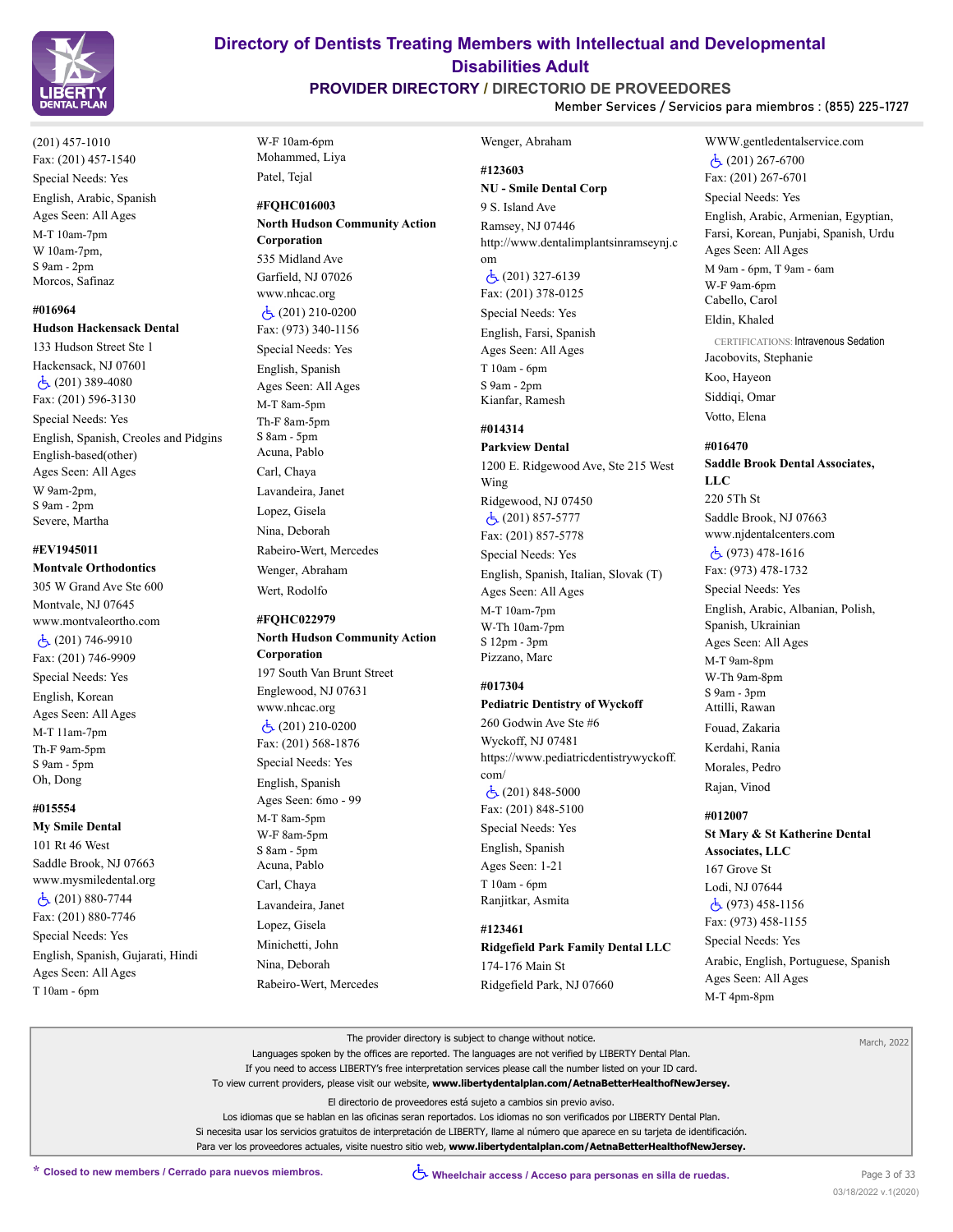

W 7am-1pm, Th 4pm-8pm,F 7am-1pm Gerges, Nabil

#### **#014959**

#### **Sunflower Dental Group of Westwood P.C**

316 C Kinderkamack Rd. Westwood, NJ 07675 www.sunflowerdentalgroup.com (201) 497-6532 Fax: (201) 488-1137 Special Needs: Yes English, Korean, Persian, Spanish Ages Seen: All Ages M 9am - 5pm, T 9am - 6pm W 9am-5pm, Th 9am-7pm S 8am - 2pm Jahansouz, Maryam

#### **#012959**

**Trans-Dental Associates PC** 511 River Dr Elmwood Park, NJ 07407 www.transdentalnj.com (201) 796-0585 Fax: (201) 796-4077 Special Needs: Yes English Ages Seen: All Ages M 9am - 8pm, W-Th 2pm-8pm

# **#014968**

Brisman, Aaron\*

**Wallington Family Dentistry**

172 Maple Ave Wallington, NJ 07057 (973) 778-0918 Fax: (973) 778-9275 Special Needs: Yes English, Spanish, Persian, Polish Ages Seen: All Ages T 9am - 5pm Amo-Adjei, Cheryn Rozehzadeh, Joseph

#### **ENDODONTICS**

**#123461 Ridgefield Park Family Dental LLC**

# **Directory of Dentists Treating Members with Intellectual and Developmental Disabilities Adult**

# **PROVIDER DIRECTORY / DIRECTORIO DE PROVEEDORES**

**Member Services / Servicios para miembros : (855) 225-1727**

174-176 Main St Ridgefield Park, NJ 07660 (201) 267-6700 Fax: (201) 267-6701 Special Needs: Yes English, Arabic, Armenian, Egyptian, Farsi, Korean, Punjabi, Spanish, Urdu Ages Seen: All Ages M 9am - 6pm, T 9am - 6am W-F 9am-6pm Greenberg, Brian

#### **#016470**

**#022249**

**Saddle Brook Dental Associates, LLC** 220 5Th St Saddle Brook, NJ 07663 www.njdentalcenters.com

 (973) 478-1616 Fax: (973) 478-1732 Special Needs: Yes English, Arabic, Albanian, Polish, Spanish, Ukrainian Ages Seen: All Ages M-T 9am-8pm W-Th 9am-8pm S 9am - 3pm Greenberg, Brian

# **ORAL SURGEON**

**Bridge Oral Facial Surgery and Implant Center, LLC** 2029 Lemoine Ave, Ste 103 Fort Lee, NJ 07024 www.bridgeoralfacialsurgery.com  $\dot{c}$  (201) 585-9800 Fax: (201) 585-9820 Special Needs: Yes English, Spanish, Japanese Ages Seen: All Ages M-T 9am-4pm W-F 9am-4pm S 9am - 2pm Kasahara, Takehiro CERTIFICATIONS: Board Certification

**#018106 Palisades Oral Surgery**

1530 Palisade Ave Ste Cn4 Fort Lee, NJ 07024 (201) 585-8282 Fax: (201) 585-0805 Special Needs: Yes English Ages Seen: All Ages M-T 7am-2pm W-Th 7am-2pm S 8am - 12pm Carrao, Vincent

### **ORTHODONTIST**

#### **#022960**

**Anderson Dental Center Hackensack, LLC** 15 Anderson St Hackensack, NJ 07601 (201) 546-7435 Fax: (201) 402-1893 Special Needs: Yes Arabic, English, Albanian, Portuguese, Russian, Spanish Ages Seen: All Age M-T 9am-6pm W-F 9am-6pm S 9am - 3pm Abey, Muhammad

#### **#017088**

# **Diamond Braces of Fair Lawn** 14-23 River Road Fair Lawn, NJ 07410 diamondbraces.com (201) 797-4400 Fax: (888) 292-7017 Special Needs: Yes English, Russian, Polish, Spanish Ages Seen: 7 to 99 M-T 11am-7pm W-Th 11am-7pm Drut, Oleg Kim, Edward Rabinovich, Martin Ramirez Baez, Anadel

**#015191 Diamond Braces of Hackensack** 17 Summit Ave

Hackensack, NJ 07601  $\dot{c}$  (201) 996-0770 Fax: (888) 292-7017 Special Needs: Yes English, Russian, Polish, Spanish Ages Seen: All Ages M-T 11am-7pm W-F 11am-7pm S 9am - 4pm Berk, Jason Castronova, John Drut, Oleg LeGoff, Annia Rabinovich, Martin Ramirez Baez, Anadel

# **#123804**

**Diamond Braces of Hackensack, LLC** 39 Nathaniel Pl Englewood, NJ 07631  $\dot{c}$  (551) 501-3111 Fax: (888) 292-7017 Special Needs: Yes English, Russian, Polish, Spanish Ages Seen: 6-21 M-T 11am-7pm W-Th 11am-7pm Berk, Jason Drut, Oleg Rabinovich, Martin Ramirez Baez, Anadel

# **#014376**

**Dr. Karen A McCarthy Orthodontics, LLC** 31 Sheridan Ave Ste 2 Ho Ho Kus, NJ 07423 (201) 612-1322 Fax: (201) 612-0219 Special Needs: Yes English, Spanish, French Ages Seen: All Ages M-T 8:am-5:pm McCarthy, Karen

**#012815 Kim Orthodontics** 2182 Lemoine Ave 2Nd Fl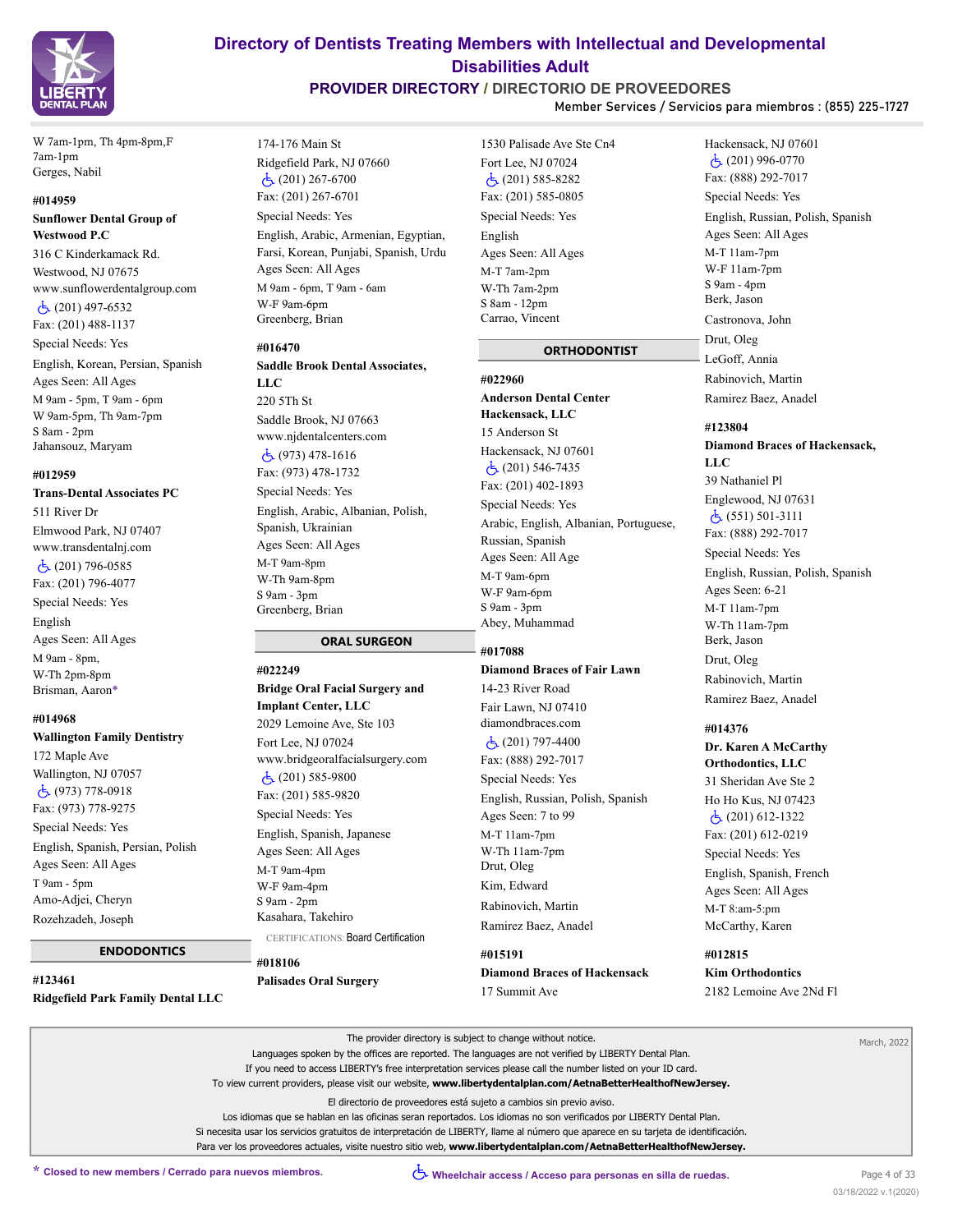

Fort Lee, NJ 07024 www.drkimorthodontics.com (201) 585-1247 Fax: (201) 585-1379 Special Needs: Yes English, Korean, Spanish Ages Seen: All Ages M-T 10am-5pm Th-F 10am-5pm S 8am - 2pm Kim, Jung

CERTIFICATIONS: Board Certification

### **#EV1945011 Montvale Orthodontics**

305 W Grand Ave Ste 600 Montvale, NJ 07645 www.montvaleortho.com (201) 746-9910 Fax: (201) 746-9909 Special Needs: Yes English, Korean Ages Seen: All Ages M-T 11am-7pm Th-F 9am-5pm S 9am - 5pm Oh, Dong

# **#017304**

**Pediatric Dentistry of Wyckoff**

260 Godwin Ave Ste #6 Wyckoff, NJ 07481 https://www.pediatricdentistrywyckoff. com/ (201) 848-5000 Fax: (201) 848-5100 Special Needs: Yes English, Spanish Ages Seen: 1-21 T 10am - 6pm Huh, Ahrin

# **#123461**

#### **Ridgefield Park Family Dental LLC**

174-176 Main St Ridgefield Park, NJ 07660 www.njdentalcenters.com  $\dot{c}$  (201) 267-6700 Fax: (201) 267-6701 Special Needs: Yes

# **Directory of Dentists Treating Members with Intellectual and Developmental Disabilities Adult**

# **PROVIDER DIRECTORY / DIRECTORIO DE PROVEEDORES**

**Member Services / Servicios para miembros : (855) 225-1727**

English, Arabic, Armenian, Egyptian, Farsi, Korean, Punjabi, Spanish, Urdu Ages Seen: All Ages M 9am - 6pm, T 9am - 6am W-F 9am-6pm Aminyar, Homayoun

#### **#016470**

**Saddle Brook Dental Associates, LLC** 220 5Th St Saddle Brook, NJ 07663 www.njdentalcenters.com (973) 478-1616 Fax: (973) 478-1732 Special Needs: Yes English, Arabic, Albanian, Polish, Spanish, Ukrainian Ages Seen: All Ages M-T 9am-8pm W-Th 9am-8pm S 9am - 3pm Aminyar, Homayoun

### **BURLINGTON COUNTY**

#### **DENTIST**

### **#123879 Community Dental of Burlington**

**PC** 1817 Mount Holly Rd Ste B5 Burlington, NJ 08016 (609) 267-4200 Fax: (609) 526-4667 Special Needs: Yes English Ages Seen: 0-99 M-T 9am-6pm W-Th 9am-6pm S 9am - 2pm Prager, Glenn Prager, Todd Thurber, John Zimmer, Justin

#### **#014038 Dental Health Associates. P.A.**

1636-21 Rte 38 Lumberton, NJ 08048

(609) 914-5050

Fax: (609) 914-5059 Special Needs: Yes English, Spanish, Hebrew, Turkish Ages Seen: All Ages M-T 8am-5pm W 8am-5pm, Elisha, Elon Oh, Simon Robinson, Kheri

# **#017596**

**Eastern Dental of Burlington, LLC** 202 Route 130 North Cinnaminson, NJ 08077 (856) 303-0600 Fax: (856) 303-1555 Special Needs: Yes English Ages Seen: All Ages M 8am - 5pm, T 10am - 7pm W 9am-6pm, Th 8am-5pm,F 8am-2pm Hoffmaster, Michael Sabato, Alfred Sandau, George Vasenko, Aleksandr

#### **#017535**

**Eastern Dental of Marlton, LLC** 951 Route 73 North, Ste A Marlton, NJ 08053 (856) 983-5400 Fax: (856) 988-1510 Special Needs: Yes English Ages Seen: All Ages M 8am - 5pm, T 10am - 7pm W 8am-5pm, Th 10am-7pm,F 8am-2pm Niebudek, Nicole Paliouras, Bill Podokshik, Alla Sabato, Alfred Sandau, George Schwarz, Elan Vasenko, Aleksandr

# **#EV1926199 Ella Kerzhner DMD**

811 Woodlane Rd Mount Holly, NJ 08060 www.drkimorthodontics.com  $\dot{c}$  (609) 267-1038 Fax: (609) 267-6563 Special Needs: Yes English, Russian Ages Seen: All Ages M-T 9am-6pm F 9am-3pm Kerzhner, Ella

#### **#017310**

**Growing Smiles of Mt. Laurel** 3107 Rte 38 Ste 2 Mount Laurel, NJ 08054 www.mygrowingsmile.com (856) 778-0800 Fax: (856) 437-6041 Special Needs: Yes English, Russian, Punjabi, Spanish, Ukrainian Ages Seen: All Ages M-T 8am-5pm W 9am-6pm, Th 8am-5pm,F  $9$ am- $4$ nm Ahdout, Michael Allen, Ahkiah Aphale, Jay Berk, Nicole Yarmish, Barbara

### **#017527**

**Jersey Dental** 1900 Mount Holly Road Ste 2C Burlington, NJ 08016 www.thejerseydentalgroup.com (609) 835-4043 Fax: (609) 835-1576 Special Needs: Yes English, Spanish, Hindi, Urdu Ages Seen: All Ages M-T 9am-5pm W-F 9am-5pm S 8am - 1pm Fatima, Hiba Hammad, Yasmin Lee, Melanie Nero, Benjamin

| The provider directory is subject to change without notice.<br>Languages spoken by the offices are reported. The languages are not verified by LIBERTY Dental Plan.<br>If you need to access LIBERTY's free interpretation services please call the number listed on your ID card.<br>To view current providers, please visit our website, www.libertydentalplan.com/AetnaBetterHealthofNewJersey.                                                         | March, 2022 |
|------------------------------------------------------------------------------------------------------------------------------------------------------------------------------------------------------------------------------------------------------------------------------------------------------------------------------------------------------------------------------------------------------------------------------------------------------------|-------------|
| El directorio de proveedores está sujeto a cambios sin previo aviso.<br>Los idiomas que se hablan en las oficinas seran reportados. Los idiomas no son verificados por LIBERTY Dental Plan.<br>Si necesita usar los servicios gratuitos de interpretación de LIBERTY, llame al número que aparece en su tarieta de identificación.<br>Para ver los proveedores actuales, visite nuestro sitio web, www.libertydentalplan.com/AetnaBetterHealthofNewJersey. |             |
|                                                                                                                                                                                                                                                                                                                                                                                                                                                            |             |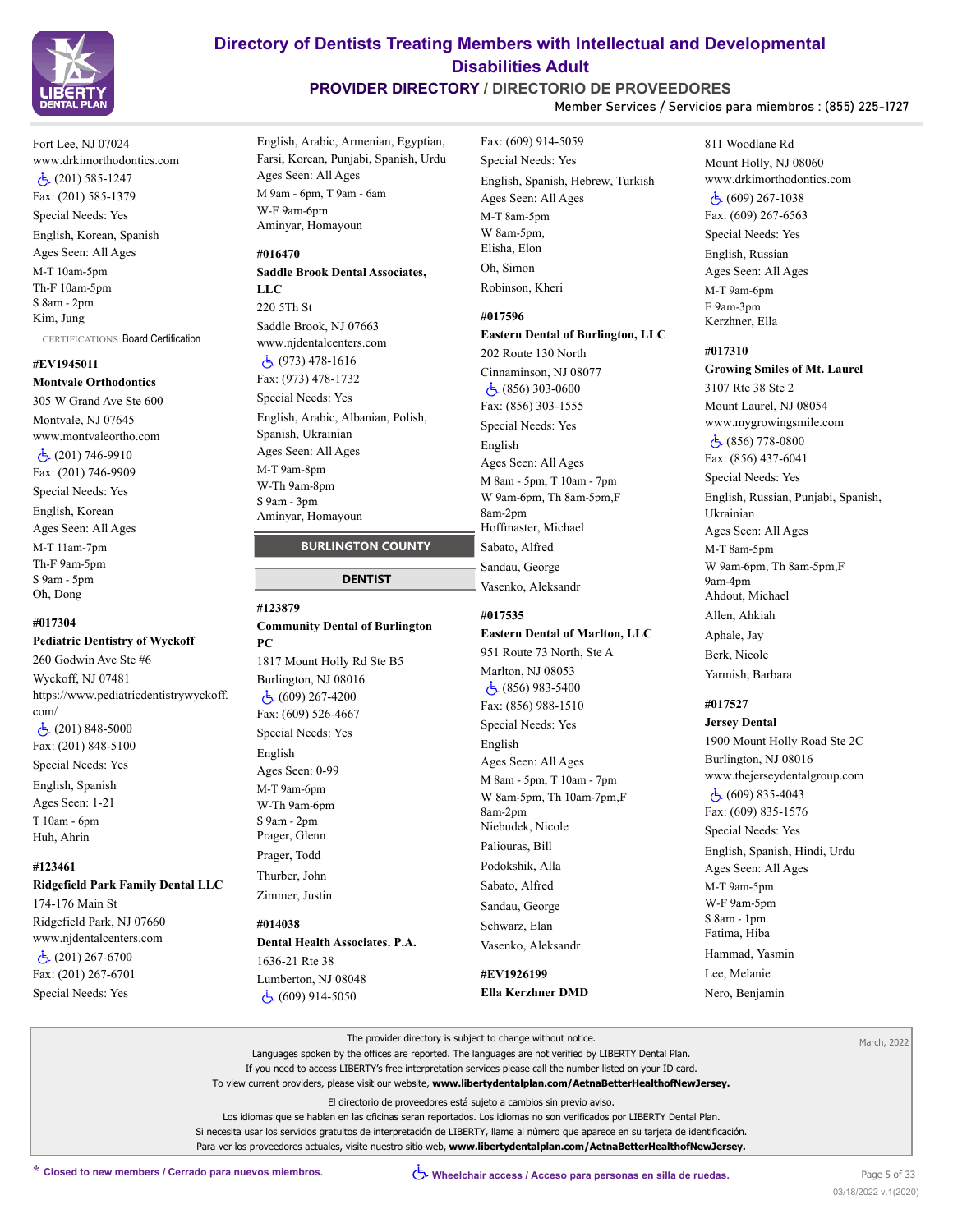

Sadiq, Asad Sekhon, Navpreet Sultana, Nasrin TANNA, Pooja

### **#017416 Joly Jacob, DMD, PC**

123 S. Pavilion Ave Riverside, NJ 08075  $\dot{c}$  (856) 393-8510 Fax: (215) 763-7987 Special Needs: Yes English, Spanish, Malayalam Ages Seen: All Ages T 9am - 2pm F 4pm-8pm S-Su 3pm-7pm Jacob, Joly

### **#022483**

**Medford Family & Cosmetic Dentistry** 353 Route 70 Medford, NJ 08055 (609) 654-2520 Fax: (609) 654-5886 Special Needs: Yes English Ages Seen: 3-99 M 9pm - 1pm, T 9am - 3pm F 9am-1pm Krusinki, Michael

#### **#017450**

**Pinelands Family Dental Care**

332 Stokes Road Medford, NJ 08055  $\dot{c}$ , (609) 953-9999 Fax: (609) 953-9999 Special Needs: Yes English Ages Seen: All Ages M-T 8am-6pm W-Th 8am-4pm Jones, Richard

#### **#FQHC013998**

**Southern Jersey Family Medical Centers, Inc.** 651 High St

# **Directory of Dentists Treating Members with Intellectual and Developmental Disabilities Adult**

# **PROVIDER DIRECTORY / DIRECTORIO DE PROVEEDORES**

Burlington, NJ 08016  $\dot{c}$  (609) 386-0775 Fax: (609) 704-5616 Special Needs: Yes English, Spanish Ages Seen: All Ages M 8am - 8pm, T 8am - 5pm

W-F 8am-5pm Batcheller, Justin Nwaneshiudu, Chioma Robinson-Campbell, Arlene

Skaler, Barry

Tran, Alyssa **#123864**

321 Campbell Dr Willingboro, NJ 08046 (609) 877-1555 Fax: (609) 877-1556 Special Needs: Yes

English Ages Seen: 0-99 M-T 9am-6pm W-F 9am-6pm S 9am - 3pm Chinnakonda, Sunitha Elisha, Elon Isaacs, Karla

Patel, Amish Ricciardi, Joseph

**#123864**

English Ages Seen: 0-99 M-T 9am-6pm W-F 9am-6pm S 9am - 3pm Shore, Joseph

321 Campbell Dr Willingboro, NJ 08046 (609) 877-1555 Fax: (609) 877-1556 Special Needs: Yes

Stokes-Monroe, Marjean

**Willingboro Family Dental, P.A.**

CERTIFICATIONS: Board Certification

**Willingboro Family Dental, P.A.**

 **ENDODONTICS**

**Member Services / Servicios para miembros : (855) 225-1727**

 **ORAL SURGEON**

# **#123879 Community Dental of Burlington PC**

1817 Mount Holly Rd Ste B5 Burlington, NJ 08016 (609) 267-4200 Fax: (609) 526-4667 Special Needs: Yes English Ages Seen: 0-99 M-T 9am-6pm W-Th 9am-6pm S 9am - 2pm Doroba, Frank Yoo, Hyon

#### **#017596**

### **Eastern Dental of Burlington, LLC** 202 Route 130 North

Cinnaminson, NJ 08077 (856) 303-0600 Fax: (856) 303-1555 Special Needs: Yes English Ages Seen: All Ages M 8am - 5pm, T 10am - 7pm W 9am-6pm, Th 8am-5pm,F 8am-2pm Sandau, George

# **#017535**

#### **Eastern Dental of Marlton, LLC** 951 Route 73 North, Ste A

Marlton, NJ 08053 (856) 983-5400 Fax: (856) 988-1510 Special Needs: Yes English Ages Seen: All Ages M 8am - 5pm, T 10am - 7pm W 8am-5pm, Th 10am-7pm,F 8am-2pm Sandau, George

**#123864 Willingboro Family Dental, P.A.** 321 Campbell Dr Willingboro, NJ 08046

 (609) 877-1555 Fax: (609) 877-1556 Special Needs: Yes English Ages Seen: All Ages M-T 9am-6pm W-F 9am-6pm S 9am - 3pm Pagonis, Tommy Yoo, Hyon

# **ORTHODONTIST**

**#017527**

**Jersey Dental** 1900 Mount Holly Road Ste 2C Burlington, NJ 08016 www.thejerseydentalgroup.com  $\dot{c}$  (609) 835-4043 Fax: (609) 835-1576 Special Needs: Yes English, Spanish, Hindi, Urdu Ages Seen: All Ages M-T 9am-5pm W-F 9am-5pm S 8am - 1pm Nero, Benjamin

### **#123864**

**Willingboro Family Dental, P.A.** 321 Campbell Dr Willingboro, NJ 08046 (609) 877-1555 Fax: (609) 877-1556 Special Needs: Yes English Ages Seen: 0-99 M-T 9am-6pm W-F 9am-6pm S 9am - 3pm Isaacs, Karla CERTIFICATIONS: Board Certification

#### **PERIODONTICS**

#### **#017535**

**Eastern Dental of Marlton, LLC** 951 Route 73 North, Ste A

Marlton, NJ 08053 (856) 983-5400

| The provider directory is subject to change without notice.                                                                         | March, 2022 |
|-------------------------------------------------------------------------------------------------------------------------------------|-------------|
| Languages spoken by the offices are reported. The languages are not verified by LIBERTY Dental Plan.                                |             |
| If you need to access LIBERTY's free interpretation services please call the number listed on your ID card.                         |             |
| To view current providers, please visit our website, www.libertydentalplan.com/AetnaBetterHealthofNewJersey.                        |             |
| El directorio de proveedores está sujeto a cambios sin previo aviso.                                                                |             |
| Los idiomas que se hablan en las oficinas seran reportados. Los idiomas no son verificados por LIBERTY Dental Plan.                 |             |
| Si necesita usar los servicios gratuitos de interpretación de LIBERTY, llame al número que aparece en su tarieta de identificación. |             |
| Para ver los proveedores actuales, visite nuestro sitio web, www.libertydentalplan.com/AetnaBetterHealthofNewJersey.                |             |
|                                                                                                                                     |             |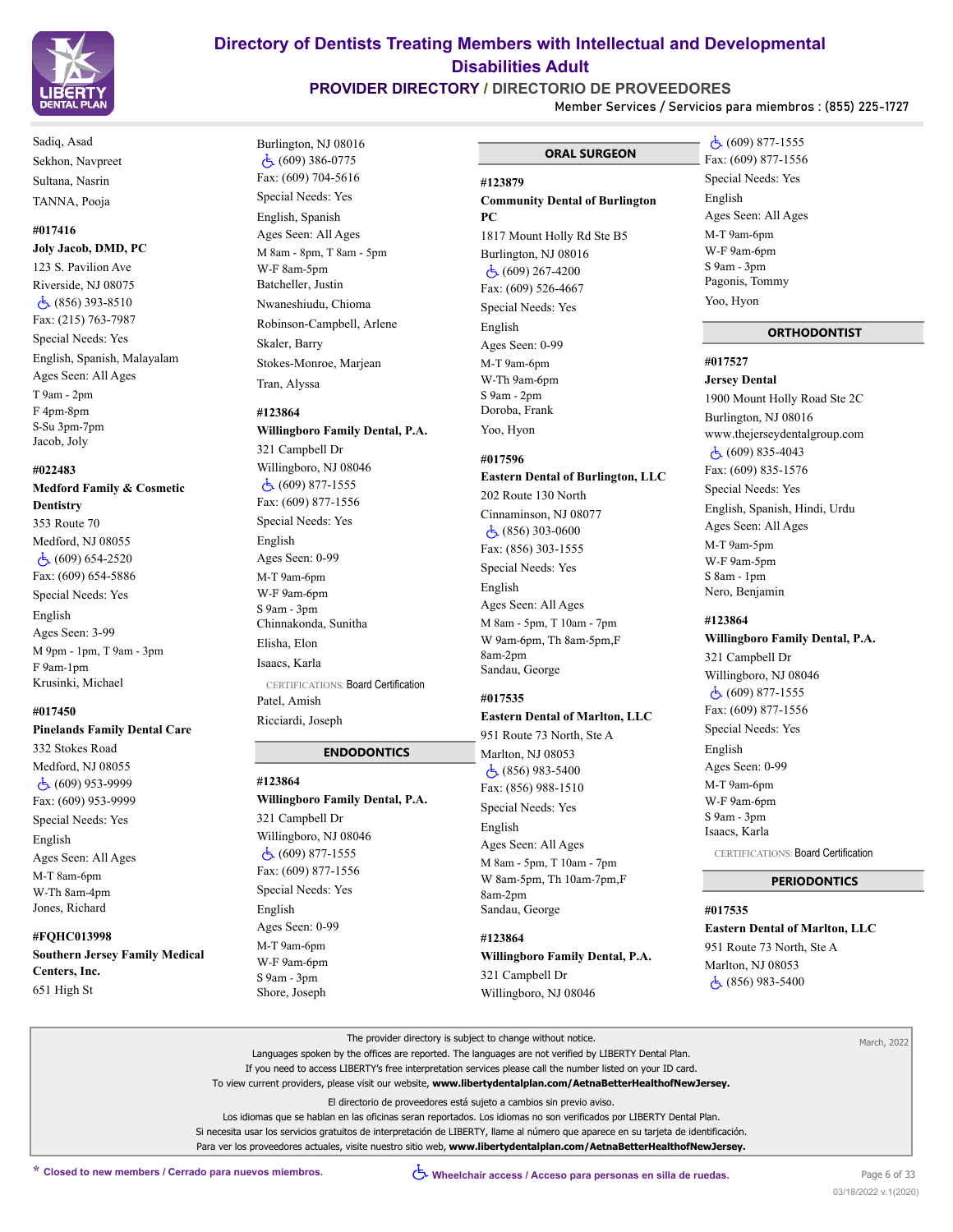

# **PROVIDER DIRECTORY / DIRECTORIO DE PROVEEDORES**

Fax: (856) 770-1779

**Member Services / Servicios para miembros : (855) 225-1727**

Fax: (856) 988-1510 Special Needs: Yes English Ages Seen: All Ages M 8am - 5pm, T 10am - 7pm W 8am-5pm, Th 10am-7pm,F 8am-2pm Milstein, Steven

#### **CAMDEN COUNTY**

#### **DENTIST**

# **#FQHC017192 CAMcare Health Corporation** 2610 Federal Street

Camden, NJ 08105 www.camcare.net (856) 583-2400 Fax: (856) 635-1483 Special Needs: Yes English, Spanish Ages Seen: All Ages M-T 8am-5pm W-F 8am-5pm Gill, Sarika

#### **#FQHC017194**

**CAMcare Health Corporation** 817 Federal Street Camden, NJ 08103 www.camcare.net (856) 583-2400 Fax: (856) 963-0761 Special Needs: Yes English, Spanish Ages Seen: All Ages M-T 8am-5pm W-F 8am-5pm Payton Jarrett, Glennis

#### **#018416**

#### **Community Dental of Sicklerville**

513 Cross Keys Rd Sicklerville, NJ 08081 www.communitydentalnj.com  $\dot{c}$  (856) 818-9710 Fax: (856) 818-9706 Special Needs: Yes English

Ages Seen: All Ages M-T 9am-6pm W-Th 9am-6pm S 9am - 2pm Gido, Regina Prager, Glenn Prager, Todd Srivastava, Rashimi Thurber, John Vitello, John Zimmer, Justin

#### **#017524**

# **Eastern Dental of Laurel Springs,**

**LLC** 3 Kelly Drivers Rd Laurel Springs, NJ 08021 www.easterndental.com (856) 784-5100 Fax: (856) 784-7647 Special Needs: Yes English Ages Seen: All Ages M 9am - 7pm, T 10am - 7pm W 8am-2pm, Th 10am-7pm,F 8am-2pm Labega, Cyril Levine, Alan Sandau, George

#### **#011829**

**Gelman Dental Associates** 639 Market St Camden, NJ 08102 (856) 964-0979 Fax: (856) 964-1937

Vasenko, Aleksandr

Special Needs: Yes English, Spanish Ages Seen: All Ages M-T 9am-4pm Th-F 9am-4pm Gelman, Robert

#### **#017498**

**Growing Smiles of Voorhees** 2140 Voorhees Town Center Voorhees, NJ 08043

(856) 770-1770

Special Needs: Yes English, Spanish, Hindi, Punjabi Ages Seen: All Ages M 9am - 6pm, T 8am - 5pm W 9am-6pm, Th 8am-5pm,F 9am-4pm Ahdout, Michael Allen, Ahkiah Aphale, Jay Hud, Natalia Pirog, Katarzyna Yarmish, Barbara

#### **#017131**

**Smera Family Dentistry** 506 White Horse Pike Haddon Heights, NJ 08035 www.smeradental.com (856) 573-9700 Fax: (856) 573-9665 Special Needs: Yes English, Spanish, Hindi Ages Seen: All Ages M-T 7am-5pm W-Th 7am-5pm Menon, Sunita

# **#014678**

**University Dental Center at Somerdale** 13 Somerdale Square Somerdale, NJ 08083 (856) 566-6969 Fax: (856) 566-6012 Special Needs: Yes English Ages Seen: All Ages M-T 8am-5pm W-F 8am-5pm Noel, Kenson Smith, Bradley York, Jill

# **#CHC018339**

**Virtua Camden**

1000 Atlantic Ave Camden, NJ 08104 (856) 246-3545 Fax: (856) 246-3550 Special Needs: Yes English Ages Seen: All Ages M-T 8am-4pm W-F 8am-4pm Vohera, Tejal

#### **ORAL SURGEON**

#### **#018416**

**Community Dental of Sicklerville** 513 Cross Keys Rd Sicklerville, NJ 08081 www.communitydentalnj.com (856) 818-9710 Fax: (856) 818-9706 Special Needs: Yes English Ages Seen: 1 to 99 M-T 9am-6pm W-Th 9am-6pm S 9am - 2pm Doroba, Frank Yoo, Hyon

#### **#017524**

**Eastern Dental of Laurel Springs, LLC** 3 Kelly Drivers Rd Laurel Springs, NJ 08021 www.easterndental.com (856) 784-5100 Fax: (856) 784-7647 Special Needs: Yes English Ages Seen: All Ages M 9am - 7pm, T 10am - 7pm W 8am-2pm, Th 10am-7pm,F 8am-2pm Sandau, George

### **PERIODONTICS**

**#017524 Eastern Dental of Laurel Springs, LLC** 3 Kelly Drivers Rd Laurel Springs, NJ 08021 www.easterndental.com

|                                                         | The provider directory is subject to change without notice.                                                                         | March, 2022  |
|---------------------------------------------------------|-------------------------------------------------------------------------------------------------------------------------------------|--------------|
|                                                         | Languages spoken by the offices are reported. The languages are not verified by LIBERTY Dental Plan.                                |              |
|                                                         | If you need to access LIBERTY's free interpretation services please call the number listed on your ID card.                         |              |
|                                                         | To view current providers, please visit our website, www.libertydentalplan.com/AetnaBetterHealthofNewJersey.                        |              |
|                                                         | El directorio de proveedores está sujeto a cambios sin previo aviso.                                                                |              |
|                                                         | Los idiomas que se hablan en las oficinas seran reportados. Los idiomas no son verificados por LIBERTY Dental Plan.                 |              |
|                                                         | Si necesita usar los servicios gratuitos de interpretación de LIBERTY, llame al número que aparece en su tarjeta de identificación. |              |
|                                                         | Para ver los proveedores actuales, visite nuestro sitio web, www.libertydentalplan.com/AetnaBetterHealthofNewJersey.                |              |
| * Closed to new members / Cerrado para nuevos miembros. | (5) Wheelchair access / Acceso para personas en silla de ruedas.                                                                    | Page 7 of 33 |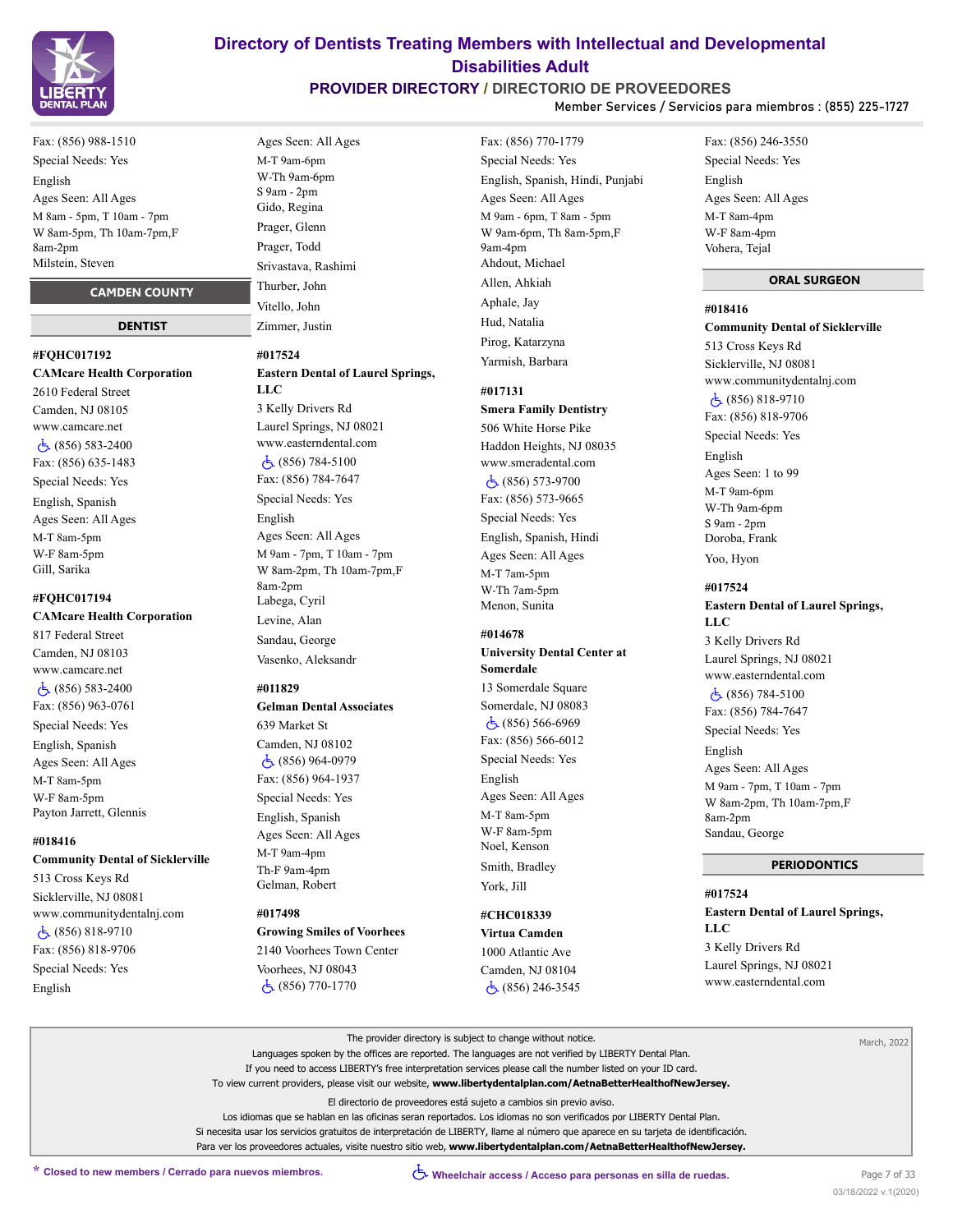

 (856) 784-5100 Fax: (856) 784-7647 Special Needs: Yes English Ages Seen: All Ages M 9am - 7pm, T 10am - 7pm W 8am-2pm, Th 10am-7pm,F 8am-2pm Milstein, Steven

#### **CAPE MAY COUNTY**

#### **DENTIST**

#### **#FQHC014248**

**CompleteCare Health Network** 3700 New Jersey Ave Wildwood, NJ 08260 www.completecarenj.org (856) 451-4700 Fax: (856) 575-0818 Special Needs: Yes English, Spanish Ages Seen: All Ages M 8am - 4pm, T 8am - 9pm W-F 8am-4pm Dungasi Mabeyi, Jean-Claude McCormack, Jennifer

#### **CUMBERLAND COUNTY**

### **DENTIST**

**#FQHC014249 CompleteCare Health Network** 1200 North High Street Millville, NJ 08332 www.completecarenj.org (856) 451-4700 Fax: (856) 825-7959 Special Needs: Yes English, Spanish Ages Seen: All Ages M 8am - 4pm, T 8am - 9pm W-F 8am-4pm DeSimone, Alfred Sharma, Ritu

# **#FQHC014250**

**CompleteCare Health Network**

# 105 Manheim Ave. Bridgeton, NJ 08302 www.easterndental.com (856) 451-4700 Fax: (856) 575-0818 Special Needs: Yes English, Spanish Ages Seen: All Ages M 8am - 9pm, T 8am - 4pm Th-F 8am-4pm S 8am - 12pm Asante, Selina DeSimone, Alfred McCormack, Jennifer Sharma, Ritu

#### **#FQHC014251**

**CompleteCare Health Network** 785 West Sherman Ave Vineland, NJ 08360 www.completecarenj.org (856) 451-4700 Fax: (856) 575-0818 Special Needs: Yes English, Spanish Ages Seen: All Ages M-T 8am-9pm W-Th 8am-9pm S 8am - 12pm Asante, Selina DeSimone, Alfred Dungasi Mabeyi, Jean-Claude McCormack, Jennifer Raffucci, Ramon Sharma, Ritu Zhao, Hui

### **#017616**

# **Eastern Dental of Vineland, LLC**

1145 E. Chestnut Ave Vineland, NJ 08360 (856) 692-5400 Fax: (856) 794-3008 Special Needs: Yes English Ages Seen: All Ages M 8am - 4pm, T 10am - 6pm W 8am-4pm, Th 10am-6pm,F 8pm-1pm

# Paliouras, Bill Sandau, George Schwarz, Elan Vasenko, Aleksandr

#### **ORAL SURGEON**

### **#017616**

**Eastern Dental of Vineland, LLC** 1145 E. Chestnut Ave Vineland, NJ 08360 (856) 692-5400 Fax: (856) 794-3008 Special Needs: Yes English Ages Seen: All Ages M 8am - 4pm, T 10am - 6pm W 8am-4pm, Th 10am-6pm,F 8pm-1pm Sandau, George

#### **PERIODONTICS**

#### **#017616**

# **Eastern Dental of Vineland, LLC** 1145 E. Chestnut Ave Vineland, NJ 08360

 (856) 692-5400 Fax: (856) 794-3008 Special Needs: Yes English Ages Seen: All Ages M 8am - 4pm, T 10am - 6pm W 8am-4pm, Th 10am-6pm,F 8pm-1pm Milstein, Steven

#### **ESSEX COUNTY**

# **DENTIST**

**#011802 Advanced Dental Care, P.C.** 1212 Raymond Blvd Newark, NJ 07102 (973) 645-0200 Fax: (973) 645-0214 Special Needs: Yes English, Russian, Hindi, Portuguese, Spanish

#### Ages Seen: All Ages M 10am - 3pm, T 10am - 6pm F 10am-1pm Yusupov, Grigoriy

#### **#123705 Bhavneet Singh DDS PA**

240 Mulberry St. 2Nd Floor Newark, NJ 07102 www.novadentalnj.com (973) 755-3500 Fax: (862) 227-4087 Special Needs: Yes English, Spanish, Hindi, Punjabi, Turkish Ages Seen: 0-21 M-T 9am-7pm W-F 9am-7pm S 9am - 5pm Devrim, Elif

#### **#021560**

**Broadway Dental Group, PC** 81 Broadway Newark, NJ 07104 (862) 237-7810 Fax: (862) 237-7807 Special Needs: Yes English, Russian, Spanish Ages Seen: All Ages T 9am - 6pm W 9am-6pm, S 9am - 4pm Khaylomsky, Lena

#### **#123789 Clinton Hill Dental**

679 Irvington Ave. Newark, NJ 07106 (973) 374-5200 Fax: (973) 374-5609 Special Needs: Yes English Ages Seen: 1-99 M-T 8am-4pm Th-F 8am-4pm Azimaie, Taha Cook, Tonya

## **#014034 Dental Health Associates. P.A.**

The provider directory is subject to change without notice. Languages spoken by the offices are reported. The languages are not verified by LIBERTY Dental Plan. If you need to access LIBERTY's free interpretation services please call the number listed on your ID card. To view current providers, please visit our website, **www.libertydentalplan.com/AetnaBetterHealthofNewJersey.** El directorio de proveedores está sujeto a cambios sin previo aviso. Los idiomas que se hablan en las oficinas seran reportados. Los idiomas no son verificados por LIBERTY Dental Plan. Si necesita usar los servicios gratuitos de interpretación de LIBERTY, llame al número que aparece en su tarjeta de identificación. Para ver los proveedores actuales, visite nuestro sitio web, **www.libertydentalplan.com/AetnaBetterHealthofNewJersey.** March, 2022

# **Directory of Dentists Treating Members with Intellectual and Developmental Disabilities Adult**

#### **PROVIDER DIRECTORY / DIRECTORIO DE PROVEEDORES Member Services / Servicios para miembros : (855) 225-1727**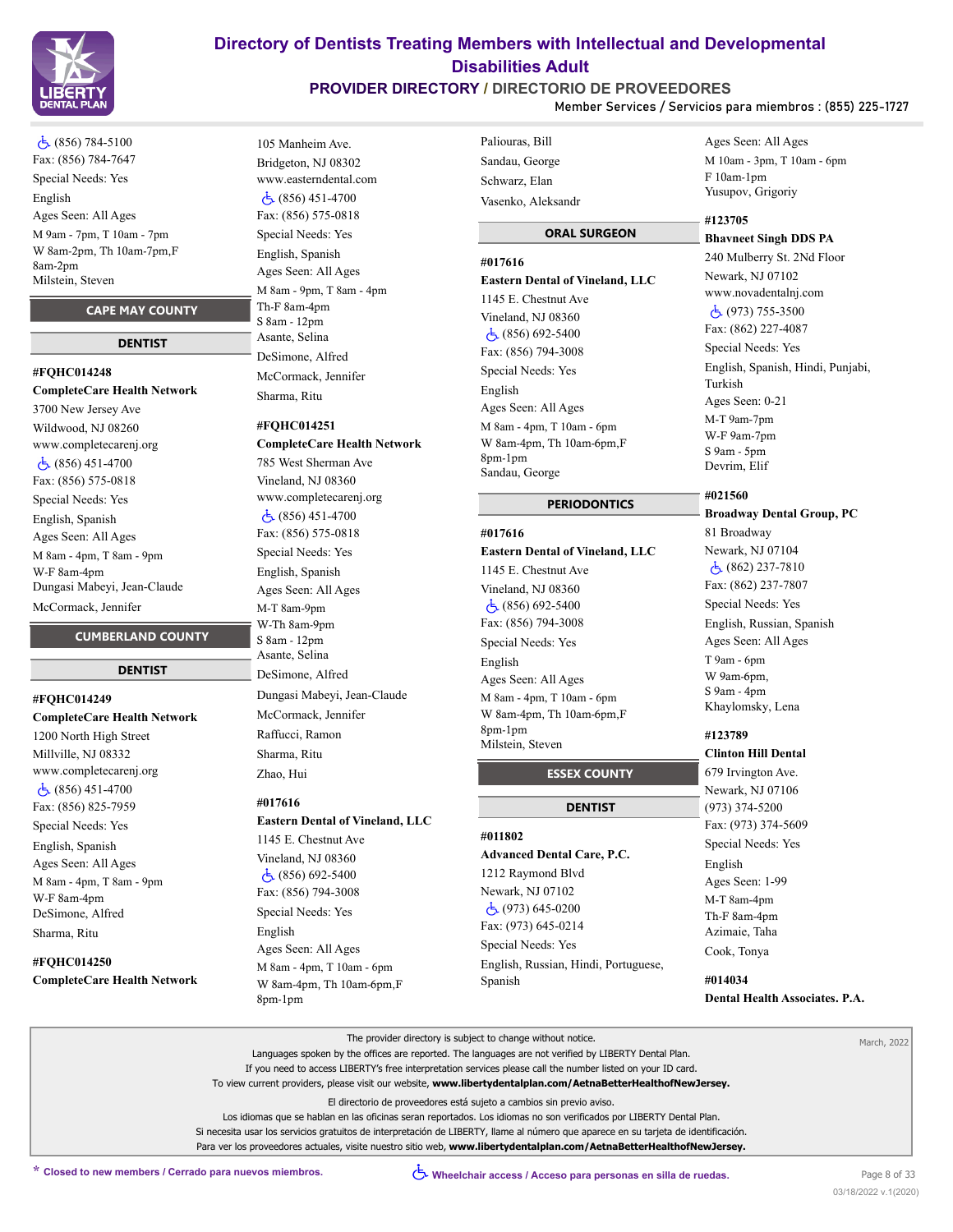

# **PROVIDER DIRECTORY / DIRECTORIO DE PROVEEDORES**

**Member Services / Servicios para miembros : (855) 225-1727**

9-25 Alling St Newark, NJ 07102 (973) 297-1550 Fax: (973) 297-1554

Special Needs: Yes Hindi, English, Korean, Mandarin, Portuguese, Spanish Ages Seen: All Ages M-T 8am-5pm W-F 8am-5pm Robinson, Kheri

#### **#014036**

#### **Dental Health Associates. P.A.**

2 Washington Ave Irvington, NJ 07111 (973) 399-5000 Fax: (973) 375-2630 Special Needs: Yes Spanish, English, Hindi Ages Seen: All Ages M-T 8am-5pm W-F 8am-5pm Robinson, Kheri

#### **#123420**

**Diamond Dental Group of West Orange**

97 Northfield Ave Ste 1 West Orange, NJ 07052  $\dot{c}$  (973) 250-6166 Fax: (973) 250-6168 Special Needs: Yes English, Spanish Ages Seen: All Ages M-T 9am-7pm W-Th 9am-7pm Orjiekwe, Ogonna

#### **#012006**

#### **Dr. Nabil Gerges DDS LLC**

500 Mt Prospect Ave Newark, NJ 07104 (973) 485-1272 Fax: (973) 485-2318

Special Needs: Yes English, Arabic, Portuguese, Spanish Ages Seen: All Ages

M-T 7am-4pm F 7am-10am

#### Gerges, Nabil

#### **#017543**

**Dusk Dental/Bassam Massabny, LLC** 256 Broad St Ste 2B

Bloomfield, NJ 07003 www.duskdental.net  $\dot{c}$  (201) 354-7300 Fax: (800) 590-9809 Special Needs: Yes English, Arabic, Spanish Ages Seen: 0-999 M-T 5pm-9pm W-F 5pm-9pm S 3pm - 7pm Massabny, Bassam

#### **#016732**

**Essex Endodontics, PC** 460 Bloomfield Ave Ste 311 Montclair, NJ 07042 (973) 783-3535 Fax: (973) 783-4707 Special Needs: Yes English, Korean Ages Seen: All Ages M-T 8am-5pm W 8am-1pm, Th 8am-5pm,F 8am-1pm

# Maykow, Kenneth

#### **#007367**

### **Glenwood B. Harper, DDS**

514 Scotland Road Orange, NJ 07050 (973) 672-2276 Fax: (973) 674-8482 Special Needs: Yes English, French (T) Ages Seen: All Ages M-T 8am-4pm F 8am-12am Harper, Glenwood

#### **#014090**

**Grove Family Dental** 129 Grove St. Montclair, NJ 07042 (973) 509-0400

Fax: (973) 509-0477 Special Needs: Yes English, Spanish, Hindi, Punjabi Ages Seen: All Ages M-T 10am-5pm W-F 10am-5pm Sethi, Ritu

### **#013396**

#### **Harris Dental LLC DBA / Orange Dental Center**

325 Central Ave Orange, NJ 07050 www.orangedentalcenter.com (973) 676-3700 Fax: (973) 676-3701 Special Needs: Yes English, Spanish, Creoles and Pidgins English-based(other), Greek Modern (1453-) (T) Ages Seen: All Ages M-T 9am-4pm W-F 9am-4pm Harris, Costas Kwon, Jihae

#### **#021746**

**Irie Dental Spa Associates** 15 Freeman Ave East Orange, NJ 07018 www.iriedental.com (973) 673-4743 Fax: (973) 453-8146 Special Needs: Yes English, Spanish Ages Seen: 3-99 T 9am - 5pm W-F 9am-5pm Beckles, Shannel

#### **#014258**

Tatem Jr, Samuel

Special Needs: Yes English, Spanish

**Irvington Family Dentisty PA** 855 Springfield Ave Irvington, NJ 07111 (973) 373-3456 Fax: (973) 373-3130

Ages Seen: All Ages M-T 9am-5pm W-F 9am-5pm Gowda, Anjana Rozehzadeh, Joseph

### **#123556 ISmile Dental Care of Bloomfield**

1455 Broad St Ste 105 Bloomfield, NJ 07003 www.ismiledentalcareofbloomfield.co m

 (973) 834-6609 Fax: (973) 834-6709 Special Needs: Yes English, Arabic, Farsi, Spanish Ages Seen: All Ages M-T 9am-6pm W-F 9am-6pm S 9am - 3pm Baghaei, Mahnaz Beheiry, Ahmed

#### **#007378**

**Joseph Rozehzadeh, DDS** 308 Park Ave Orange, NJ 07050 (973) 677-1000 Fax: (973) 677-9964 Special Needs: Yes English, Spanish, Hebrew, Polish Ages Seen: All Ages M 9am - 4pm, W 1pm-4pm, Gowda, Anjana Rozehzadeh, Joseph

#### **#123510**

**KinderSmile Community Oral Health @ BGCN** 1 Avon Ave Newark, NJ 07108 www.kindersmile.org (973) 824-0036 Fax: (973) 744-7008 Special Needs: Yes English, Spanish, Hindi Ages Seen: 0-21 Kaimulayil, Aparna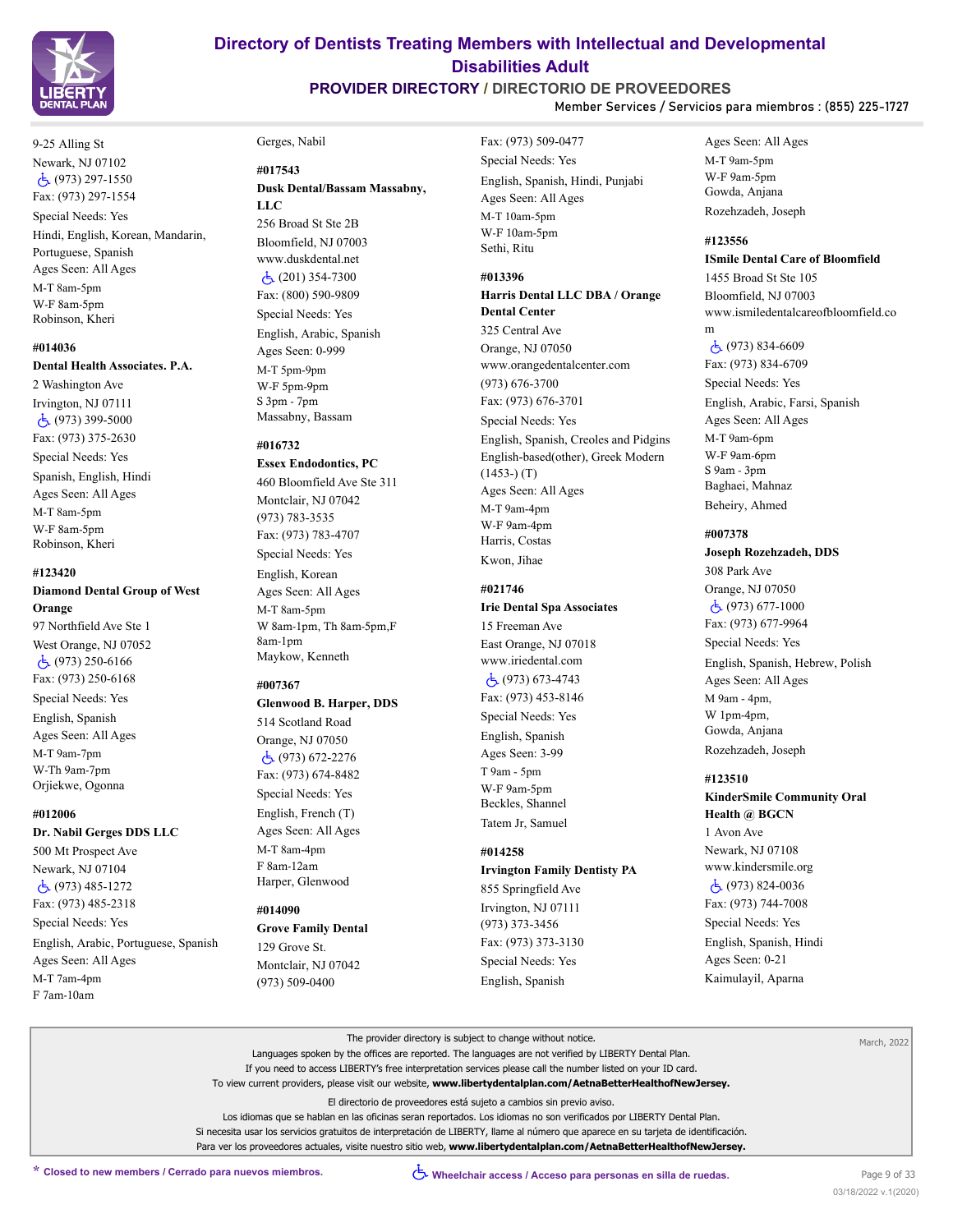

# **PROVIDER DIRECTORY / DIRECTORIO DE PROVEEDORES**

**Member Services / Servicios para miembros : (855) 225-1727**

#### McGrath, Nicole

### **#CHC014411 Kindersmile Community Oral Health Center**

10 Broad St. Bloomfield, NJ 07003 www.kindersmile.org (973) 744-7003 Fax: (973) 744-7008 Special Needs: Yes English, Farsi, Creoles and Pidgins (other), Greek Modern (1453-) (T), Hebrew, Spanish, Urdu Ages Seen: All Ages M 9am - 6pm, T 1pm - 7pm W 9am-6pm, Th 9am-7pm S 9am - 2pm Bradshaw-Sydnor, Ayanna Herman, Michal Kaimulayil, Aparna McGrath, Nicole Seedat, Ghazala

#### **#013397**

**Maria A. Cuesta, DMD, PC** 90 Washington St, Ste # 209 East Orange, NJ 07017 www.mariacuestadmd.com (973) 414-9015 Fax: (973) 414-9020 Special Needs: Yes English, Spanish Ages Seen: All Ages M-T 9am-4pm W 9am-4am, Cuesta, Maria

#### **#017757**

**My Smile Dental** 119 Clifford Street, Ste 106 Newark, NJ 07105 www.mysmiledental.org  $\dot{c}$  (973) 465-7737 Fax: (973) 284-7447 Special Needs: Yes English, Spanish, Hindi Ages Seen: All Ages M 9am - 6pm,

S 9am - 2pm Mohammed, Liya Patel, Tejal

### **#FQHC015180**

**Newark Community Health Care Centers, Inc.** 741 Broadway Newark, NJ 07104 www.nchcfqhc.org (973) 483-1300 Fax: (973) 676-1396 Special Needs: Yes English, Spanish, Creoles and Pidgins English-based(other), French, Portuguese Ages Seen: All Ages M-T 9am-7pm W-F 9am-7pm S 9am - 5pm Middleton, Cheryl Poojary, Raksha Todaro, Josephine

#### **#FQHC015181**

Vashi, Surendra

**Newark Community Health Care Centers, Inc.** 101 Ludlow Newark, NJ 07114 www.nchcfqhc.org (973) 565-0355 Fax: (973) 565-0461 Special Needs: Yes English, Spanish, Creoles and Pidgins English-based(other), French, Portuguese Ages Seen: All Ages M-T 9am-7pm W-F 9am-7pm S 9am - 5pm Balmuri, Sudhaker Beshara, Mariam Dasgupta, Shomali

- Pearson, Thomas
- Vashi, Surendra **#FQHC015182**

**Newark Community Health Care Centers, Inc.**

1150 Springfield Ave Irvington, NJ 07111 www.nchcfqhc.org (973) 399-6292 Fax: (973) 676-1396 Special Needs: Yes English, Spanish, Creoles and Pidgins English-based(other), French, Portuguese Ages Seen: All Ages M-T 9am-7pm W-F 9am-7pm S 9am - 5pm Balmuri, Sudhaker Beshara, Mariam Dasgupta, Shomali Middleton, Cheryl Poojary, Raksha Vashi, Surendra

#### **#FQHC015183**

**Newark Community Health Care Centers, Inc.** 444 William St East Orange, NJ 07017 www.nchcfqhc.org (973) 675-1900 Fax: (973) 676-1396 Special Needs: Yes English, Spanish, Creoles and Pidgins English-based(other), French, Portuguese Ages Seen: All Ages M-T 9am-7pm W-F 9am-7pm S 9am - 5pm Balmuri, Sudhaker Beshara, Mariam

Middleton, Cheryl Vashi, Surendra

#### **#FQHC018694**

**Newark Community Health Care Centers, Inc.** 92-96 Ferry St. Newark, NJ 07105 www.nchcfqhc.org (973) 803-4510 Fax: (973) 676-1396

Special Needs: Yes English, Spanish, Creoles and Pidgins (other), French, Portuguese Ages Seen: All Ages M-T 9am-7pm W-F 9am-7pm S 9am - 5pm Alexandre, Dandline Beshara, Mariam Dasgupta, Shomali Middleton, Cheryl Poojary, Raksha Todaro, Josephine Vashi, Surendra

#### **#016559**

**NK Thind DDS East Orange PA (Academy Dental)** 134 Evergreen Place Ste 101 East Orange, NJ 07018 www.academydentalnj.com (973) 968-6700 Fax: (862) 227-4003 Special Needs: Yes Hindi, Arabic, Creoles and Pidgins English-based(other), English, Gujarati, Punjabi, Spanish Ages Seen: All Ages M-T 10am-6pm W-F 10am-6pm S 10am - 2pm Devrim, Elif Gazu, Anna Park, Yeojin Ronan, Olena Tejada, Jorge Thind, Navleen **#013393**

# **Orange Dental Group**

85 S. Harrison St, Ste #103 East Orange, NJ 07018 www.orangedentalgroup.com (973) 676-5310 Fax: (973) 676-5350 Special Needs: Yes

Arabic, English, Creoles and Pidgins English-based(other), Italian, Spanish, Tagalog

| The provider directory is subject to change without notice.                                                                         | March, 2022 |
|-------------------------------------------------------------------------------------------------------------------------------------|-------------|
| Languages spoken by the offices are reported. The languages are not verified by LIBERTY Dental Plan.                                |             |
| If you need to access LIBERTY's free interpretation services please call the number listed on your ID card.                         |             |
| To view current providers, please visit our website, www.libertydentalplan.com/AetnaBetterHealthofNewJersey.                        |             |
| El directorio de proveedores está sujeto a cambios sin previo aviso.                                                                |             |
| Los idiomas que se hablan en las oficinas seran reportados. Los idiomas no son verificados por LIBERTY Dental Plan.                 |             |
| Si necesita usar los servicios gratuitos de interpretación de LIBERTY, llame al número que aparece en su tarieta de identificación. |             |
| Para ver los proveedores actuales, visite nuestro sitio web, www.libertydentalplan.com/AetnaBetterHealthofNewJersey.                |             |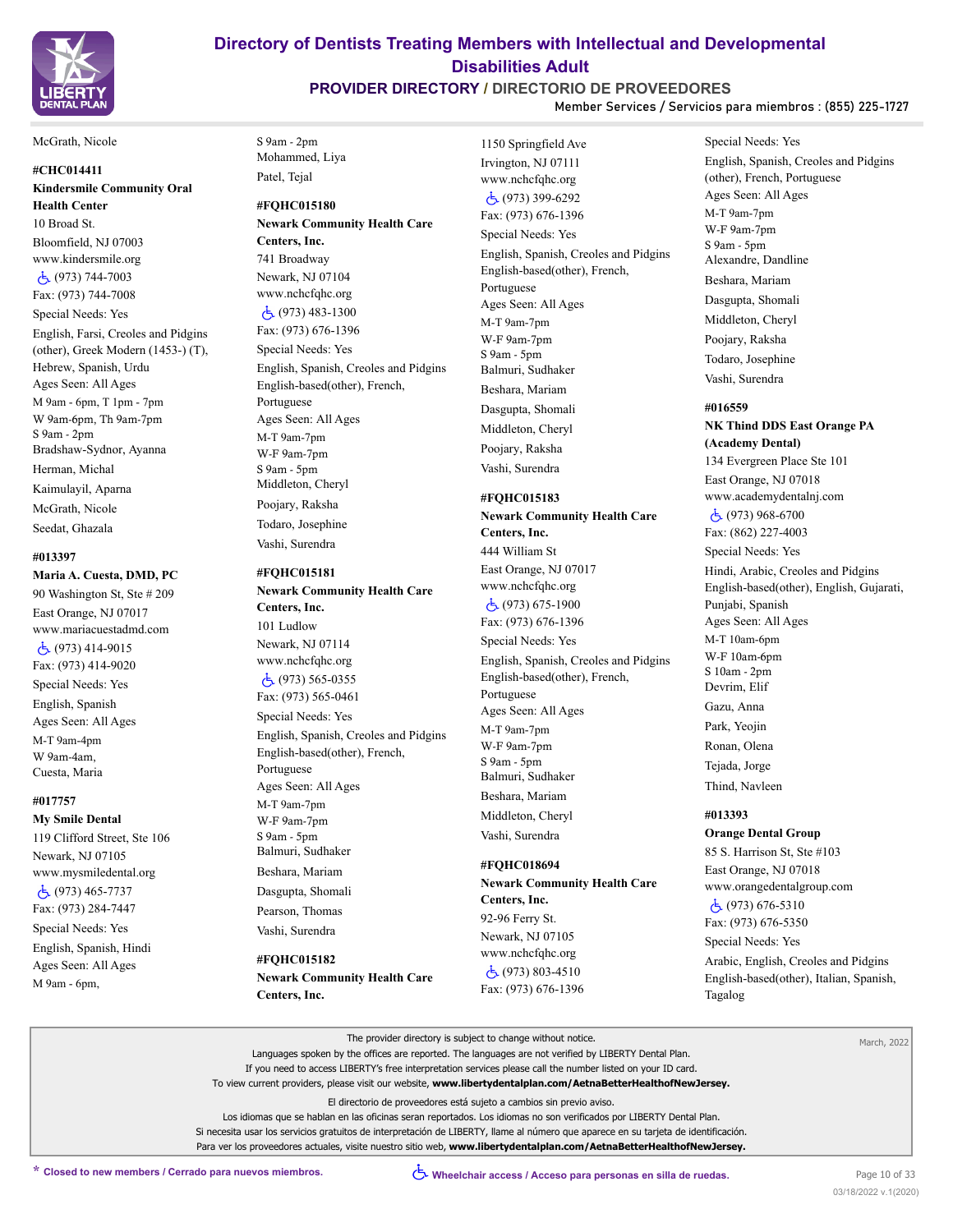

# Ages Seen: All Ages M-T 9am-6pm Th-F 9am-5pm S 7am - 2pm Eskandar, Myrna Gadhavi, Niraj Gurung, Sita Kantrowitz, Mark Pavone, Salvatore Robinson, Kheri

**#014463 Rutgers School of Dental Medicine** 110 Bergen St Newark, NJ 07103 www.sdm.rutgers.edu (973) 972-4242 Fax: (973) 972-4237 Special Needs: Yes English, Chinese Mandarin, Hindi, Korean, Mandarin, Portuguese, Sign Languages, Spanish, Vietnamese Ages Seen: All Ages M-T 8am-5pm W-F 8am-5pm Abbas, Ali Ambrosio, Maria Ananthan, Sowmya Ballesteros, Tomas Battaglia, Joseph Borisoff, Sanders Calantone, Raymond Chaviano-Moran, Rosa

Chertoff, Daniel Chiu, Frances Conte, Michael Czarniecki, Maria DePinto, Nicholas DeSciscio, Peter Di Fazio, Joseph Duda, Peter Ehrenberg, David Ensel, Howard Fatahzadeh, Mahnaz Feldman, Cecile Figueroa, Raphael

Fredericks-Younger, Janine Fruchter, Michal Gardiner, Mitchell Handelman-Yellin, Marisa Heir, Gary Hoskin, Eileen Isola III, Eugene Iyer, Shankar Jungwirth, Michael Kamel, Nihal Kaur, Brahmleen Khalil, Nawal Lampert, Robert Lapine, Donald Lifante, Jeffrey Lo Monaco, Carmine Marder, Henry Markman, Stanley Markowitz, Kenneth McDermott, Ival Michaud, Teresa Moran, John Morazan, Cristian Muadab, Rami Mullins, John Mupparapu, Muralidhar Nerurkar, Seema Perez, Herminio Pisano, Dominic Pomeranc, Benjamin Quek, Samuel Reed, Rebecca Rico, Valerie Roberts, Mary Robinson, Mark Rosenbach, Michal Samant, Asha Scarpa-Lota, Nathalie Schiavone, Matthew Schneiderman, Bart Schultz, Michele Serratelli, David Shah, Shyam Shayei Moosavi, Seyed Hossein

# Shekitka, Robert Siegel, Dara Singer, Steven Spivak, Evan Strickland, Maxine Subramanian, Gayathri Tauk, Antoinette Teschemacher, Frederick Thomas, Davis Toth, Steven Wadkar, Abhinav Wong, Zelig York, Jill Zhu, Hua

**Directory of Dentists Treating Members with Intellectual and Developmental Disabilities Adult PROVIDER DIRECTORY / DIRECTORIO DE PROVEEDORES**

# **#FQHC013712**

**Zufall Health Center, Inc** 95 Northfield Ave Floor 1 Ste 2 West Orange, NJ 07052 www.zufallhealth.org (973) 325-2266 Fax: (973) 325-2273 Special Needs: Yes English, Spanish Ages Seen: All Ages M-T 8am-4pm W-F 8am-4pm Alvarez, Juan Brown, Tamara Ciora, Anda Danchenko, Katerina Rappoport, Howard

#### **ENDODONTICS**

**#016732 Essex Endodontics, PC** 460 Bloomfield Ave Ste 311 Montclair, NJ 07042 (973) 783-3535 Fax: (973) 783-4707 Special Needs: Yes English, Korean Ages Seen: All Ages M-T 8am-5pm W 8am-1pm, Th 8am-5pm,F 8am-1pm Bodepudi, Sudharani

#### Leff, Laurence

**Member Services / Servicios para miembros : (855) 225-1727**

CERTIFICATIONS: Board Certification Maykow, Kenneth Park, Gyu Ra, Victoria

**#014463 Rutgers School of Dental Medicine** 110 Bergen St Newark, NJ 07103 www.sdm.rutgers.edu (973) 972-4242 Fax: (973) 972-4237 Special Needs: Yes English, Chinese Mandarin, Hindi, Korean, Mandarin, Portuguese, Sign Languages, Spanish, Vietnamese Ages Seen: All Ages M-T 8am-5pm W-F 8am-5pm Ball, Jaime Chivian, Noah Falcon, Carla Falcon, Paul Fishelberg, Gerald Gimbel, Marc Hirschberg, Craig Shayei Moosavi, Seyed Hossein Siegel, Dara

### **ORAL SURGEON**

**#123789 Clinton Hill Dental** 679 Irvington Ave. Newark, NJ 07106 (973) 374-5200 Fax: (973) 374-5609 Special Needs: Yes English Ages Seen: 1-99 M-T 8am-4pm Th-F 8am-4pm Robinson, Lealon **#014463**

**Rutgers School of Dental Medicine** 110 Bergen St Newark, NJ 07103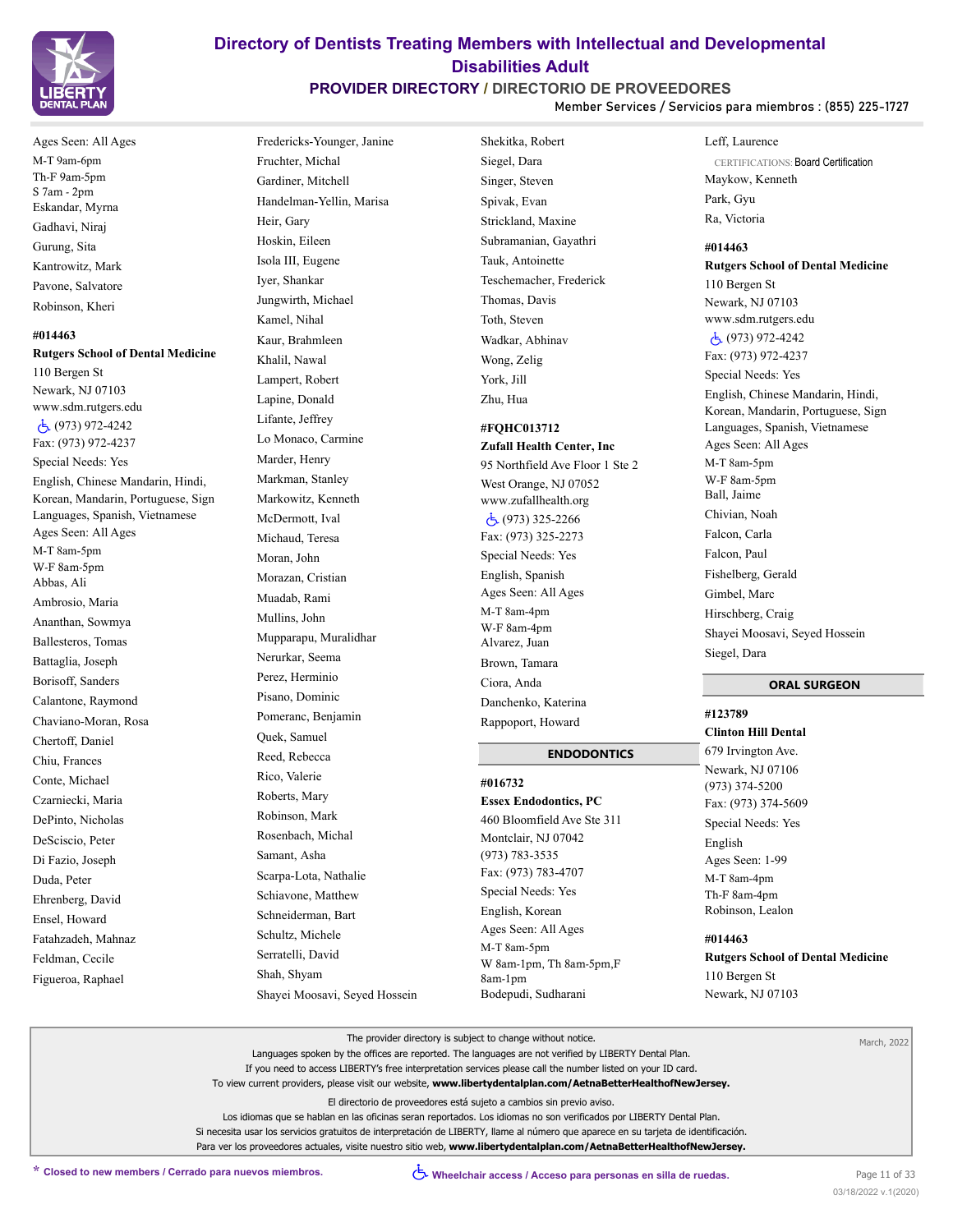

# **PROVIDER DIRECTORY / DIRECTORIO DE PROVEEDORES**

**Member Services / Servicios para miembros : (855) 225-1727**

# www.sdm.rutgers.edu (973) 972-4242 Fax: (973) 972-4237 Special Needs: Yes English, Chinese Mandarin, Hindi, Korean, Mandarin, Portuguese, Sign Languages, Spanish, Vietnamese Ages Seen: All Ages M-T 8am-5pm W-F 8am-5pm Adachie, Anayo Alberto, Pamela Aziz, Shahid Braidy, Hani Cho, Sung Gorzelnik, Lawrence Mullins, John Napoli, Salvatore Petriella, Victor Pomeranc, Benjamin Spinnato, Gaetano Tamimi, Imad CERTIFICATIONS: Board Certification CERTIFICATIONS: General Anesthesia

Ziccardi, Vincent

Zweig, Barry

CERTIFICATIONS: Board Certification

## **ORTHODONTIST**

#### **#EV1616362 Childsmiles**

509 Orange St Ste A Newark, NJ 07107  $\dot{c}$  (973) 481-5000 Fax: (973) 481-0353 Special Needs: Yes English, Spanish, Portuguese Ages Seen: 0-99 M-T 9am-6pm W-F 9am-6pm S 8am - 2pm Chen, Tiffany\*

# **#EV1961888**

**Childsmiles** 509 Orange St Newark, NJ 07107

# (973) 481-5000 Fax: (973) 481-0353 Special Needs: Yes English, Spanish, Portuguese Ages Seen: All Ages M-T 9am-6pm W-F 9am-6pm S 8am - 2pm Chen, Tiffany

# **#014260**

**Childsmiles PA** 67-73 Fillmore St Newark, NJ 07105 www.childsmiles.com (973) 578-8788 Fax: (877) 861-4905 Special Needs: Yes English, Spanish, Portuguese Ages Seen: All Ages M-T 9am-6pm W-Th 9am-6pm S 8am - 2pm Chen, Tiffany\* Do, Hong-Hoa\* Kahn, Cassandra\* Kim, Elizabeth\* Modi Shah, Bansari\* Skolnick, Michael\* Wong, Vincent\* Wu, Lihsin\*

#### **#014463**

### **Rutgers School of Dental Medicine** 110 Bergen St Newark, NJ 07103

www.sdm.rutgers.edu (973) 972-4242 Fax: (973) 972-4237 Special Needs: Yes English, Chinese Mandarin, Hindi, Korean, Mandarin, Portuguese, Sign Languages, Spanish, Vietnamese Ages Seen: All Ages M-T 8am-5pm W-F 8am-5pm Ardeshna, Anil CERTIFICATIONS: Board Certification

Bloomstein, Richard

CERTIFICATIONS: Board Certification Briss, David Cangialosi, Thomas Cooper, Jeffrey Johe, Rene Montemurno, Robert Mukherjee, Padma Rider, Susan Skurnick, Sara

### **PERIODONTICS**

# **#021746 Irie Dental Spa Associates** 15 Freeman Ave East Orange, NJ 07018 www.iriedental.com (973) 673-4743 Fax: (973) 453-8146 Special Needs: Yes

English, Spanish Ages Seen: 3-99 T 9am - 5pm W-F 9am-5pm Parkin, Ruth

#### **#014463**

# **Rutgers School of Dental Medicine** 110 Bergen St Newark, NJ 07103 www.sdm.rutgers.edu (973) 972-4242 Fax: (973) 972-4237 Special Needs: Yes English, Chinese Mandarin, Hindi, Korean, Mandarin, Portuguese, Sign Languages, Spanish, Vietnamese Ages Seen: All Ages M-T 8am-5pm W-F 8am-5pm Bissell, Thomas CERTIFICATIONS: Board Certification Chin, Anthony Drew, Howard Edani, Husham Goteiner, David Grill-Deutsch, Roberta

# Mathur, Manjiri Parkin, Ruth Pascuzzi, Joel Pollara, Robert Rothstein, Alan Rynar, James Scorziello, Thomas Sullivan, Andrew Tsolaki, Ioanna

# **#FQHC013712**

**Zufall Health Center, Inc** 95 Northfield Ave Floor 1 Ste 2 West Orange, NJ 07052 www.zufallhealth.org (973) 325-2266 Fax: (973) 325-2273 Special Needs: Yes English, Spanish Ages Seen: All Ages M-T 8am-4pm W-F 8am-4pm Brunetti, Anna Scorziello, Thomas Stein, David

### **PROSTHODONTICS**

**#014463 Rutgers School of Dental Medicine** 110 Bergen St Newark, NJ 07103 www.sdm.rutgers.edu (973) 972-4242 Fax: (973) 972-4237 Special Needs: Yes English, Chinese Mandarin, Hindi, Korean, Mandarin, Portuguese, Sign Languages, Spanish, Vietnamese Ages Seen: All Ages M-T 8am-5pm W-F 8am-5pm Appelbaum, Marc Brafman, Andrew Deegan, Efterpi Di Fazio, Joseph Drew, Alexander El-Hammali, Hind

The provider directory is subject to change without notice. Languages spoken by the offices are reported. The languages are not verified by LIBERTY Dental Plan. If you need to access LIBERTY's free interpretation services please call the number listed on your ID card. To view current providers, please visit our website, **www.libertydentalplan.com/AetnaBetterHealthofNewJersey.** El directorio de proveedores está sujeto a cambios sin previo aviso. Los idiomas que se hablan en las oficinas seran reportados. Los idiomas no son verificados por LIBERTY Dental Plan. Si necesita usar los servicios gratuitos de interpretación de LIBERTY, llame al número que aparece en su tarjeta de identificación. Para ver los proveedores actuales, visite nuestro sitio web, **www.libertydentalplan.com/AetnaBetterHealthofNewJersey.** March, 2022

Lehrhaupt, Nina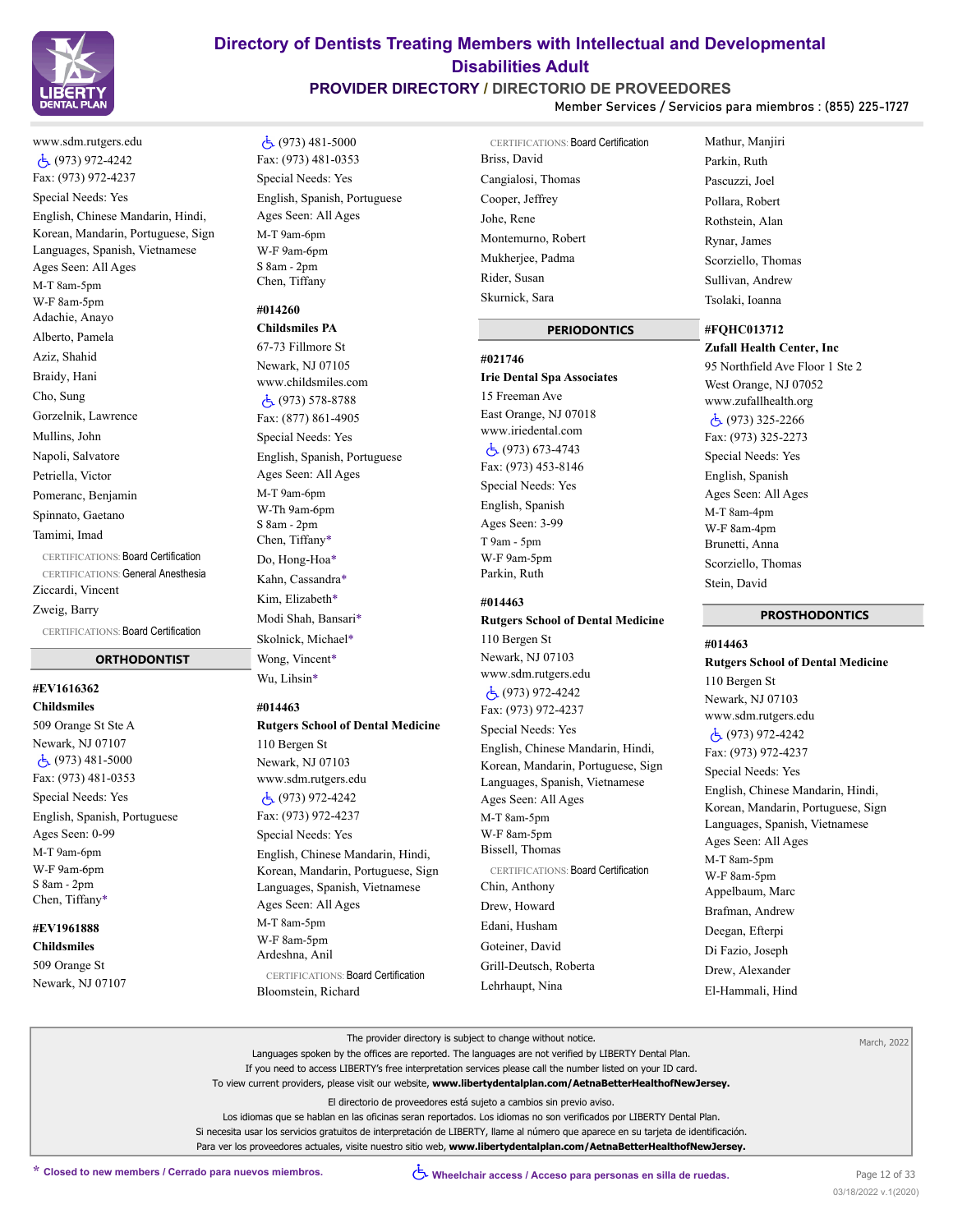

**PROVIDER DIRECTORY / DIRECTORIO DE PROVEEDORES**

**Member Services / Servicios para miembros : (855) 225-1727**

# Elkassaby, Heba Fatahzadeh, Mahnaz Iyer, Shankar Johansen, Roger Kamel, Mohamed Morgano, Steven Wadkar, Abhinav Yousef, Hoda

CERTIFICATIONS: Board Certification

#### **GLOUCESTER COUNTY**

#### **DENTIST**

**#017337 American Dental Care, PA** 1450 Clements Bridge Rd Deptford, NJ 08096 (856) 845-6222 Fax: (856) 853-9155 Special Needs: Yes English, Hindi Ages Seen: All Ages M 9am - 7pm, T 8am - 7pm W 9am-7pm, Th 8am-7pm,F 8am-2pm Aphale, Jay Aphale, Narayn Choksi, Raj Khalil, Mustajab Sandau, George

#### **#FQHC014252**

**CompleteCare Health Network** 335 North Delsea Drive Glassboro, NJ 08028 www.completecarenj.org  $\dot{5}$  (856) 451-4700 Fax: (856) 575-0818 Special Needs: Yes English, Spanish Ages Seen: All Ages M 8am - 9pm, T 8am - 4pm W-F 8am-4pm S 8am - 12pm Asante, Selina McCormack, Jennifer

**#017432**

### **Daniel C. Schwartz, DDS PA**

614 Sicklerville Rd Williamstown, NJ 08094 www.completecarenj.org (856) 728-9494 Fax: (856) 728-0019 Special Needs: Yes English, Russian, Spanish Ages Seen: All Ages M 7am - 8pm, T 8am - 8pm W 8am-8pm, Th 7am-8pm,F 9am-4pm S 8am - 2pm Jaffery, Syeda Lust, Andrew Morawski, Kimberly Ruan, Yang Schwartz, Daniel

# **#017618**

**Eastern Dental of Woodbury Heights, LLC** 1006B Mantua Pike Ste 1 Woodbury Heights, NJ 08097 (856) 845-7775 Fax: (856) 845-7777 Special Needs: Yes English Ages Seen: All Ages M 9am - 6pm, T 10am - 7pm W 9am-6pm, Th 10am-7pm,F 8am-1pm Metrinko, John Paliouras, Bill Sandau, George Schwarz, Elan Vasenko, Aleksandr Wei, Hua

#### **#123862**

**Main Street Dental - Deptford** 1375 Delsea Dr Woodbury, NJ 08096 (856) 848-8787 Fax: (856) 853-8879 Special Needs: Yes English Ages Seen: 0-99 M 9am - 7pm, T 9am - 5pm

| W 9am-5pm, Th 9am-7pm |
|-----------------------|
| Bell, Theodore        |
| Earl, Taronn          |
| Patel, Amish          |
|                       |

### **ORAL SURGEON**

# **#017337**

**American Dental Care, PA** 1450 Clements Bridge Rd Deptford, NJ 08096 (856) 845-6222 Fax: (856) 853-9155 Special Needs: Yes English, Hindi Ages Seen: All Ages M 9am - 7pm, T 8am - 7pm W 9am-7pm, Th 8am-7pm,F 8am-2pm Sandau, George

#### **#017618 Eastern Dental of Woodbury Heights, LLC**

1006B Mantua Pike Ste 1 Woodbury Heights, NJ 08097 (856) 845-7775 Fax: (856) 845-7777 Special Needs: Yes English Ages Seen: All Ages M 9am - 6pm, T 10am - 7pm W 9am-6pm, Th 10am-7pm,F 8am-1pm Sandau, George

#### **PERIODONTICS**

# **#017618 Eastern Dental of Woodbury Heights, LLC** 1006B Mantua Pike Ste 1 Woodbury Heights, NJ 08097 (856) 845-7775 Fax: (856) 845-7777 Special Needs: Yes English Ages Seen: All Ages M 9am - 6pm, T 10am - 7pm W 9am-6pm, Th 10am-7pm,F 8am-1pm

#### Milstein, Steven

 **HUDSON COUNTY**

#### **DENTIST**

### **#FQHC011812 Alliance Community Healthcare, Inc** 115 Christopher Columbus Dr

Jersey City, NJ 07302 www.alliancech.org (201) 451-6300

Fax: (201) 451-0619

Special Needs: Yes English, Arabic, Gujarati, Hindi, Punjabi, Spanish, Urdu Ages Seen: All Ages M-T 8am-6pm W-F 8am-6pm S 8am - 4pm Belgrave, Gerald

#### **#018190**

#### **Beacon Family Dental PA**

8 Baldwin Ave, Ste 2B Jersey City, NJ 07304 www.dentalimplantsinramseynj.com (201) 918-5675 Fax: (201) 378-0125 Special Needs: Yes English, Farsi, German, Spanish, Turkish Ages Seen: 2 to 99 T 10am - 6pm Kianfar, Ramesh

#### **#018336**

**Bergenline Top Dental LLC** 6204 Bergenline Ave West New York, NJ 07093 www.bergenlinetopdental.com  $\dot{c}$  (201) 869-9800 Fax: (201) 869-9349 Special Needs: Yes English, Korean, Spanish Ages Seen: All Ages M-T 9am-6pm Th-F 9am-6pm Chung, Tony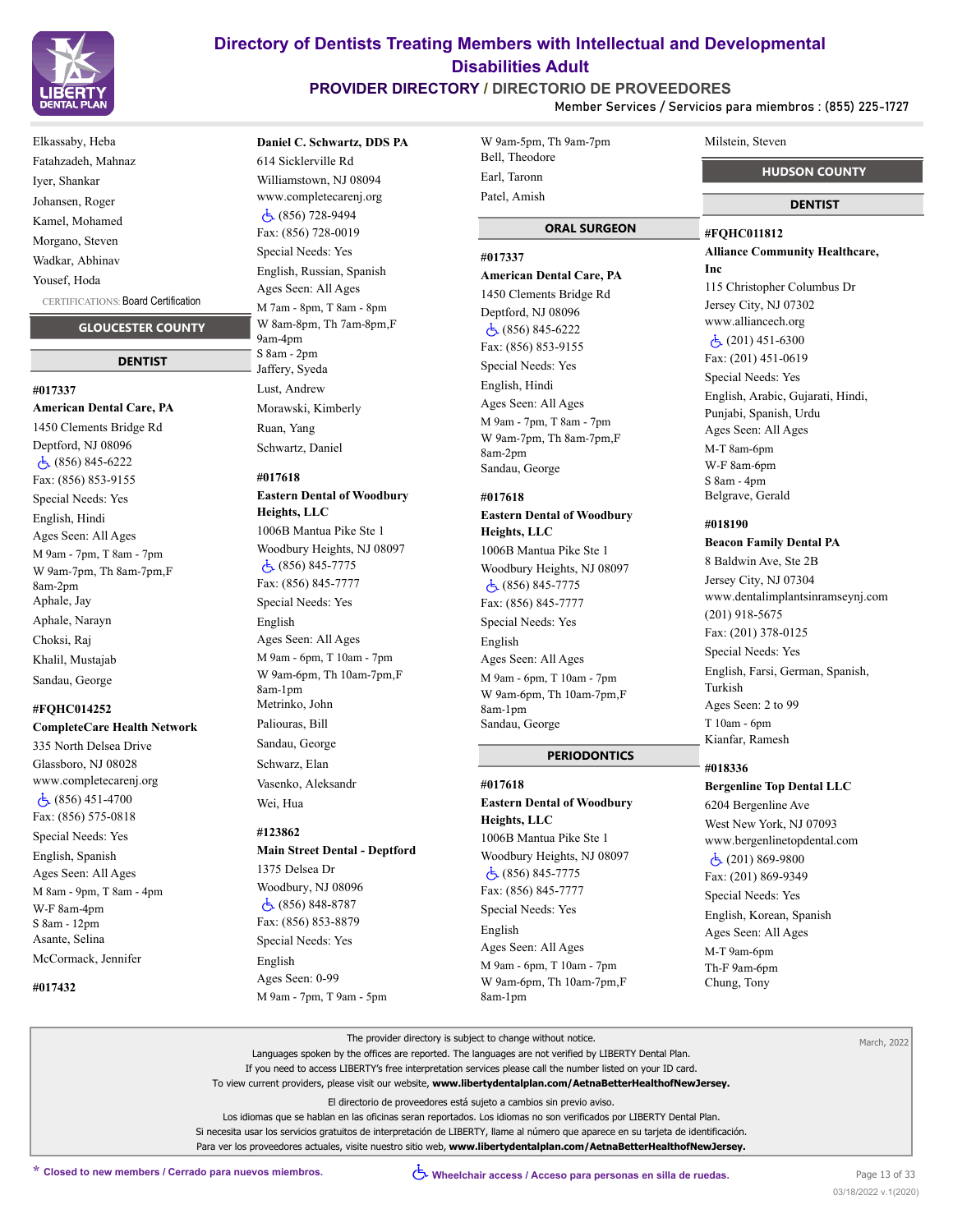

#### Kim, Jung

#### **#013993**

**Dr. Saima Mian LLC**

402 36Th St Union City, NJ 07087  $\dot{c}$ (201) 866-3299 Fax: (201) 866-3396 Special Needs: Yes English, Spanish, Urdu Ages Seen: All Ages T 10am - 5pm W 10am-5pm, S 10am - 2pm Mian, Saima

#### **#012464**

**Dr's Jacob S. Cohen & Sammy Goldstein, DDS, PC**

707 Summit Ave Ste 2 Union City, NJ 07087 (201) 863-0816 Fax: (201) 866-3448 Special Needs: Yes English, Spanish, Hebrew Ages Seen: All Ages M-T 9am-5pm W-Th 9am-5pm Cohen, Jacob Goldstein, Sammy

# **#014707**

**EZ Smiles Family Dental** 1311 Summit Ave Union City, NJ 07087 www.ezsmilesfamilydental.com (201) 863-1050 Fax: (201) 863-7661 Special Needs: Yes English, Spanish, Gujarati, Hindi Ages Seen: All Ages M-T 11am-7pm

W-F 11am-7pm Zala, Ishan

### **#012599**

**Family Union Dental Practice, P.C.** 2713 Bergenline Ave, Ste 2F

Union City, NJ 07087 (201) 865-1353

# Fax: (201) 865-1556 Special Needs: Yes English, Spanish Ages Seen: All Ages M-T 9am-7pm Th-F 9am-7pm

Munoz, Juan

# **#014088**

**Guttenberg Family Dental**

6800 Bergenline Ave Guttenberg, NJ 07093 www.guttenbergfamilydental.com (201) 861-6000 Fax: (201) 861-6002 Special Needs: Yes Punjabi, English, Spanish Ages Seen: All Ages M-T 10am-5pm W-F 10am-5pm S 10am - 2pm Heisler, Patti Sethi, Ritu

#### **#014157**

#### **Hudson Dental Esthetics**

5300 Bergenline Ave, Ste 8 West New York, NJ 07093  $\dot{c}$ (201) 865-7750 Fax: (201) 865-3299 Special Needs: Yes English, Farsi, Greek Ancient(to 1453), Spanish Ages Seen: All Ages M 10am - 6pm, T 10am - 4pm W 11am-6am, Th 10am-6pm,F 10am-4pm Nourbakhsh, Michael

# **#018772**

**Hudson Kids Dental** 5918 Bergenline Ave, Ste 201B West New York, NJ 07093  $\dot{c}$ (201) 758-7660 Fax: (201) 758-7662 Special Needs: Yes English, Spanish Ages Seen: 0-21 M-T 9am-6pm W-Th 9am-6pm

# Blech, Allison **#007373**

**Directory of Dentists Treating Members with Intellectual and Developmental Disabilities Adult PROVIDER DIRECTORY / DIRECTORIO DE PROVEEDORES**

> **Jeffrey Perricci, DDS** 594 Kearny Ave Kearny, NJ 07032 (201) 991-1733 Fax: (201) 991-3199 Special Needs: Yes English, Spanish, Portuguese Ages Seen: All Ages M 9am - 3pm, T 10am - 3pm W-F 9am-3pm S 9am - 3pm Perricci, Jeffrey

# **#014056**

**Kennedy Dental Center** 8407 Kennedy Blvd North Bergen, NJ 07047  $\dot{c}$ (201) 868-2747 Fax: (201) 295-8475 Special Needs: Yes English, Arabic, Albanian, Farsi, Hindi, Punjabi, Russian, Spanish, Turkish Ottoman, Urdu Ages Seen: All Ages M-T 9am-6pm W-F 9am-6pm S 8am - 3pm Ayoub, Zainab EL-Samna, Jamil El-Samna, Najia Kaur, Manveen Nasser-Eddin, Samer Said, Sharif Zaitr, Mahmood

# **#011801**

**Maria Zara DMD, LLC** 406 32Nd St 2Nd Fl Union City, NJ 07087 (201) 223-2140 Fax: (201) 223-2142 Special Needs: Yes English, Spanish Ages Seen: All Ages

#### Zara, Maria

**Member Services / Servicios para miembros : (855) 225-1727**

**#FQHC013766**

**Metropolitan Family Health Network** 935 Garfield Ave

Jersey City, NJ 07304 www.metropolitanfhn.com  $\dot{c}$  (201) 478-5800 Fax: (201) 478-5814 Special Needs: Yes English, Arabic, Spanish, Tamil Ages Seen: All Ages M 9am - 7pm, T 9am - 5pm W-F 9am-5pm Ahmed, Nasrine Williams, Hallie

#### **#016370**

**New York Avenue Dental** 3703 New York Ave. Union City, NJ 07087 www.nyavedental.com (201) 305-8800 Fax: (201) 305-8900 Special Needs: Yes English, Arabic, French, Spanish Ages Seen: All Ages M-T 9am-6pm Th-F 9am-6pm S 9am - 5pm Beydoun, Fadi **#012083**

**Newport Centre Dental** 30-71A Mall Dr West Jersey City, NJ 07310  $\dot{5}$  (201) 626-2500 Fax: (201) 626-2502 Special Needs: Yes

English, Russian, Spanish Ages Seen: All Ages M-T 10am-9pm W-F 10am-9pm S 10am - 9pm, Su 11am - 6pm Ost, Ellen

#### **#FQHC016002**

**North Hudson Community Action Corporation**

The provider directory is subject to change without notice. Languages spoken by the offices are reported. The languages are not verified by LIBERTY Dental Plan. If you need to access LIBERTY's free interpretation services please call the number listed on your ID card. To view current providers, please visit our website, **www.libertydentalplan.com/AetnaBetterHealthofNewJersey.** El directorio de proveedores está sujeto a cambios sin previo aviso. Los idiomas que se hablan en las oficinas seran reportados. Los idiomas no son verificados por LIBERTY Dental Plan. Si necesita usar los servicios gratuitos de interpretación de LIBERTY, llame al número que aparece en su tarjeta de identificación. Para ver los proveedores actuales, visite nuestro sitio web, **www.libertydentalplan.com/AetnaBetterHealthofNewJersey.** March, 2022

M-T 10am-6pm Th-F 10am-6pm S 9am - 2pm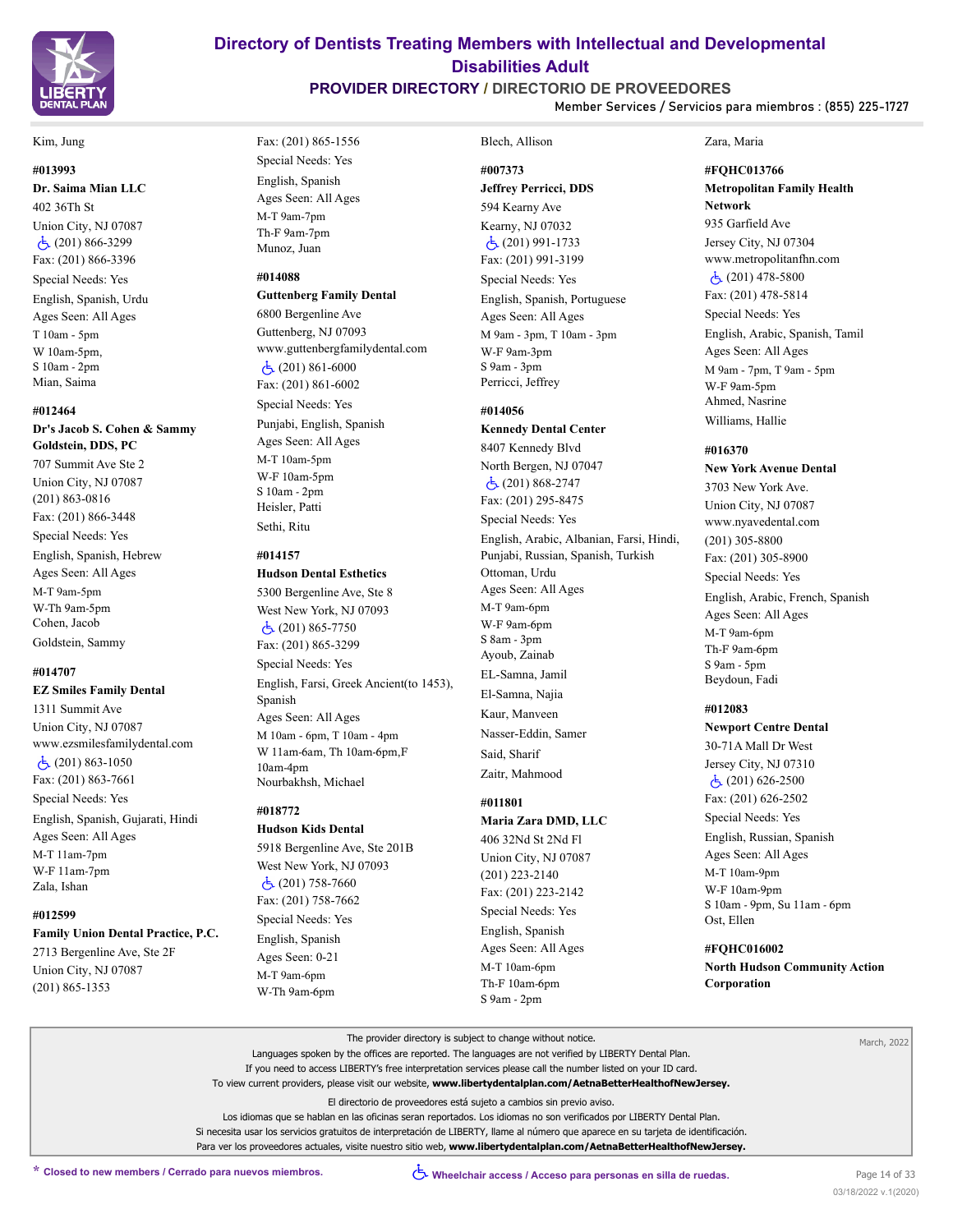

# **PROVIDER DIRECTORY / DIRECTORIO DE PROVEEDORES**

**Member Services / Servicios para miembros : (855) 225-1727**

324 Palisade Ave Jersey City, NJ 07307 www.nhcac.org (201) 210-0200 Fax: (201) 239-0318 Special Needs: Yes

English, Spanish Ages Seen: All Ages M-T 8am-5pm W 8am-5pm, Th 8am-7pm,F 8am-5pm S 8am - 5pm Wenger, Abraham

#### **#FQHC016004**

# **North Hudson Community Action Corporation**

5301 Broadway West New York, NJ 07093 www.nhcac.org (201) 210-0200 Fax: (201) 866-7588 Special Needs: Yes English, Spanish Ages Seen: All Ages M-T 8am-7pm W-Th 8am-7pm S 8am - 5pm, Su 8am - 3pm Acuna, Pablo Carl, Chaya Lavandeira, Janet Lopez, Gisela Nina, Deborah Rabeiro-Wert, Mercedes Wenger, Abraham Wert, Rodolfo

#### **#012569**

### **Pourang Bral, DDS, LLC**

901 Bergen Ave 2Nd Flr Jersey City, NJ 07306 www.dentistinjerseycity.net (201) 222-1123 Fax: (201) 222-0060 Special Needs: Yes Farsi, Arabic, English, Hebrew, Spanish, Tagalog Ages Seen: All Ages M-T 11am-7pm

## W-Th 11am-7pm Bral, Pourang

### **#016307**

**S & L Dental Arts LLC**

801 Washington Street Hoboken, NJ 07030 (201) 683-5230 Fax: (201) 683-5231 Special Needs: Yes English, Korean, Spanish Ages Seen: All Ages T 10am - 5pm W 10am-5pm, Lee, Eun Jung Sheen, Eugene

#### **#015316**

**Tower Plaza Dentistry, PC** 4100 Park Ave Weehawken, NJ 07086 www.towerplazadentistry.com (201) 348-1616 Fax: (201) 348-4877 Special Needs: Yes English, Russian, Italian, Spanish Ages Seen: All Ages M-T 10am-8pm W-Th 10am-8pm

S 10am - 3pm Khaylomsky, Lena

#### **#013859**

# **White and Healthy Smile Center, LLC**

255 Broadway, Ste 1L Bayonne, NJ 07002 (201) 471-7600 Fax: (201) 471-7601

Special Needs: Yes English, Arabic, Spanish Ages Seen: All Ages M 10am - 5pm, W-Th 10am-5pm Soliman, Raafat

# **ENDODONTICS**

#### **#014186**

**Jack Levi DDS, PA**

48-08 Bergenline Ave Union City, NJ 07087 www.nhcac.org (201) 385-5400 Fax: (201) 863-0611 Special Needs: Yes English, Spanish, French, Hebrew, Italian Ages Seen: All Ages T 2pm - 10pm F 2pm-7pm S 10am - 6pm Levi, Jack CERTIFICATIONS: Board Certification

 **ORAL SURGEON**

#### **#012786**

# **Barbieri, Colameo & Berardo Associates in Oral & Max Surgery** 7322 Bergenline Ave North Bergen, NJ 07047 https://www.njoralsurgery.com/  $\dot{C}$ (201) 867-0404 Fax: (201) 868-2499 Special Needs: Yes English, Spanish Ages Seen: All Ages M-T 9am-5pm W-F 9am-5pm Wuebbels, Nathan

CERTIFICATIONS: Board Certification

#### **#013694**

**Martina S. Laifook DMD, PA** 2784 Kennedy Blvd Jersey City, NJ 07306 (201) 332-5360 Fax: (201) 420-1060 Special Needs: Yes English, Spanish Ages Seen: All Ages T 10am - 5pm W 10am-5pm,

**#FQHC013766 Metropolitan Family Health Network** 935 Garfield Ave

Laifook, Martina

### Jersey City, NJ 07304 www.nhcac.org (201) 478-5800 Fax: (201) 478-5814 Special Needs: Yes English, Arabic, Spanish, Tamil Ages Seen: All Ages M 9am - 7pm, T 9am - 5pm W-F 9am-5pm Brown, Akeyla

# **#FQHC016002 North Hudson Community Action**

**Corporation** 324 Palisade Ave Jersey City, NJ 07307 www.nhcac.org  $\dot{C}$ (201) 210-0200 Fax: (201) 239-0318 Special Needs: Yes English, Spanish Ages Seen: All Ages M-T 8am-5pm W 8am-5pm, Th 8am-7pm,F 8am-5pm S 8am - 5pm Robinson, Lealon

#### **#FQHC016004**

**North Hudson Community Action Corporation** 5301 Broadway West New York, NJ 07093 www.nhcac.org (201) 210-0200 Fax: (201) 866-7588 Special Needs: Yes English, Spanish Ages Seen: All Ages M-T 8am-7pm W-Th 8am-7pm S 8am - 5pm, Su 8am - 3pm Robinson, Lealon

#### **ORTHODONTIST**

**#015194 Bergenline Orthodontics** 3123 Kennedy Blvd North Bergen, NJ 07047

| The provider directory is subject to change without notice.                                                                         | March, 2022 |
|-------------------------------------------------------------------------------------------------------------------------------------|-------------|
| Languages spoken by the offices are reported. The languages are not verified by LIBERTY Dental Plan.                                |             |
| If you need to access LIBERTY's free interpretation services please call the number listed on your ID card.                         |             |
| To view current providers, please visit our website, www.libertydentalplan.com/AetnaBetterHealthofNewJersey.                        |             |
| El directorio de proveedores está sujeto a cambios sin previo aviso.                                                                |             |
| Los idiomas que se hablan en las oficinas seran reportados. Los idiomas no son verificados por LIBERTY Dental Plan.                 |             |
| Si necesita usar los servicios gratuitos de interpretación de LIBERTY, llame al número que aparece en su tarieta de identificación. |             |
| Para ver los proveedores actuales, visite nuestro sitio web, www.libertydentalplan.com/AetnaBetterHealthofNewJersey.                |             |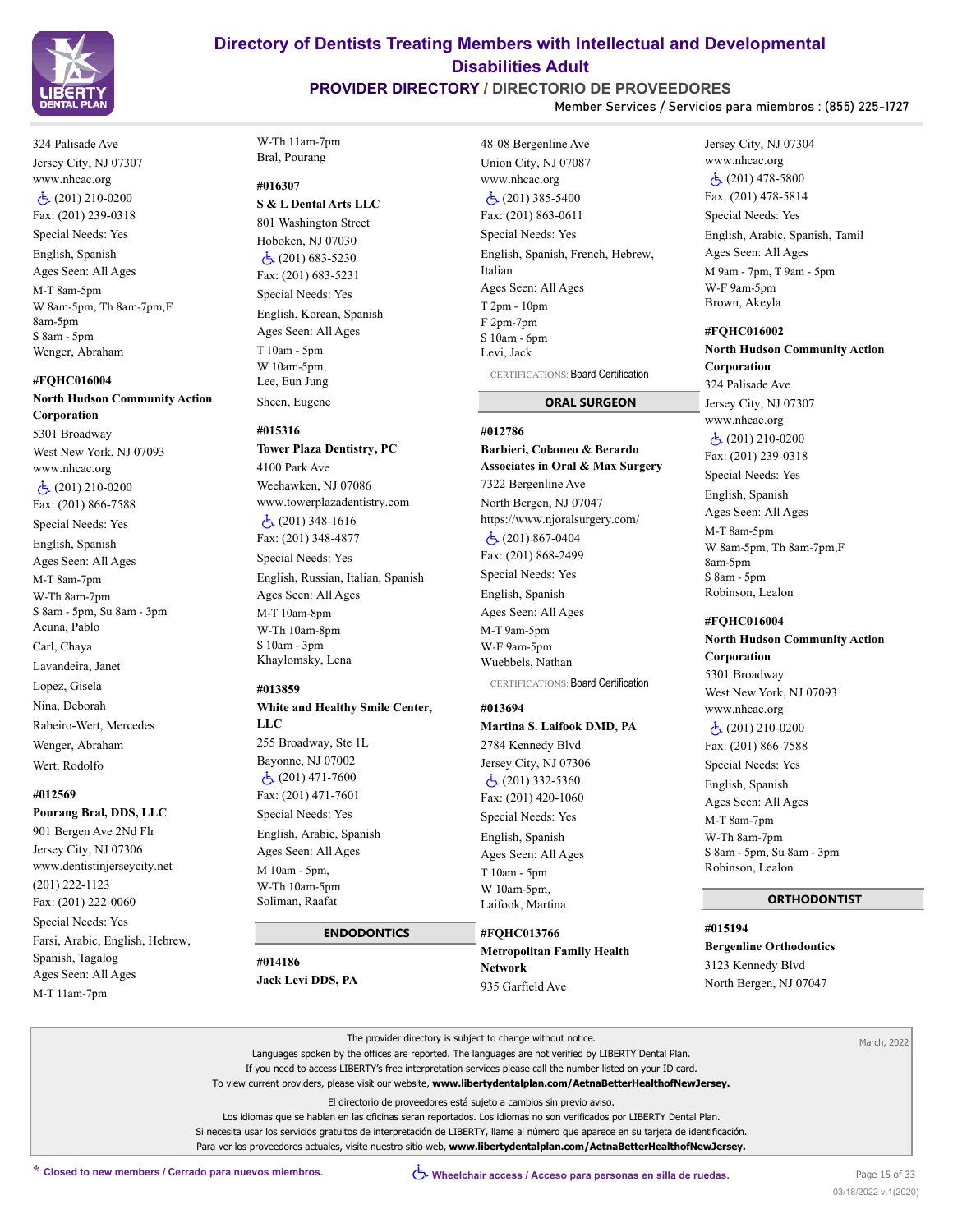

www.diamondbraces.com  $\dot{c}$ (201) 662-0662 Fax: (888) 292-7017 Special Needs: Yes English, Spanish, Polish Ages Seen: All Ages M 8am - 8pm, T 11am - 7pm W 11am-7pm, Th 8am-8pm,F 10am-6pm S 9am - 4pm Berk, Jason Castronova, John Drut, Oleg Kim, Edward

Ramirez Baez, Anadel

#### **#014032**

#### **Edward Henick, DDS PA**

9057 Palisade Ave North Bergen, NJ 07047 (201) 869-8401 Fax: (201) 869-8146 Special Needs: Yes Spanish, English Ages Seen: All Ages M 9am - 1pm, W 9am-7pm, Henick, Edward

CERTIFICATIONS: Board Certification

### **#023188**

**Heights Orthodontics**

343 Central Ave Jersey City, NJ 07307 https://heightsortho.com/ (201) 975-4300 Fax: (201) 975-4300 Special Needs: Yes English, Spanish Ages Seen: All Ages M 9am - 7pm,

W 9am-5pm, S 9am - 3pm Trulby, Ryan

### **#016009**

**Jeffrey Seiger, DMD, LLC**

3183 John F. Kennedy Blvd Jersey City, NJ 07306 (201) 798-2322

Fax: (201) 795-4628 Special Needs: Yes English, Spanish Ages Seen: All Ages S 8am - 2pm Seiger, Jeffrey CERTIFICATIONS: Board Certification

#### **#FQHC016002**

**North Hudson Community Action Corporation** 324 Palisade Ave Jersey City, NJ 07307 www.nhcac.org (201) 210-0200 Fax: (201) 239-0318

Special Needs: Yes English, Spanish Ages Seen: All Ages M-T 8am-5pm W 8am-5pm, Th 8am-7pm,F 8am-5pm S 8am - 5pm Ayoub, Michael

#### **#FQHC016004**

**North Hudson Community Action Corporation** 5301 Broadway West New York, NJ 07093 www.nhcac.org (201) 210-0200 Fax: (201) 866-7588 Special Needs: Yes English, Spanish Ages Seen: All Ages M-T 8am-7pm W-Th 8am-7pm S 8am - 5pm, Su 8am - 3pm Ayoub, Michael

#### **#020698**

**Urban Orthodontics** 4015 Palisade Ave Union City, NJ 07087 (201) 864-8400 Fax: (201) 864-8401 Special Needs: Yes English, Spanish Ages Seen: 5-99

M-T 10am-6pm W-F 10am-6pm Chelian, Giri

**Directory of Dentists Treating Members with Intellectual and Developmental Disabilities Adult PROVIDER DIRECTORY / DIRECTORIO DE PROVEEDORES**

#### **PERIODONTICS**

#### **#015398**

**Bay Dental Associates** 654 Ave C, Unit 202 Bayonne, NJ 07002 www.baydentals.com (201) 436-7777 Fax: (201) 436-7770 Special Needs: Yes English, Korean, Egyptian, Spanish Ages Seen: All Ages M 1pm - 7pm, T 9am - 5pm W 9pm-5pm, Th 9am-5pm Shim, Eunjung CERTIFICATIONS: Inhalation Sedation

**#016370**

### **New York Avenue Dental**

3703 New York Ave. Union City, NJ 07087 www.nyavedental.com (201) 305-8800 Fax: (201) 305-8900 Special Needs: Yes English, Arabic, French, Spanish Ages Seen: All Ages M-T 9am-6pm Th-F 9am-6pm S 9am - 5pm Beydoun, Fadi

### **#FQHC016002**

**North Hudson Community Action Corporation**

324 Palisade Ave Jersey City, NJ 07307 www.nhcac.org (201) 210-0200 Fax: (201) 239-0318 Special Needs: Yes English, Spanish Ages Seen: All Ages M-T 8am-5pm W 8am-5pm, Th 8am-7pm,F 8am-5pm S 8am - 5pm

#### Mirmadjlessi, Nima

**Member Services / Servicios para miembros : (855) 225-1727**

**#FQHC016004 North Hudson Community Action Corporation** 5301 Broadway West New York, NJ 07093 www.nhcac.org  $\dot{c}$ (201) 210-0200 Fax: (201) 866-7588 Special Needs: Yes English, Spanish Ages Seen: All Ages M-T 8am-7pm W-Th 8am-7pm

# **#FQHC016005**

S 8am - 5pm, Su 8am - 3pm Mirmadjlessi, Nima

**North Hudson Community Action Corporation** 714 31St St Union City, NJ 07087 www.nhcac.org (201) 210-0200 Fax: (201) 863-1470 Special Needs: Yes English, Spanish Ages Seen: All Ages M-T 8am-5pm W 8am-5pm, Th 8am-7pm,F 8am-5pm S 8am - 5pm Mirmadjlessi, Nima

#### **PROSTHODONTICS**

**#FQHC016002 North Hudson Community Action Corporation** 324 Palisade Ave Jersey City, NJ 07307 www.nhcac.org (201) 210-0200 Fax: (201) 239-0318 Special Needs: Yes English, Spanish Ages Seen: All Ages M-T 8am-5pm W 8am-5pm, Th 8am-7pm,F 8am-5pm

The provider directory is subject to change without notice.

Languages spoken by the offices are reported. The languages are not verified by LIBERTY Dental Plan.

If you need to access LIBERTY's free interpretation services please call the number listed on your ID card.

To view current providers, please visit our website, **www.libertydentalplan.com/AetnaBetterHealthofNewJersey.**

El directorio de proveedores está sujeto a cambios sin previo aviso.

Los idiomas que se hablan en las oficinas seran reportados. Los idiomas no son verificados por LIBERTY Dental Plan. Si necesita usar los servicios gratuitos de interpretación de LIBERTY, llame al número que aparece en su tarjeta de identificación. Para ver los proveedores actuales, visite nuestro sitio web, **www.libertydentalplan.com/AetnaBetterHealthofNewJersey.**

March, 2022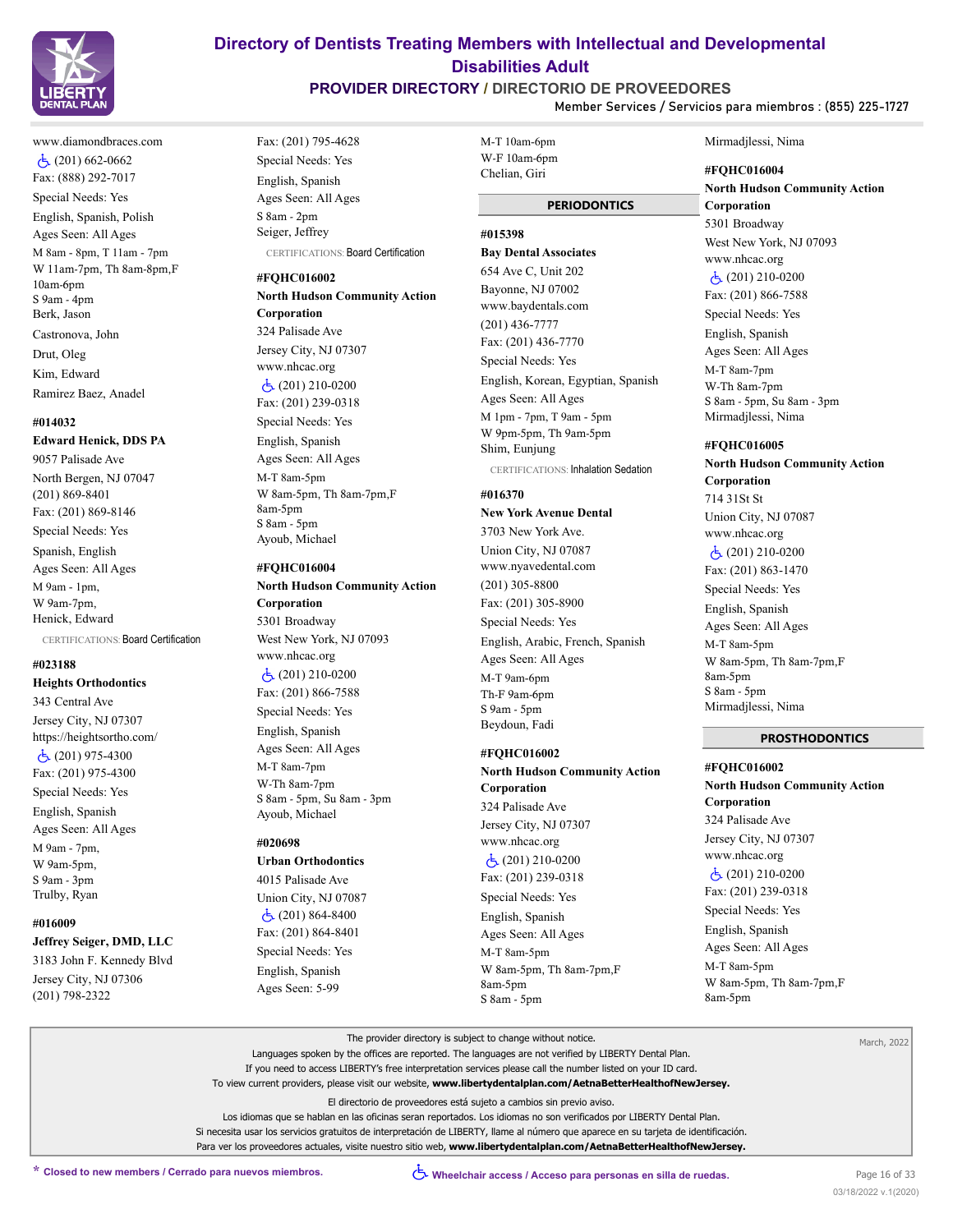

# **PROVIDER DIRECTORY / DIRECTORIO DE PROVEEDORES**

**Member Services / Servicios para miembros : (855) 225-1727**

S 8am - 5pm Eramian, Robert

### **#FQHC016004**

**North Hudson Community Action Corporation** 5301 Broadway West New York, NJ 07093 www.nhcac.org (201) 210-0200 Fax: (201) 866-7588 Special Needs: Yes English, Spanish Ages Seen: All Ages M-T 8am-7pm W-Th 8am-7pm S 8am - 5pm, Su 8am - 3pm Eramian, Robert

### **HUNTERDON COUNTY**

#### **DENTIST**

#### **#017600**

**Eastern Dental of Flemington, LLC** 433 Us Highway 202 Flemington, NJ 08822 (908) 237-2100 Fax: (908) 237-9300 Special Needs: Yes English Ages Seen: All Ages M 9am - 6pm, T 10am - 7pm W 9am-6pm, Th 8am-5pm,F 9am-2pm Restaino, Robert

#### **#014154**

#### **Flemington Dental Associates, LLC**

111 Rt 31, Ste 211 Flemington, NJ 08822 (908) 751-5456 Fax: (908) 751-5457 Special Needs: Yes English, Spanish Ages Seen: All Ages M-T 9am-7pm W-Th 9am-7pm Lamanto, Aldo

#### **#FQHC013707**

# **Zufall Health Center, Inc**

361 Route 31 Ste 701 Flemington, NJ 08822 www.nhcac.org (908) 968-4440 Fax: (908) 968-4399 Special Needs: Yes English, Spanish, French, Hindi, Punjabi, Tamil, Urdu Ages Seen: All Ages M-T 8am-4pm W-Th 8am-5pm S 8am - 1pm Brown, Tamara DiMarco, Zoey Wakim, Sam

# **PERIODONTICS**

**#FQHC013707 Zufall Health Center, Inc** 361 Route 31 Ste 701 Flemington, NJ 08822 www.zufallhealth.org (908) 968-4440 Fax: (908) 968-4399 Special Needs: Yes English, Spanish, French, Hindi, Punjabi, Tamil, Urdu Ages Seen: All Ages M-T 8am-4pm W-Th 8am-5pm S 8am - 1pm Brunetti, Anna Scorziello, Thomas Stein, David

### **PROSTHODONTICS**

# **#014154**

**Flemington Dental Associates, LLC**

111 Rt 31, Ste 211 Flemington, NJ 08822 (908) 751-5456 Fax: (908) 751-5457 Special Needs: Yes English, Spanish Ages Seen: All Ages M-T 9am-7pm W-Th 9am-7pm

# Lamanto, Aldo

 **MERCER COUNTY**

# **DENTIST**

#### **#018952**

# **Apple Garth Dental & Orthodontics**

319 Route 130 Ste 4 Hightstown, NJ 08520 (609) 300-2033 Fax: (609) 318-3602 Special Needs: Yes English, Spanish, Hindi, Punjabi Ages Seen: 0-99 M-T 9am-6pm W-F 9am-6pm S 9am - 3pm Thind, Navleen

### **#014948**

# **Community Dental of Hamilton** 312 Route 33 Hamilton, NJ 08619 (609) 228-3200 Fax: (609) 228-3197 Special Needs: Yes English, Spanish Ages Seen: All Ages M-T 9am-6pm W 9am-6am, Th 9am-6pm,F 9am-5pm S 9am - 2pm Choi, Yoo Prager, Glenn Prager, Todd Rocha, Nicole Thurber, John Truzzolino, Robert Zimmer, Justin

### **#014035**

**Dental Health Associates. P.A.** 957 Rte. 33 Hamilton Square, NJ 08690 (609) 587-5858 Fax: (609) 587-4606 Special Needs: Yes Spanish, English, Hindi Ages Seen: All Ages

#### M-T 8am-5pm W-F 8am-5pm Robinson, Kheri

### **#017599 Eastern Dental of Ewing, LLC**

1330 Parkway Ave Ewing, NJ 08628 (609) 883-0801 Fax: (609) 883-6548 Special Needs: Yes English Ages Seen: All Ages M 9am - 7pm, T 8am - 5pm W-Th 8am-5pm S 8am - 2pm Fruchman, Hal Gagliardi, Gary Slomovitz, Jason Slomovitz, Michael Slomovitz, Steven

### **#017521**

### **Eastern Dental of Hamilton, LLC** 2103 Whitehorse-Mercerville Rd

Hamilton, NJ 08619 (609) 587-0600 Fax: (609) 587-8132 Special Needs: Yes English Ages Seen: All Ages M 9am - 7pm, T 9am - 6pm W 9am-5am, Th 9am-6pm,F 8am-2pm S 8am - 2pm Fruchman, Hal Gulati, Sanjana Morgenstern, Alan Narula, Poonam Paliouras, Bill Sandau, George Shah, Rupal

#### **#013831**

**Family and Cosmetic Dentistry** 569 Abbington Dr East Windsor, NJ 08520 (609) 443-1112 Fax: (609) 448-0075

The provider directory is subject to change without notice.

Languages spoken by the offices are reported. The languages are not verified by LIBERTY Dental Plan.

If you need to access LIBERTY's free interpretation services please call the number listed on your ID card.

To view current providers, please visit our website, **www.libertydentalplan.com/AetnaBetterHealthofNewJersey.**

El directorio de proveedores está sujeto a cambios sin previo aviso.

Los idiomas que se hablan en las oficinas seran reportados. Los idiomas no son verificados por LIBERTY Dental Plan. Si necesita usar los servicios gratuitos de interpretación de LIBERTY, llame al número que aparece en su tarjeta de identificación. Para ver los proveedores actuales, visite nuestro sitio web, **www.libertydentalplan.com/AetnaBetterHealthofNewJersey.**

March, 2022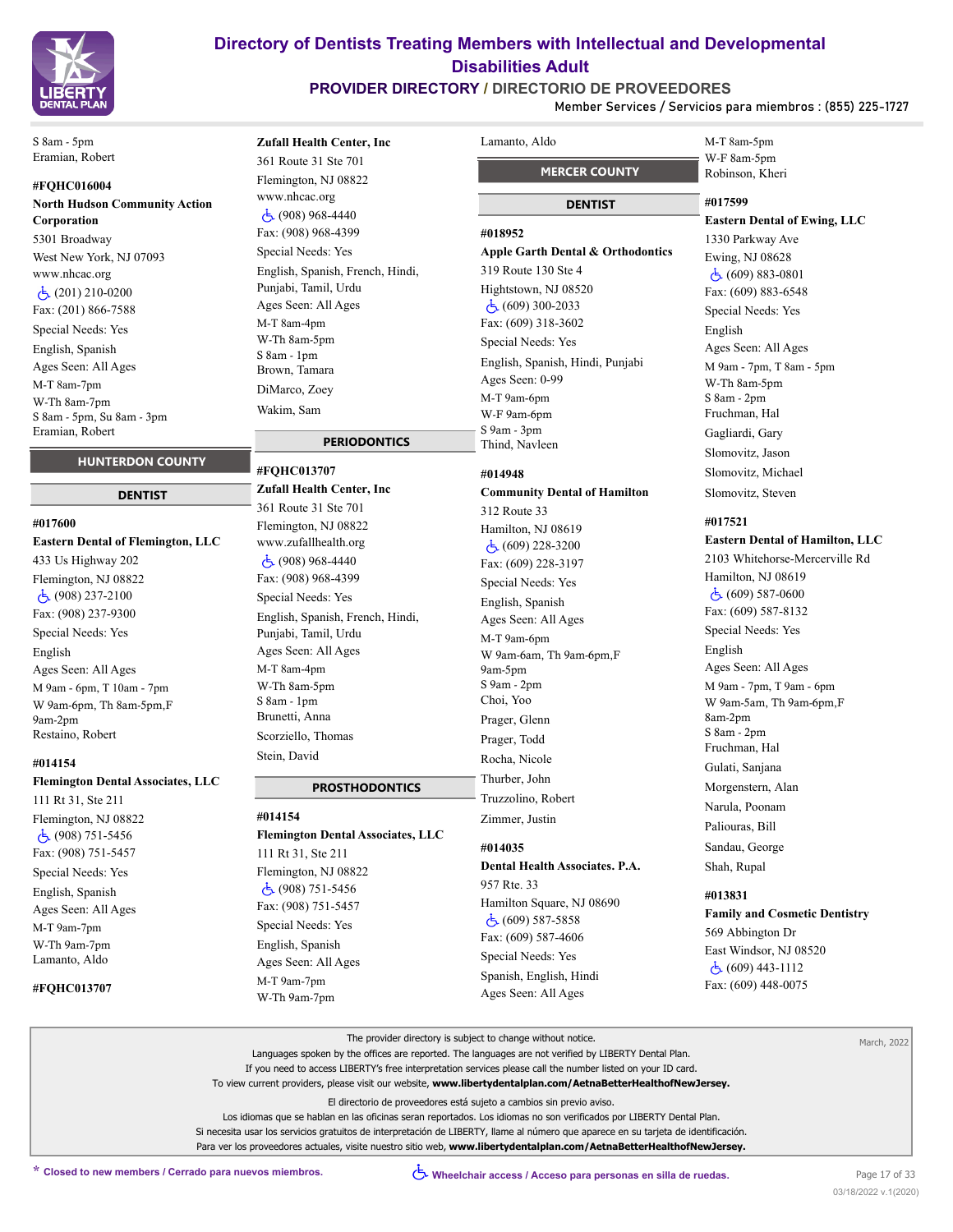

Special Needs: Yes English, Spanish, Hindi, Urdu Ages Seen: All Ages M-T 10am-5pm Th-F 10am-5pm Batra, Ruchi

### **#FQHC014265**

**Henry J. Austin Health Center** 112 Ewing St Trenton, NJ 08609 www.henryjaustin.org  $\dot{c}$  (609) 278-5900 Fax: (609) 392-4827 Special Needs: Yes English, Spanish, Hindi Ages Seen: All Ages M-T 8am-5pm W-F 8am-5pm Angara, Srilakshmi Goodman, Devin Ismael, Khadijah Moten, Shaunon Santos, Magali

#### **#FQHC014266**

# **Henry J. Austin Health Center**

321 N. Warren St Trenton, NJ 08618 www.henryjaustin.org (609) 278-5900 Fax: (609) 695-3532 Special Needs: Yes English, Spanish, Hindi Ages Seen: All Ages M-T 8am-4pm W-F 8am-4pm Angara, Srilakshmi Goodman, Devin Ismael, Khadijah Moten, Shaunon Santos, Magali

#### **#015956**

**I-Smile Dental** 111 Lawrence Road Lawrenceville, NJ 08648 (609) 599-4800 Fax: (609) 300-7090

# **Directory of Dentists Treating Members with Intellectual and Developmental Disabilities Adult**

# **PROVIDER DIRECTORY / DIRECTORIO DE PROVEEDORES**

**Member Services / Servicios para miembros : (855) 225-1727**

Special Needs: Yes

English, Russian, Georgian, Spanish Ages Seen: All Ages M 9am - 5am, T 9am - 5pm W 9am-5am, Th 9am-5pm,F 9am-5am Karagodsky, Dmitry Shin, Philip

#### **#123491**

**KinderSmile Community Oral Health Center - Trenton** 101 N Broad St Trenton, NJ 08608 www.kindersmile.org/trenton  $\dot{c}$  (973) 744-7003 Fax: (609) 900-3175 Special Needs: Yes English, Arabic, Hebrew, Spanish Ages Seen: 1-99 M 9am - 6pm, T 9am - 5pm W-F 9am-5pm McGrath, Nicole Vassell, Steven

### **#016696**

**Navleen K Thind DDS PC (Capitol Smiles)** 101 S. Warren St. Trenton, NJ 08608 (609) 795-3001 Fax: (609) 318-3593 Special Needs: Yes English, Spanish, Hindi, Punjabi Ages Seen: All Ages M-T 9am-5pm W-F 9am-5pm

Shah, Prachi

Gogineni, Bhargavi

Thind, Navleen

#### **#012977**

**Peaceful Dental Care** 300A Princeton-Hightstown Rd Ste 104 East Windsor, NJ 08520 www.peacefuldentalcare.com  $\dot{c}$  (609) 632-2155

Fax: (888) 225-4310

Special Needs: Yes English, Chinese Mandarin, Russian, Spanish Ages Seen: All Ages M 10am - 6pm, T 9am - 4pm Xu, Lei

# **#012561**

**Sanhita, LLC** 1740 N. Olden Ave Ewing, NJ 08638 (609) 844-1222 Fax: (609) 844-1227 Special Needs: Yes English, Spanish, Bengali, French, Gujarati, Hindi, Mandarin Ages Seen: All Ages M-T 9am-3pm W-F 9am-3pm Majumdar, Joytilak

#### **ORAL SURGEON**

#### **#014948**

**Community Dental of Hamilton** 312 Route 33 Hamilton, NJ 08619 (609) 228-3200 Fax: (609) 228-3197 Special Needs: Yes English, Spanish Ages Seen: All Ages M-T 9am-6pm W 9am-6am, Th 9am-6pm,F 9am-5pm S 9am - 2pm Doroba, Frank Yoo, Hyon

#### **#017599**

# **Eastern Dental of Ewing, LLC**

1330 Parkway Ave Ewing, NJ 08628 (609) 883-0801 Fax: (609) 883-6548 Special Needs: Yes English Ages Seen: All Ages M 9am - 7pm, T 8am - 5pm W-Th 8am-5pm

S 8am - 2pm Kovall, Michael

# **#017521**

# **Eastern Dental of Hamilton, LLC**

2103 Whitehorse-Mercerville Rd Hamilton, NJ 08619 (609) 587-0600 Fax: (609) 587-8132 Special Needs: Yes English Ages Seen: All Ages M 9am - 7pm, T 9am - 6pm W 9am-5am, Th 9am-6pm,F 8am-2pm S 8am - 2pm Kovall, Michael Sandau, George

#### **PERIODONTICS**

## **#017599 Eastern Dental of Ewing, LLC** 1330 Parkway Ave Ewing, NJ 08628 (609) 883-0801 Fax: (609) 883-6548 Special Needs: Yes English Ages Seen: All Ages M 9am - 7pm, T 8am - 5pm W-Th 8am-5pm S 8am - 2pm Prestup, Aaron

#### **#017521**

**Eastern Dental of Hamilton, LLC** 2103 Whitehorse-Mercerville Rd Hamilton, NJ 08619 (609) 587-0600 Fax: (609) 587-8132 Special Needs: Yes English Ages Seen: All Ages M 9am - 7pm, T 9am - 6pm W 9am-5am, Th 9am-6pm,F 8am-2pm S 8am - 2pm Prestup, Aaron

 **MIDDLESEX COUNTY**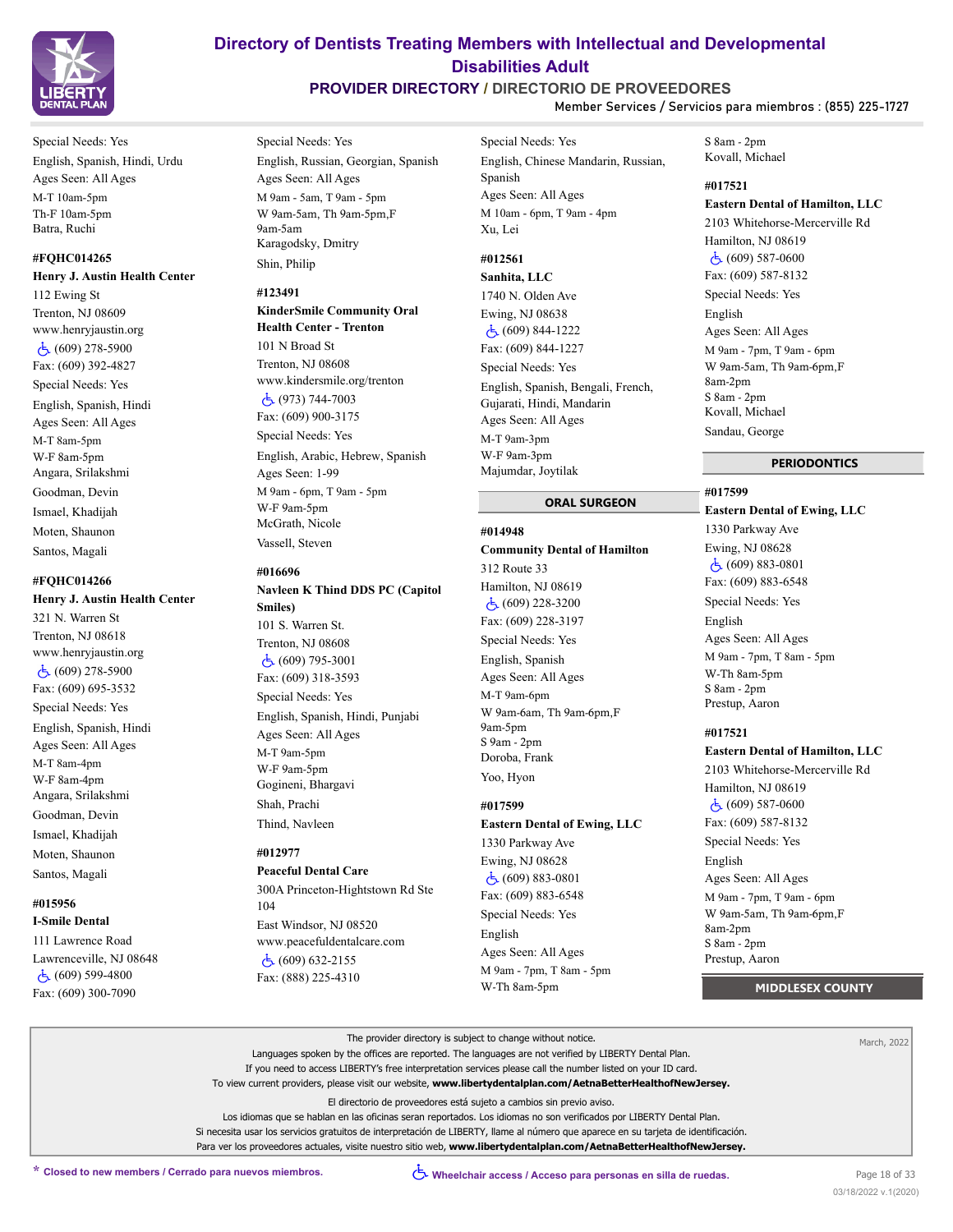

# **PROVIDER DIRECTORY / DIRECTORIO DE PROVEEDORES**

**Member Services / Servicios para miembros : (855) 225-1727**

#### **DENTIST**

#### **#022128**

**ABC Smiles Family Dentistry** 252 Madison Ave Ste 106 Perth Amboy, NJ 08861 www.abcsmilesdental.com (732) 997-6453 Fax: (732) 997-6452 Special Needs: Yes English, Chinese Mandarin, Hindi, Spanish Ages Seen: 1-70 M 10am - 6pm, W-F 10am-6pm S 10am - 4pm Tiwari, Priya

#### **#014027**

#### **Brunswick Dental Group**

415 Route 18 Ste 13 East Brunswick, NJ 08816 (732) 955-6907 Fax: (732) 955-6837 Special Needs: Yes

English, Russian, Ukrainian Ages Seen: All Ages M-T 10am-5pm W-F 10am-5pm Drutsko, Sergey

### Varchenko, Katherine

#### **#123878**

**Community Dental of North Brunswick PC** 566 Milltown Rd North Brunswick, NJ 08902 (732) 543-1184 Fax: (732) 543-1187 Special Needs: Yes English, Spanish Ages Seen: 0-99 M-T 9am-6pm W-Th 9am-6pm Persaud, Scott Prager, Glenn Prager, Todd Sekha, Navneet Thurber, John

# Zimmer, Justin **#123402**

**Cranbury Dental Care** E8 Brier Hill Ct East Brunswick, NJ 08816  $\dot{c}$  (732) 390-9093 Fax: (732) 390-9383 Special Needs: Yes English, Arabic Ages Seen: All Ages M-T 8am-5pm W-Th 8am-5pm S 9am - 1pm Saad, Sara

#### **#017278 Crystal Smiles LLC**

65 Rues Lane East Brunswick, NJ 08816 (732) 257-4444 Fax: (732) 257-9799 Special Needs: Yes English, Russian, Gujarati, Hindi, Portuguese, Spanish, Urdu Ages Seen: All Ages M 9am - 7pm, T 9am - 6pm W-F 9am-6pm S 9am - 2pm Chainani, Om Darji, Tejal

#### **#013863**

**Dental Arts Studio**

15 W. Prospect St. East Brunswick, NJ 08816 (732) 254-5600 Fax: (732) 254-5651 Special Needs: Yes English, Russian, Polish, Ukrainian Ages Seen: All Ages M-T 1pm-8pm Th-F 9am-4pm S 9am - 4pm Steinberg, Svetlana

### **#014040**

**Dental Health Associates. P.A.** 977 Livingston Ave North Brunswick, NJ 08902

(732) 418-9800 Fax: (732) 418-0048 Special Needs: Yes English, Spanish, Hindi, Mandarin, Tagalog Ages Seen: All Ages M-T 8am-5pm W-F 8am-5pm Cochrane Pucciarelli, Renee Elisha, Elon Gaines, Condra Gottimukkula, Madhavi Gupta, Mehak Johnson, Mark Leizer, Cary CERTIFICATIONS: Board Certification Maldonado, Juan Oh, Simon Patel, Amish Patel, Mihir Patel, Shivam Robinson, Kheri Sen, Metehan Shakir, Samina Shor, Ronen Venkatesh, Chandan Yerramsetti, (Bhramara) Priya

# **#012487**

**Diamond Braces Edison** 34-36 Progress St Ste A4 Edison, NJ 08820 diamondbraces.com (908) 222-8228

Fax: (888) 292-7017 Special Needs: Yes English, Russian, Polish, Spanish Ages Seen: All Ages M-T 11am-7pm W-F 11am-7pm Lekht, Simona

### **#014156**

**East Brunswick Family Dental** 5 Brunswick Woods Dr East Brunswick, NJ 08816 (732) 353-6491

Fax: (732) 387-8093 Special Needs: Yes English, Farsi, Spanish Ages Seen: All Ages T 10am - 5pm Nourbakhsh, Michael

#### **#017537**

**Eastern Dental of Old Bridge** 2909 Washington Road, Ste 135 Parlin, NJ 08859 (732) 727-3399 Fax: (732) 727-9647 Special Needs: Yes English, Spanish, Turkish Ages Seen: All Ages M 9am - 6pm, T 10am - 8pm W 10am-6pm, Th 9am-6pm,F 9am-2pm S 8am - 2pm Khan, Salma Leva, Louis Mada, Yamini Molina, Carlos Morgenstern, Alan Sidhu, Pardeep

# **#017617**

**Eastern Dental of Woodbridge, LLC** 1030 St. Georges Ave Avenel, NJ 07001  $\dot{c}$  (732) 750-3600 Fax: (732) 750-3696 Special Needs: Yes English Ages Seen: All Ages M 9am - 6pm, T 10am - 7pm W 10am-7pm, Th 8am-5pm,F 9am-2pm Fernandez, Aarthi Schwarz, Sumner

# **#013687**

**Gorda Dental** 412 Main St Metuchen, NJ 08840 (732) 902-2229 Fax: (732) 372-7900

| The provider directory is subject to change without notice.                                                                         | March, 2022 |
|-------------------------------------------------------------------------------------------------------------------------------------|-------------|
| Languages spoken by the offices are reported. The languages are not verified by LIBERTY Dental Plan.                                |             |
| If you need to access LIBERTY's free interpretation services please call the number listed on your ID card.                         |             |
| To view current providers, please visit our website, www.libertydentalplan.com/AetnaBetterHealthofNewJersey.                        |             |
| El directorio de proveedores está sujeto a cambios sin previo aviso.                                                                |             |
| Los idiomas que se hablan en las oficinas seran reportados. Los idiomas no son verificados por LIBERTY Dental Plan.                 |             |
| Si necesita usar los servicios gratuitos de interpretación de LIBERTY, llame al número que aparece en su tarjeta de identificación. |             |
| Para ver los proveedores actuales, visite nuestro sitio web, www.libertydentalplan.com/AetnaBetterHealthofNewJersey.                |             |
|                                                                                                                                     |             |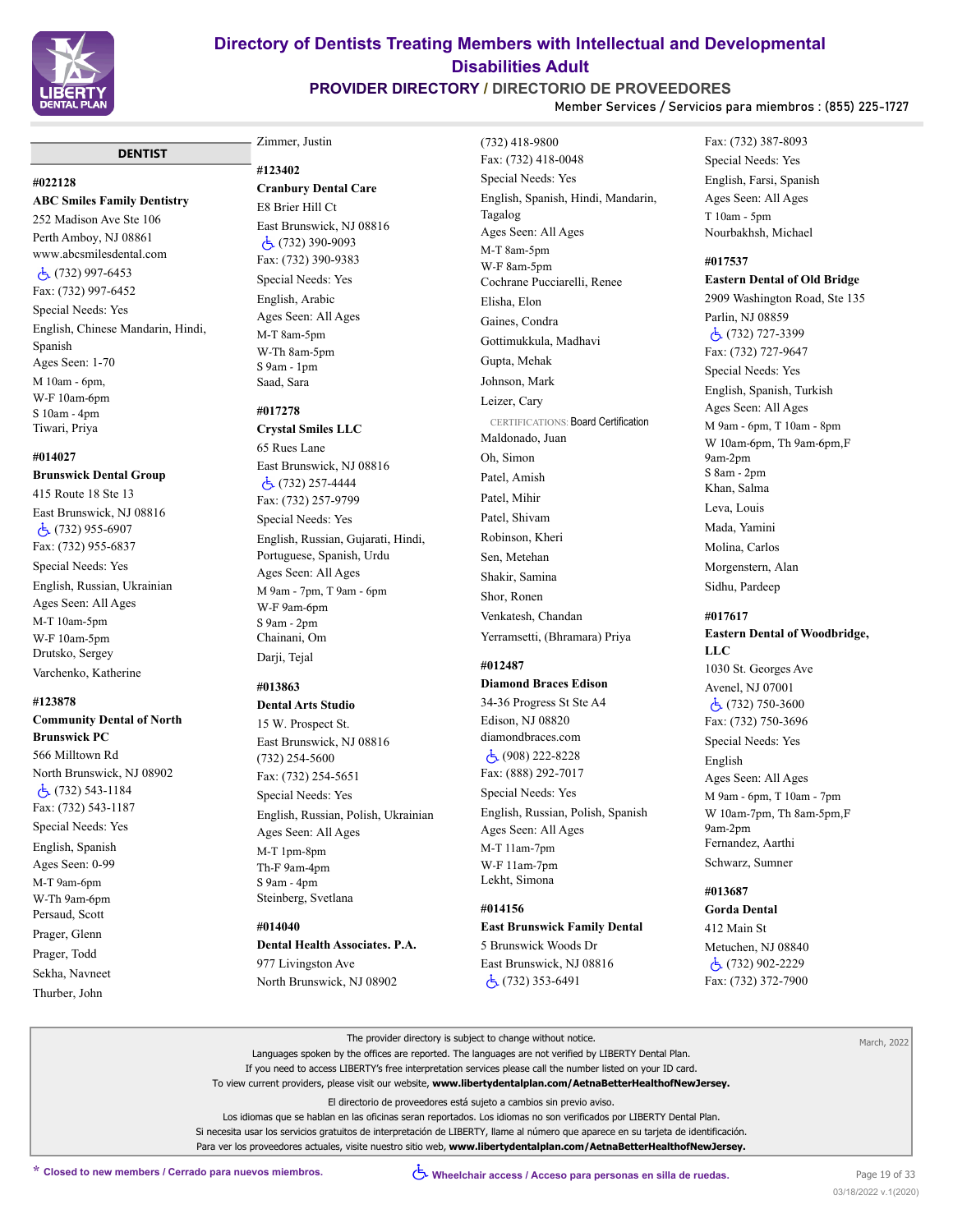

# **PROVIDER DIRECTORY / DIRECTORIO DE PROVEEDORES**

**Member Services / Servicios para miembros : (855) 225-1727**

Special Needs: Yes English, Arabic, Russian, Ukrainian Ages Seen: All Ages M-T 9am-6pm W-F 9am-6pm S 9am - 3pm Gordeev, Mikhail

#### **#123555**

**ISmile Dental Care of Edison**

1914 Lincoln Hwy # B Edison, NJ 08817 www.ismiledentalcareofedison.com (732) 724-0805 Fax: (732) 724-0878 Special Needs: Yes English, Arabic, Farsi, Spanish Ages Seen: 0-99 M-T 9am-6pm W-F 9am-6pm Baghaei, Mahnaz Beheiry, Ahmed

#### **#018523**

#### **Maureen Fraser, DDS, LLC**

505 New Brunswick Ave Perth Amboy, NJ 08861 (732) 826-8464 Fax: (732) 826-4022 Special Needs: Yes English, Spanish Ages Seen: M-T 9am-6pm W-F 9am-6pm Fraser, Maureen Konstantinova, Svetlana

#### **#013832**

#### **Ruchi Batra DDS LLC**

8 Centre Dr Monroe Township, NJ 08831 (609) 655-0015 Fax: (609) 655-0011 Special Needs: Yes English, Spanish, Hindi Ages Seen: All Ages M 10am - 6pm, T 9am - 5pm W 9am-5pm, Th 10am-6pm,F 9am-3pm Batra, Ruchi

# **#FQHC018276 Rutgers RWJ Eric B. Chandler**

# **Health Center**

1000 Somerset St Ste 125 New Brunswick, NJ 08901 (732) 235-6700 Fax: (732) 235-6726 Special Needs: Yes English, Spanish Ages Seen: All Ages M-T 9am-5pm W-F 9am-5pm Giffler, David Mohan, Karthi Saxena, Sudipta Walker, Brenda

#### **#FQHC018277**

**Rutgers RWJ Eric B. Chandler Health Center** 277 George St New Brunswick, NJ 08901 (732) 235-6700 Fax: (732) 235-6726 Special Needs: Yes English, Spanish Ages Seen: All Ages M-T 8am-8pm W-Th 8am-8pm S 8am - 12pm Giffler, David Mohan, Karthi Saxena, Sudipta Walker, Brenda

#### **#FQHC018278**

**Rutgers RWJ Eric B. Chandler Health Center** 123 Church St New Brunswick, NJ 08901 (732) 235-6700 Fax: (732) 235-6726 Special Needs: Yes English, Spanish Ages Seen: All Ages M-T 8am-5pm W-F 8am-5pm Giffler, David

Mohan, Karthi Saxena, Sudipta Walker, Brenda

# **#017816**

**Share Dental Care, LLC** 293 Main St. Metuchen, NJ 08840 www.sharedentalcarellc.com (732) 226-0568 Fax: (732) 476-5244 Special Needs: Yes English, Spanish, Gujarati, Hindi Ages Seen: 2 to 99 M-T 10am-5pm W-Th 10am-5pm S 8am - 1pm Butala, Amish Patel, Sharon

#### **#018308 Spotswood Family Dental LLC**

2 Auer Ct Ste C East Brunswick, NJ 08816 (732) 251-6010 Fax: (732) 251-6016 Special Needs: Yes English Ages Seen: All Ages M 12pm - 4pm, T 2pm - 7pm Kasisa, Maggie

#### **ENDODONTICS**

#### **#014040**

**Dental Health Associates. P.A.** 977 Livingston Ave

North Brunswick, NJ 08902 (732) 418-9800 Fax: (732) 418-0048 Special Needs: Yes English, Spanish, Hindi, Mandarin, Tagalog Ages Seen: All Ages M-T 8am-5pm W-F 8am-5pm Kallur, Sathya CERTIFICATIONS: Conscious Sedation

 **ORAL SURGEON**

# **#123878 Community Dental of North Brunswick PC** 566 Milltown Rd North Brunswick, NJ 08902 (732) 543-1184 Fax: (732) 543-1187 Special Needs: Yes English, Spanish Ages Seen: 0-99 M-T 9am-6pm W-Th 9am-6pm Yoo, Hyon

#### **#017537**

**Eastern Dental of Old Bridge** 2909 Washington Road, Ste 135 Parlin, NJ 08859 (732) 727-3399 Fax: (732) 727-9647 Special Needs: Yes English, Spanish, Turkish Ages Seen: All Ages M 9am - 6pm, T 10am - 8pm W 10am-6pm, Th 9am-6pm,F 9am-2pm S 8am - 2pm Kovall, Michael

#### **#017617**

### **Eastern Dental of Woodbridge, LLC** 1030 St. Georges Ave Avenel, NJ 07001 (732) 750-3600 Fax: (732) 750-3696 Special Needs: Yes

English Ages Seen: All Ages M 9am - 6pm, T 10am - 7pm W 10am-7pm, Th 8am-5pm,F 9am-2pm Ferretti, Alan

# **#123517 Raritan Bay Oral & Maxillofacial Surg. PA** 676 Amboy Ave. Ste 1 Woodbridge, NJ 07095 (732) 874-5157

The provider directory is subject to change without notice. Languages spoken by the offices are reported. The languages are not verified by LIBERTY Dental Plan. If you need to access LIBERTY's free interpretation services please call the number listed on your ID card. To view current providers, please visit our website, **www.libertydentalplan.com/AetnaBetterHealthofNewJersey.** El directorio de proveedores está sujeto a cambios sin previo aviso. Los idiomas que se hablan en las oficinas seran reportados. Los idiomas no son verificados por LIBERTY Dental Plan. Si necesita usar los servicios gratuitos de interpretación de LIBERTY, llame al número que aparece en su tarjeta de identificación. Para ver los proveedores actuales, visite nuestro sitio web, **www.libertydentalplan.com/AetnaBetterHealthofNewJersey.**

March, 2022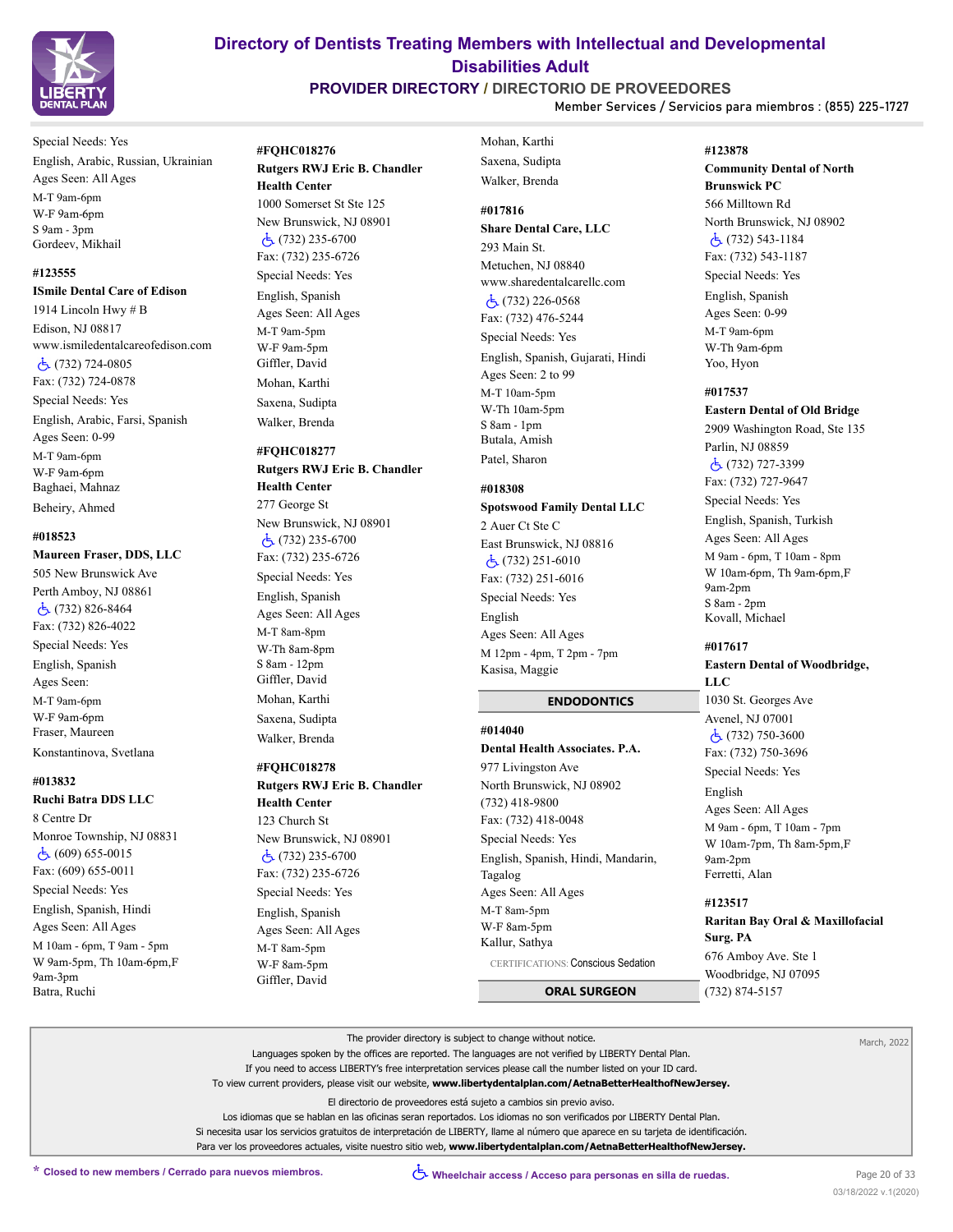

**PROVIDER DIRECTORY / DIRECTORIO DE PROVEEDORES**

**Member Services / Servicios para miembros : (855) 225-1727**

Fax: (732) 874-5198 Special Needs: Yes English, Russian, Polish, Spanish Ages Seen: Alll Ages M-T 9am-12pm F 9am-1pm S 9am - 12pm Flugrad, George

#### **ORTHODONTIST**

**#014040**

**Dental Health Associates. P.A.** 977 Livingston Ave North Brunswick, NJ 08902 (732) 418-9800 Fax: (732) 418-0048 Special Needs: Yes English, Spanish, Hindi, Mandarin, Tagalog Ages Seen: All Ages M-T 8am-5pm W-F 8am-5pm Gong, Jean Kim, Raymond Leiva, Susan Leizer, Cary CERTIFICATIONS: Board Certification Nebblett, Natalie Seiger, Jeffrey CERTIFICATIONS: Board Certification

### **#012487**

**Diamond Braces Edison** 34-36 Progress St Ste A4 Edison, NJ 08820 diamondbraces.com (908) 222-8228 Fax: (888) 292-7017 Special Needs: Yes English, Russian, Polish, Spanish Ages Seen: All Ages M-T 11am-7pm W-F 11am-7pm Berk, Jason Castronova, John Drut, Oleg Lekht, Simona

# **PERIODONTICS #014040 Dental Health Associates. P.A.** 977 Livingston Ave North Brunswick, NJ 08902 (732) 418-9800 Fax: (732) 418-0048 Special Needs: Yes English, Spanish, Hindi, Mandarin, Tagalog Ages Seen: All Ages M-T 8am-5pm W-F 8am-5pm Barrese, Nicholas **#123600**

**George Xenakis, DDS, Palisades Park, LLC** 1723 Route 27 Edison, NJ 08817 www.uniteddentalgroup.com (732) 230-2442 Fax: (844) 243-1905 Special Needs: Yes English, Korean, Gujarati, Hindi, Spanish Ages Seen: 0-99 M-T 9am-6pm W-F 9am-6pm S 9am - 5pm Shim, Eunjung CERTIFICATIONS: Inhalation Sedation

# **PROSTHODONTICS**

**#013687 Gorda Dental**

412 Main St Metuchen, NJ 08840 (732) 902-2229 Fax: (732) 372-7900 Special Needs: Yes English, Arabic, Russian, Ukrainian Ages Seen: All Ages M-T 9am-6pm W-F 9am-6pm S 9am - 3pm Gordeev, Mikhail

# **MONMOUTH COUNTY**

 **DENTIST**

**#014211**

# **A-1 Perfect Smiles - PC**

401 Candlewood Commons Howell, NJ 07731 (732) 367-0202 Fax: (732) 367-3421 Special Needs: Yes English, Spanish, Hindi Ages Seen: All Ages M 9am - 8pm, W 10am-7pm, Nijhawan, Vivek

### **#021962**

**Aesthetic Dentistry of Jersey Shore** 804 W. Park Ave, Bldg B Ste 2G Ocean, NJ 07712 (732) 695-3202 Fax: (732) 695-3703 Special Needs: Yes English, Russian Ages Seen: 2-99 T 9am - 5pm F 9am-3pm S 9am - 3am Varchenko, Katherine

#### **#123401**

#### **Ardent Dental Arts and Implant Center**

14 Wilson Ave Ste 4 Englishtown, NJ 07726 www.ardentdentalnj.com (732) 851-1150 Fax: (732) 510-5492 Special Needs: Yes English, Spanish, Hindi, Punjabi Ages Seen: 3-99 M-T 9am-5pm F 8am-2pm S 8am - 2pm Nanda, Ravneet\*

**#123348 Dentistry for Children** 5315 Us Hwy 9 N

Howell, NJ 07731 (732) 378-9990 Fax: (732) 776-3563 Special Needs: Yes English, Spanish Ages Seen: Alll Ages M-T 8am-5pm W-F 8am-5pm Alban-Endara, Bryan Bender, Maria

#### **#017335**

#### **Dentistry for Children, P.A.**

1944 Corlies Ave Unit 101B Neptune, NJ 07753 dentistryforchildrenus.com (732) 776-3560 Fax: (732) 776-3563 Special Needs: Yes English, Spanish, Italian Ages Seen: All Ages M 8am - 5pm, T 8am - 5am Th-F 8am-5am Alban-Endara, Bryan Bender, Maria

#### **#017598**

# **Eastern Dental of Eatontown, LLC**

1802 Route 35 South Oakhurst, NJ 07755 (732) 660-0500 Fax: (732) 660-0400 Special Needs: Yes English, Spanish Ages Seen: All Ages M 10am - 6pm, T 11am - 8pm W 10am-6pm, Th 10am-7pm,F 8am-2pm S 8am - 2pm Davis-Poelette, Joy Deguzman, Gary

#### **#017522**

**Eastern Dental of Howell, LLC**

2346 Route 9 South Howell, NJ 07731  $\dot{c}$  (732) 683-1130 Fax: (732) 683-1132 Special Needs: Yes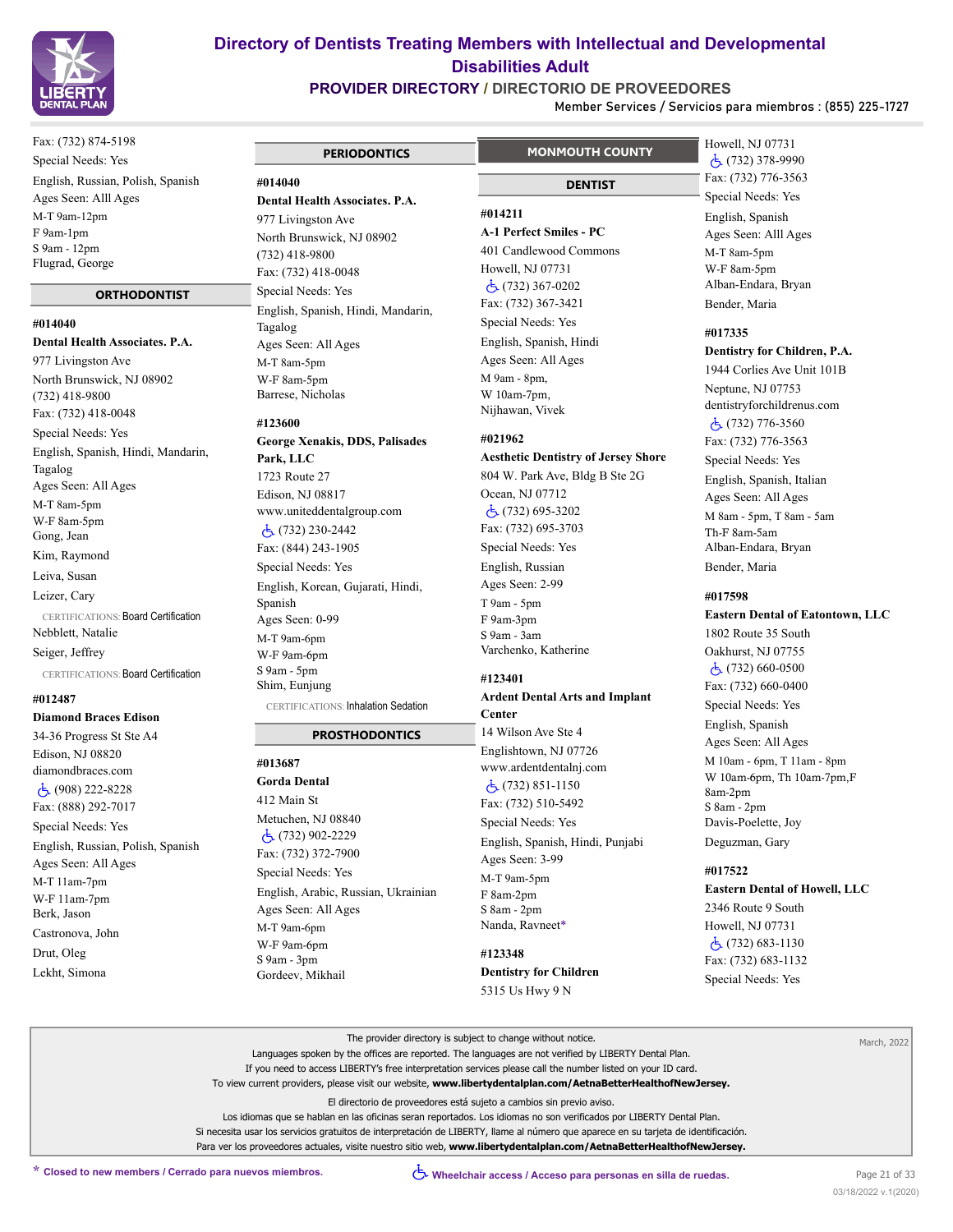

English Ages Seen: All Ages M 9am - 6pm, T 10am - 7pm W 9am-6pm, Th 10am-7pm,F 8am-2pm S 8am - 2pm Gottdenker, Paul Rana, Usha Rodriguez, James

# **#016467**

**Jersey Shore Dental Center** 1820 Corlies Ave. Rte 33 E Neptune, NJ 07753 (732) 774-5772 Fax: (732) 774-5537 Special Needs: Yes English, Arabic, Spanish Ages Seen: All Ages M-T 9am-7pm W-F 9am-7pm S 9am - 2pm Khan, Salma Morales, Pedro

### **#014283**

### **Middletown Family Dental** 766 Rt 35 Middletown, NJ 07748 www.mymiddletownfamilydental.com (848) 225-3999 Fax: (848) 225-3998 Special Needs: Yes English Ages Seen: All Ages M-T 9am-5pm W 9am-6pm, Th 9am-5pm,F 9am-3pm Karamzadez, Nina

#### **#018493 MMC Dental PC**

225 Gordons Corner Rd #1F Manalapan, NJ 07726 www.mmcdentalpc.com (732) 290-9000 Fax: (732) 290-9003 Special Needs: Yes English, Russian, Hindi Ages Seen: All Ages

# **Directory of Dentists Treating Members with Intellectual and Developmental Disabilities Adult**

# **PROVIDER DIRECTORY / DIRECTORIO DE PROVEEDORES**

**Member Services / Servicios para miembros : (855) 225-1727**

T 11am - 7pm W 11am-7pm, S 10am - 4pm Fitzpatrick, John Kaur, Roshanjit Libman, Lyubov Plotnik, Igor Siddiqui, Amtul Vayntraub, Sofya

## **#FQHC017176**

#### **Monmouth Family Health Center, Inc.**

335 Broadway Long Branch, NJ 07740 www.mfhcnj.org (732) 475-3800 Fax: (732) 222-2700 Special Needs: Yes English, Spanish, Elamite, Portuguese Ages Seen: All Ages M-T 8am-4pm W-F 8am-4pm Driscoll, Thomas Perry, Joseph Simmons, Raymond

# **#012976**

**Peaceful Dental Care** 2640 Highway 70 Ste 9B Manasquan, NJ 08736 www.peacefuldentalcare.com (732) 223-8899 Fax: (888) 225-4310 Special Needs: Yes English, Chinese Mandarin, Polish, Russian, Spanish Ages Seen: All Ages W 10am-4pm, Xu, Lei

### **#022895**

# **Teeth Tamers Orthodontics LLC** 176 Route 9, Ste 201

Englishtown, NJ 07726 http://teethtamersortho.com/ (732) 792-3581 Fax: (732) 792-3582 Special Needs: Yes

English, Spanish Ages Seen: All Ages M 8am - 6pm, T 12pm - 9pm W 12pm-9pm, Th 12pm-4pm S 8am - 2pm Isaacs, Karla CERTIFICATIONS: Board Certification

### **#FQHC014781**

**Visiting Nurse Assoc Central Jersey Community Health Center** 1301 Main St Asbury Park, NJ 07712 www.vnachc.org (732) 774-6333 Fax: (732) 264-0799 Special Needs: Yes English, Spanish, Creoles and Pidgins French-based(other), Gujarati, Hindi, Punjabi, Urdu Ages Seen: All Ages M 8am - 4pm, W 8am-4pm, Krantz, Jeffrey Patel, Janki Smith, Gregg

# **#FQHC016081**

**Visiting Nurse Assoc Central Jersey Community Health Center** 35 Broad Street Keyport, NJ 07735 www.vnachc.org (732) 888-4149 Fax: (732) 264-0799 Special Needs: Yes English, Spanish Ages Seen: All Ages T 8am - 5pm Krantz, Jeffrey Patel, Janki Smith, Gregg

# **ORAL SURGEON**

# **#017518 Center for Oral & Maxillofacial Surgery** 1125 State Hwy 35 Ocean, NJ 07712

# (732) 531-8700 Fax: (732) 531-8775

Special Needs: Yes English Ages Seen: All Ages M 9am - 5pm, T 8am - 4pm W 9am-5pm, Th 8am-4pm,F 9am-5pm S 8am - 2pm Elbaum, Jeffrey CERTIFICATIONS: Inhalation Sedation CERTIFICATIONS: Intravenous Sedation CERTIFICATIONS: Oral / Enteral Sedation Krost, Brian Ostler, Nathan Steinle, Michael

### **ORTHODONTIST**

# **#018560 Arthur J. Appel, DDS**

221 Taylors Mills Rd Manalapan, NJ 07726 (732) 845-0500 Fax: (732) 577-0251 Special Needs: Yes English Ages Seen: M 9pm - 5pm, W 3pm-7pm, Appel, Arthur

# **#017522**

**Eastern Dental of Howell, LLC** 2346 Route 9 South Howell, NJ 07731  $\dot{c}$ (732) 683-1130 Fax: (732) 683-1132 Special Needs: Yes English Ages Seen: All Ages M 9am - 6pm, T 10am - 7pm W 9am-6pm, Th 10am-7pm,F 8am-2pm S 8am - 2pm Segall, Eric

# **#014210**

**Freehold Orthodontics LLC** 55-77 Schnack Rd Ste B15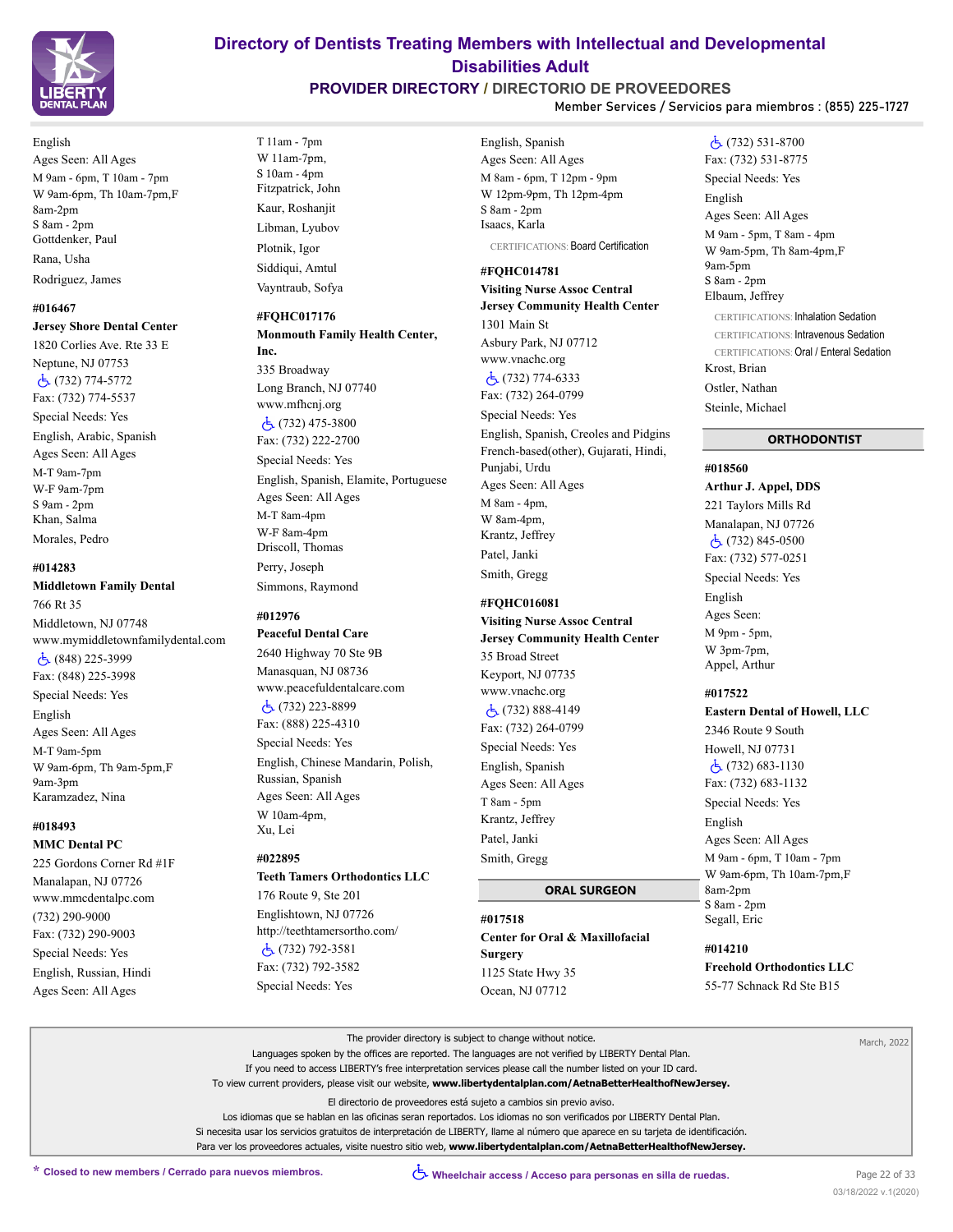

Freehold, NJ 07728 www.freeholdortho.com (732) 462-0700 Fax: (732) 414-2918 Special Needs: Yes English, Spanish Ages Seen: All Ages M-T 9am-5pm W-F 9am-5pm S 8am - 1pm Nebblett, Natalie

#### **#022895**

#### **Teeth Tamers Orthodontics LLC**

176 Route 9, Ste 201 Englishtown, NJ 07726 http://teethtamersortho.com/ (732) 792-3581 Fax: (732) 792-3582 Special Needs: Yes English, Spanish Ages Seen: All Ages M 8am - 6pm, T 12pm - 9pm W 12pm-9pm, Th 12pm-4pm S 8am - 2pm Isaacs, Karla

CERTIFICATIONS: Board Certification

# **MORRIS COUNTY DENTIST**

# **#014138**

**Advanced Cosmetic & Laser Dentistry** 4 Marvin St Dover, NJ 07801 www.drjasonklee.com (973) 328-0022 Fax: (973) 328-0988 Special Needs: Yes English, Korean, Portuguese, Spanish Ages Seen: All Ages M 8am - 6pm, T 8am - 5pm W-Th 8am-5pm S 8am - 12pm Lee, Jason

#### **#012880**

**Diane Amberg-Borsellino, DMD** 118 N. Beverwyck Rd

# **Directory of Dentists Treating Members with Intellectual and Developmental Disabilities Adult**

# **PROVIDER DIRECTORY / DIRECTORIO DE PROVEEDORES**

**Member Services / Servicios para miembros : (855) 225-1727**

Lake Hiawatha, NJ 07034 www.freeholdortho.com (973) 334-8258 Fax: (973) 334-3617 Special Needs: Yes English Ages Seen: All Ages M-T 8am-6pm W-Th 8am-6pm S 7am - 1pm Amberg-Borsellino, Diane

#### **#015970**

# **Dr. Kalyani Maddali** 1246 Rt 46 W Ste 100 Parsippany, NJ 07054

 (973) 334-2255 Fax: (973) 334-2291 Special Needs: Yes English, Spanish, Hindi Ages Seen: All Ages W 10am-4pm, Maddali, Kalyani

#### **#017538**

#### **Eastern Dental of Parsippany, LLC**

2936 Route 10 West Morris Plains, NJ 07950 (973) 292-2550 Fax: (973) 292-2770 Special Needs: Yes English Ages Seen: All Ages M 9am - 6pm, T 10am - 7pm W 9am-6pm, Th 10am-7pm,F 8am-2pm Datwani, Seema Kartush, Martin

#### **#017409**

# **Gordon P. Dufour, DMD, PA**

556 Newark Pompton Tpke Pompton Plains, NJ 07444 (973) 835-7666 Fax: (862) 200-5041 Special Needs: Yes English, Spanish Ages Seen: All Ages M 8am - 3pm, T 11am - 6pm W 11am-6pm, Th 8am-3pm

# S 8am - 2pm Dufour, Gordon

**#123728**

# **Happy Smiles Dental LLC**

30 Orchard St. Dover, NJ 07801 www.happysmilesdover.com (973) 366-0311 Fax: (973) 442-1417 Special Needs: Yes English, Spanish, Gujarati, Hindi Ages Seen: 0-99 M 10am - 6pm, T 11am - 7pm W 11am-7pm, Pandya, Palak

### **#020382**

**Riverdale Family Dental, PA** 51 Route 23 South Riverdale, NJ 07457 www.riverdalefamilydental.com (973) 831-2901 Fax: (862) 205-0597 Special Needs: Yes English, Korean, Spanish Ages Seen: All Ages M 9am - 6pm, T 11am - 7pm W 9am-6am, Th 9am-5pm,F

8am-2pm Hwang, Sookie

# **#FQHC013711**

**Zufall Health Center, Inc** 4 Atno Ave Morristown, NJ 07960 www.zufallhealth.org (973) 267-0002 Fax: (973) 328-9201

Special Needs: Yes English, Spanish Ages Seen: All Ages M 8am - 4pm, T 8am - 7pm W 8am-7pm, Th 9am-4pm,F 9am-5pm S 8am - 1pm Alvarez, Juan Brown, Tamara DiMarco, Zoey Maietta, Antonella

#### Rappoport, Howard

### **#FQHC013713**

**Zufall Health Center, Inc**

17 S. Warren St Dover, NJ 07801 www.zufallhealth.org (973) 328-3344 Fax: (973) 328-6817 Special Needs: Yes English, Spanish Ages Seen: All Ages M 8am - 5pm, T 8am - 7pm Th-F 8am-5pm S 8am - 1pm Alvarez, Juan Ciora, Anda Danchenko, Katerina Lee, Stephanie Mathew, Jaine

### **ORTHODONTIST**

**#014138 Advanced Cosmetic & Laser Dentistry** 4 Marvin St Dover, NJ 07801 www.drjasonklee.com (973) 328-0022 Fax: (973) 328-0988 Special Needs: Yes English, Korean, Portuguese, Spanish Ages Seen: All Ages M 8am - 6pm, T 8am - 5pm W-Th 8am-5pm S 8am - 12pm Klayton, Joan

### **#012486**

**Diamond Braces Dover, LLC** 4 W Main St Denville, NJ 07834 www.diamondbraces.com (973) 366-2244 Fax: (888) 292-7017 Special Needs: Yes English, Arabic, Polish, Russian, Spanish Ages Seen: All Ages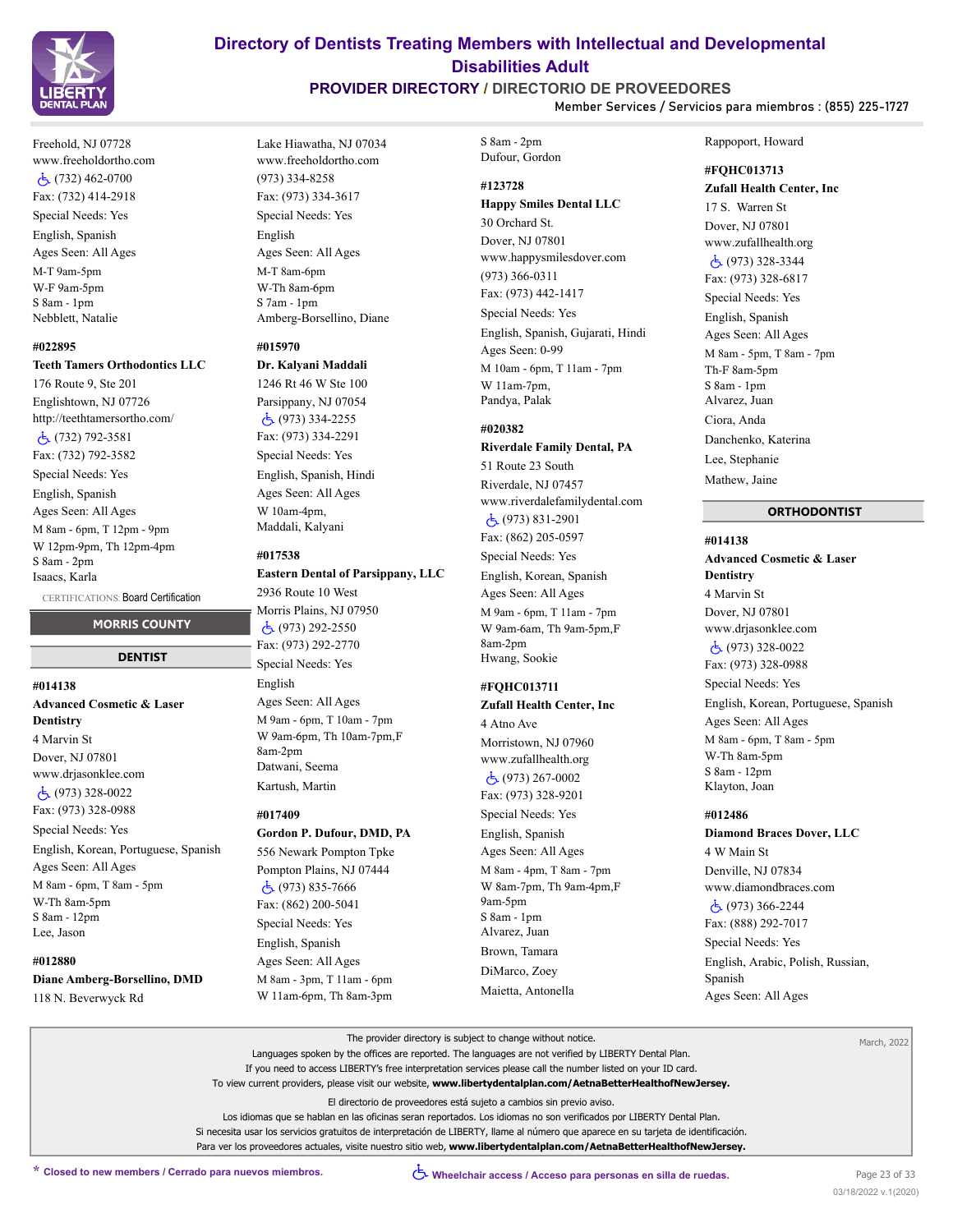

M-T 11am-7pm W-Th 11am-7pm S 9am - 4pm Ayediran, Adedolapo Berk, Jason Castronova, John Drut, Oleg

#### **#014158**

**Morris Plains Dental Associates**

559 Speedwell Ave Morris Plains, NJ 07950 (973) 455-1033 Fax: (973) 455-1263 Special Needs: Yes English, Farsi, Spanish Ages Seen: All Ages M-T 9am-7pm W 9am-7am, Th 9am-7pm,F 9am-3pm Puri, Pankaj

# **#EV1617097**

**Pearly Whites** 2 Railroad Plz Ste 2 Whippany, NJ 07981 (973) 532-6222 Fax: (973) 532-4463 Special Needs: Yes English, Spanish, Portuguese Ages Seen: 0-99 M-T 9am-5pm W-F 9am-5pm S 8am - 2pm Chen, Tiffany

#### **#012813**

#### **Rockaway Family Orthodontics**

200 E. Main St. Ste A & B Rockaway, NJ 07866 www.rockawaybraces.com (973) 784-4749 Fax: (973) 784-4537 Special Needs: Yes English, Korean, Spanish Ages Seen: All Ages M-T 10am-5pm W-F 10am-5pm S 8am - 3pm Kim, Jung

# **Directory of Dentists Treating Members with Intellectual and Developmental Disabilities Adult**

# **PROVIDER DIRECTORY / DIRECTORIO DE PROVEEDORES**

**Member Services / Servicios para miembros : (855) 225-1727**

Indian Head Road Unit 16-18

| CERTIFICATIONS: Board Certification      | Stein, David                                    | رقم) 758-8200                  |
|------------------------------------------|-------------------------------------------------|--------------------------------|
|                                          |                                                 | Fax: (609) 758-8502            |
| <b>PERIODONTICS</b>                      | <b>OCEAN COUNTY</b>                             | Special Needs: Yes             |
| #017538                                  | DENTIST                                         | English                        |
| <b>Eastern Dental of Parsippany, LLC</b> |                                                 | Ages Seen: All Ages            |
| 2936 Route 10 West                       | #123697                                         | M-T 8am-5pm                    |
| Morris Plains, NJ 07950                  | <b>Center for Dental Arts</b>                   | W-F 8am-5pm                    |
| $\dot{c}$ (973) 292-2550                 | 110 Hillside Blyd Ste 5                         | Ringgold, Taylor               |
| Fax: (973) 292-2770                      | Lakewood, NJ 08701                              | Strait, Gregory                |
| Special Needs: Yes                       | dmdnj.com                                       | #017759                        |
| English                                  | $\dot{c}$ (732) 333-3383                        | <b>Dentistry for Children</b>  |
| Ages Seen: All Ages                      | Fax: (815) 301-9612                             | 870 River Ave                  |
| M 9am - 6pm, T 10am - 7pm                | Special Needs: Yes                              | Lakewood, NJ 08701             |
| W 9am-6pm, Th 10am-7pm,F                 | English, Hebrew                                 | dentistryforchildrenus.com     |
| 8am-2pm                                  | Ages Seen: 0-99                                 | $\dot{5}$ (732) 370-3700       |
| Shah, Neha                               | M-T 9am-5pm                                     |                                |
| #FQHC013711                              | W-Th 9am-5pm                                    | Fax: (732) 370-3726            |
| <b>Zufall Health Center, Inc</b>         | Steinberg, Ayal                                 | Special Needs: Yes             |
| 4 Atno Ave                               |                                                 | English, Spanish               |
|                                          | #FOHC017235                                     | Ages Seen: 1-99                |
| Morristown, NJ 07960                     | <b>Center for Health Education,</b>             | M-T 8am-5pm                    |
| www.zufallhealth.org                     | <b>Medicine &amp; Dentistry</b>                 | Th-F 8am-5pm                   |
| $\dot{c}$ (973) 267-0002                 | 1771 Madison Ave                                | Alban-Endara, Bryan            |
| Fax: (973) 328-9201                      | Lakewood, NJ 08701                              | Bender, Maria                  |
| Special Needs: Yes                       | $\dot{c}$ (732) 364-2144<br>Fax: (732) 364-3559 | #021074                        |
| English, Spanish                         |                                                 | <b>Dentistry For Children</b>  |
| Ages Seen: All Ages                      | Special Needs: Yes                              | 21 S. Hope Chapel Road Units   |
| M 8am - 4pm, T 8am - 7pm                 | English, Spanish, Hebrew                        | 133-135                        |
| W 8am-7pm, Th 9am-4pm,F<br>9am-5pm       | Ages Seen: All Ages                             | Jackson, NJ 08527              |
| S 8am - 1pm                              | M-T 8am-9pm                                     | dentistryforchildrenus.com     |
| Brunetti, Anna                           | W-Th 8am-9pm<br>Dworkin, Linn                   | $\dot{5}$ (732) 813-3730       |
| Scorziello, Thomas                       |                                                 | Fax: (732) 813-3731            |
| Stein, David                             | Faradjewa, Svetlana                             | Special Needs: Yes             |
|                                          | Freudenberger, Sharon                           | English, Spanish               |
| #FQHC013713                              | Gittleman, Marilyn                              | Ages Seen: All Ages            |
| <b>Zufall Health Center, Inc</b>         | Goldberg, Ellen                                 | M-T 8am-5pm                    |
| 17 S. Warren St                          | Muyal, Anael                                    | W-F 8am-5pm                    |
| Dover, NJ 07801                          | Opariuc, Oana                                   | Alban-Endara, Bryan            |
| www.zufallhealth.org                     | Patel, Dhruvika                                 | Bender, Maria                  |
| $\dot{5}$ (973) 328-3344                 | Picciotto, Lauren                               |                                |
| Fax: (973) 328-6817                      | Sarath, Hemamalini                              | #021075                        |
| Special Needs: Yes                       | Shah, Pankaj                                    | <b>Dentistry For Children</b>  |
| English, Spanish                         |                                                 | 1256 Indian Head Road Unit 16- |
| Ages Seen: All Ages                      | Zimering, Yvette                                | Toms River, NJ 08755           |
| M 8am - 5pm, T 8am - 7pm                 | #123853                                         | www.dentistryforchildrenus.com |
| Th-F 8am-5pm                             | <b>Dental Arts Group New Egypt</b>              | $\dot{5}$ (732) 240-2244       |
| S 8am - 1pm                              | 4 Jacobstown Rd                                 | Fax: (732) 240-1121            |
| Scorziello, Thomas                       | New Egypt, NJ 08533                             | Special Needs: Yes             |

March, 2022

| The provider directory is subject to change without notice.                                                                         |  |
|-------------------------------------------------------------------------------------------------------------------------------------|--|
| Languages spoken by the offices are reported. The languages are not verified by LIBERTY Dental Plan.                                |  |
| If you need to access LIBERTY's free interpretation services please call the number listed on your ID card.                         |  |
| To view current providers, please visit our website, www.libertydentalplan.com/AetnaBetterHealthofNewJersey.                        |  |
| El directorio de proveedores está sujeto a cambios sin previo aviso.                                                                |  |
| Los idiomas que se hablan en las oficinas seran reportados. Los idiomas no son verificados por LIBERTY Dental Plan.                 |  |
| Si necesita usar los servicios gratuitos de interpretación de LIBERTY, llame al número que aparece en su tarjeta de identificación. |  |
| Para ver los proveedores actuales, visite nuestro sitio web, www.libertydentalplan.com/AetnaBetterHealthofNewJersey.                |  |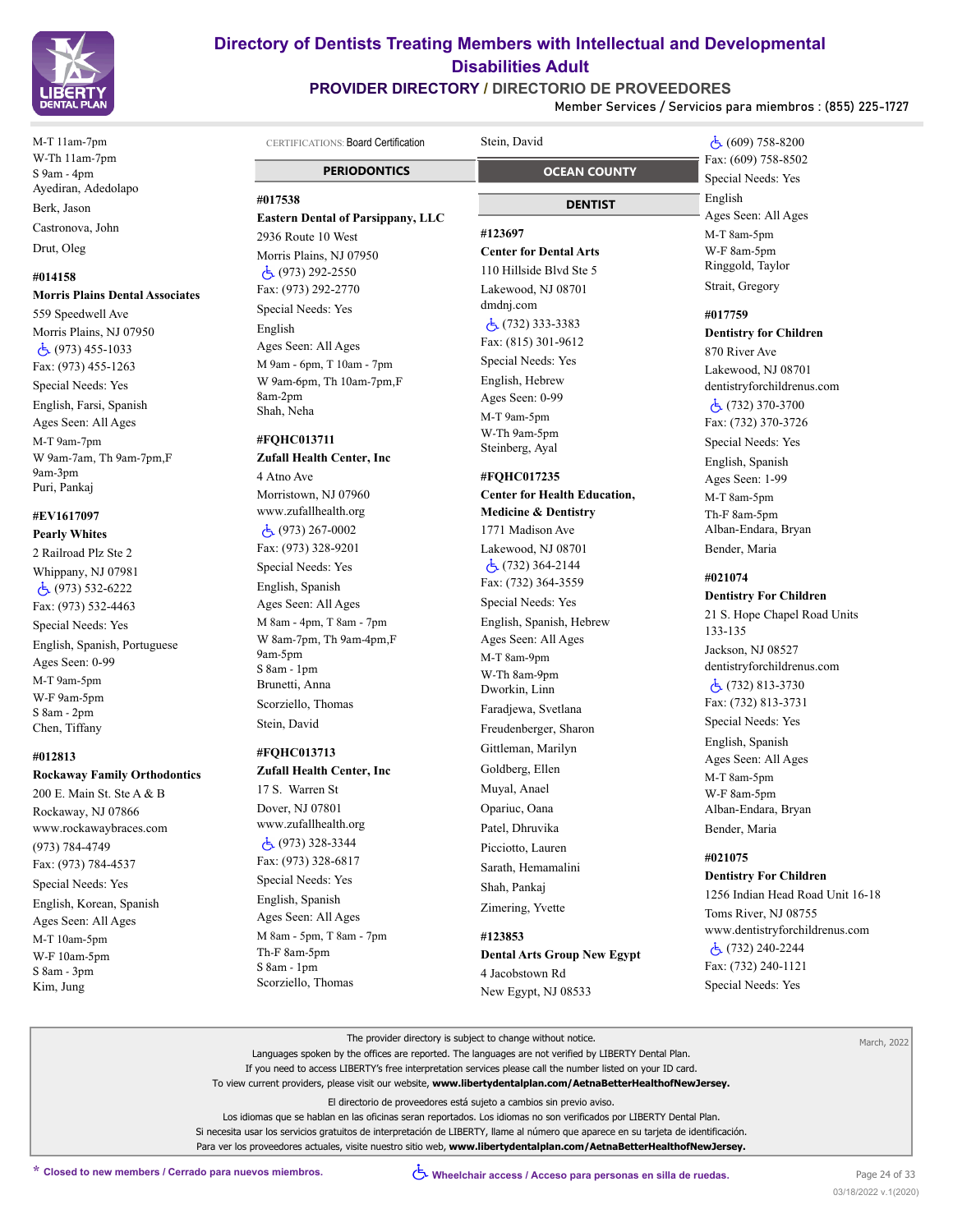

English, Spanish Ages Seen: All Ages M-T 8am-5pm W-F 8am-5pm Alban-Endara, Bryan Bender, Maria

### **#017523**

#### **Eastern Dental of Lacey, LLC**

131 South Main St Forked River, NJ 08731 (609) 693-6066 Fax: (609) 693-6142 Special Needs: Yes English Ages Seen: All Ages M-T 9am-6pm W 9am-7pm, Th 9am-6pm Chan, Lily Dubman, Andrew

#### **#017534**

**Eastern Dental of Manahawkin, LLC** 733 Route 72 East Manahawkin, NJ 08050 (609) 489-0030 Fax: (609) 489-0031

Special Needs: Yes English Ages Seen: All Ages M 9am - 7pm, T 9am - 5pm W-Th 9am-6pm Bronner, Abe Rodriguez, James

#### **#017595**

**Eastern Dental of Ocean/Monmouth, LLC** 2770 Hooper Ave., Unit 4 Brick, NJ 08723 (732) 477-9200 Fax: (732) 477-9539 Special Needs: Yes English Ages Seen: All Ages M 11am - 7pm, T 9am - 6pm W 9am-6pm, Th 9am-5pm,F 8am-2pm S 8am - 2pm

Bochner, Robert Fruchman, Hal Rana, Usha Watkinson, Glen

#### **#017614 Eastern Dental of Toms River, LLC**

1228 Route 37 West Toms River, NJ 08755 www.easterndental.com (732) 286-7020 Fax: (732) 286-6274 Special Needs: Yes English Ages Seen: All Ages M-T 9am-6pm W 8am-5pm, Th 9am-6pm,F 8am-2pm Cisar, Michael Narula, Poonam Shrestha-Cooley, Tracey

#### **#017802**

**Family Union Dental PA** 1925 Route 88 Brick, NJ 08724 (732) 840-8822 Fax: (732) 840-8863 Special Needs: Yes English, Spanish Ages Seen: All Ages M-T 9am-7pm Th-F 9am-7pm S 9am - 5pm Gaton-Munoz, Milagros

Munoz, Juan

#### **#123866**

**Howell Family Dental P. A.**

1700 Madison Ave Ste J Lakewood, NJ 08701 (732) 730-8815 Fax: (732) 730-8816 Special Needs: Yes English Ages Seen: 0-99 M-T 9am-6pm W-F 9am-6pm S 9am - 2pm

Abrahams, Evan DeMilt, Jeffrey Margolies, Norman Patel, Amish Schechter, Renee

# **#123868**

**Lakewood Family Dental, P.A** 1091 River Ave Ste 8 Lakewood, NJ 08701 (732) 905-5043 Fax: (732) 905-1382 Special Needs: Yes English Ages Seen: 0-99 M-T 9am-6pm W-F 9am-6pm S 9am - 2pm Albasha, Omar Dwek, Ezekiel Elisha, Elon Gupta, Mehak Patel, Amish Pinsker, Joseph Pomeranc, Benjamin Schechter, Renee Shor, Ronen

### **#014569**

**Little Egg Dental** 425 Rte 9 South Little Egg Harbor, NJ 08087 (609) 879-6456 Fax: (609) 879-6486 Special Needs: Yes English Ages Seen: All Ages M-T 9am-6pm W-F 9am-6pm S 9am - 2pm Persaud, Scott Prager, Glenn Prager, Todd Thurber, John Zimmer, Justin

**#017020 Oceanside Dentistry** 602 Route 72 Manahawkin, NJ 08050 www.dentistryforchildrenus.com (609) 978-1111 Fax: (609) 597-3333 Special Needs: Yes English Ages Seen: All Ages M 9am - 6pm, T 9am - 5pm W-Th 9am-5pm Gamache, David Rylak, Mark

### **#019449**

**Yafa Walkin DDS LLC**

139 Ocean Ave Lakewood, NJ 08701 (732) 370-7771 Fax: (732) 376-7761 Special Needs: Yes English, Spanish, French, Hebrew, Yiddish Ages Seen: 1-99 W-Th 1pm-6pm Walkin, Yafa

### **ENDODONTICS**

**#017020 Oceanside Dentistry**

602 Route 72 Manahawkin, NJ 08050 www.parkdentalnewjersey.com (609) 978-1111 Fax: (609) 597-3333 Special Needs: Yes English Ages Seen: All Ages M 9am - 6pm, T 9am - 5pm W-Th 9am-5pm Leveson, Stephen

#### **ORAL SURGEON**

**#017516 Center for Oral & Maxillofacial Surgery** 688 Brewers Bridge Rd Jackson, NJ 08527 www.njcoms.com

The provider directory is subject to change without notice. Languages spoken by the offices are reported. The languages are not verified by LIBERTY Dental Plan. If you need to access LIBERTY's free interpretation services please call the number listed on your ID card. To view current providers, please visit our website, **www.libertydentalplan.com/AetnaBetterHealthofNewJersey.** El directorio de proveedores está sujeto a cambios sin previo aviso. Los idiomas que se hablan en las oficinas seran reportados. Los idiomas no son verificados por LIBERTY Dental Plan. Si necesita usar los servicios gratuitos de interpretación de LIBERTY, llame al número que aparece en su tarjeta de identificación. Para ver los proveedores actuales, visite nuestro sitio web, **www.libertydentalplan.com/AetnaBetterHealthofNewJersey.** March, 2022

# **Directory of Dentists Treating Members with Intellectual and Developmental Disabilities Adult**

### **PROVIDER DIRECTORY / DIRECTORIO DE PROVEEDORES Member Services / Servicios para miembros : (855) 225-1727**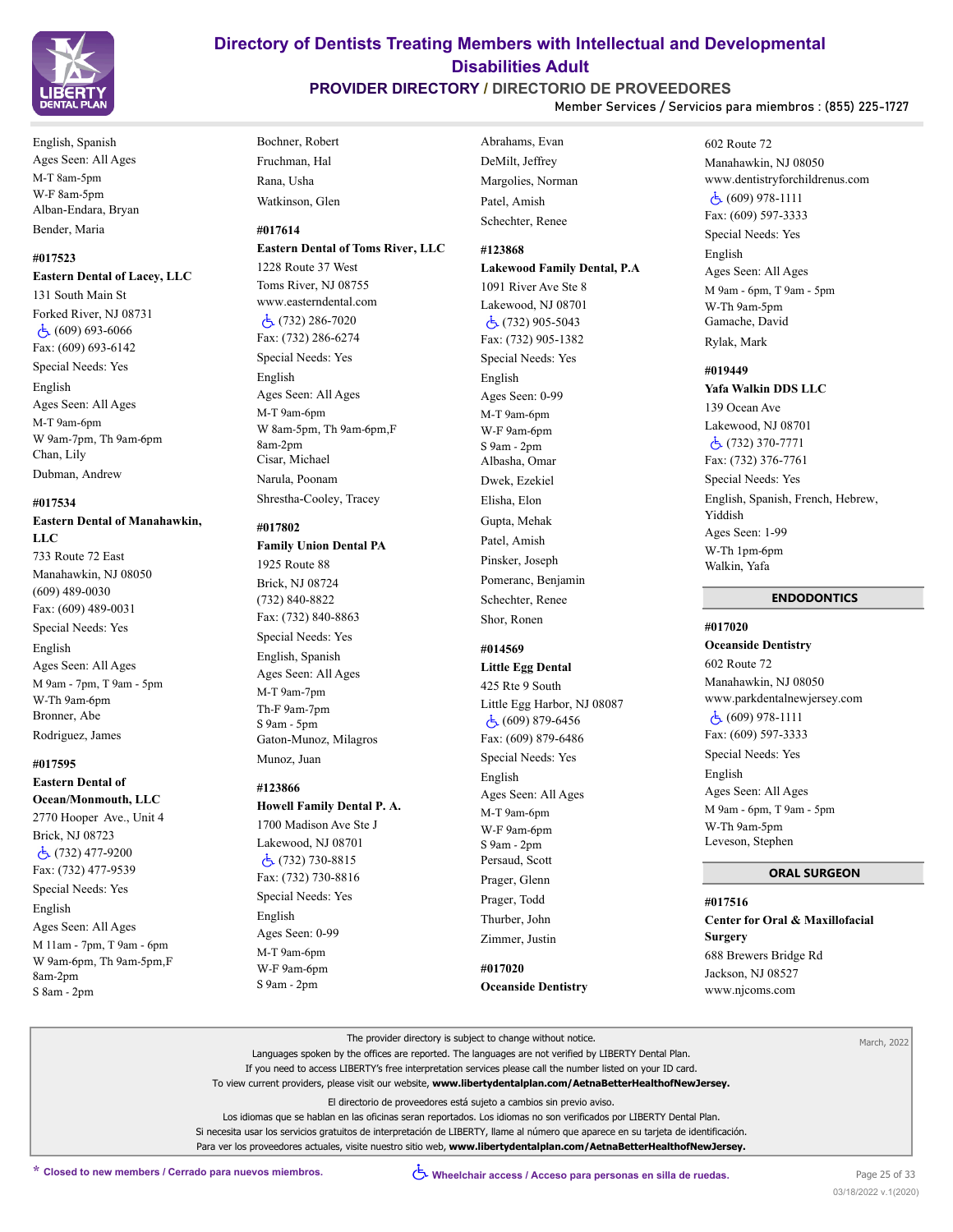

# **PROVIDER DIRECTORY / DIRECTORIO DE PROVEEDORES**

Leiva, Susan

**Member Services / Servicios para miembros : (855) 225-1727**

# (732) 942-6900 Fax: (732) 942-7045

Special Needs: Yes English, Spanish Ages Seen: All Ages M-T 8am-4pm Th-F 8am-4pm Elbaum, Jeffrey

CERTIFICATIONS: Inhalation Sedation CERTIFICATIONS: Intravenous Sedation CERTIFICATIONS: Oral / Enteral Sedation Krost, Brian Ostler, Nathan Steinle, Michael

#### **#123354**

**Center for Oral & Maxillofacial Surgery** 990 Cedar Bridge Ave Ste B20

Brick, NJ 08723 www.njcoms.com  $\dot{c}$  (732) 477-4400 Fax: (732) 477-4415 Special Needs: Yes English Ages Seen: Alll Ages M-T 8am-4pm W-F 8am-4pm

Elbaum, Jeffrey CERTIFICATIONS: Inhalation Sedation

CERTIFICATIONS: Intravenous Sedation CERTIFICATIONS: Oral / Enteral Sedation Krost, Brian

Ostler, Nathan Steinle, Michael

#### **#123868**

**Lakewood Family Dental, P.A**

1091 River Ave Ste 8 Lakewood, NJ 08701 (732) 905-5043 Fax: (732) 905-1382 Special Needs: Yes English Ages Seen: 0-99 M-T 9am-6pm W-F 9am-6pm S 9am - 2pm Pagonis, Tommy

#### Pomeranc, Benjamin

#### **#014569**

**Little Egg Dental** 425 Rte 9 South Little Egg Harbor, NJ 08087  $\dot{c}$  (609) 879-6456 Fax: (609) 879-6486 Special Needs: Yes English Ages Seen: All Ages M-T 9am-6pm W-F 9am-6pm S 9am - 2pm Doroba, Frank Yoo, Hyon

# **ORTHODONTIST**

**#017759 Dentistry for Children** 870 River Ave Lakewood, NJ 08701 dentistryforchildrenus.com (732) 370-3700 Fax: (732) 370-3726 Special Needs: Yes English, Spanish Ages Seen: 1-99 M-T 8am-5pm Th-F 8am-5pm Henn, Bridget Leiva, Susan Morgenstern, Thomas

# **#021074**

Henn, Bridget

**Dentistry For Children** 21 S. Hope Chapel Road Units 133-135 Jackson, NJ 08527 dentistryforchildrenus.com (732) 813-3730 Fax: (732) 813-3731 Special Needs: Yes English, Spanish Ages Seen: All Ages M-T 8am-5pm W-F 8am-5pm

Morgenstern, Thomas

# **#021075**

**Dentistry For Children** 1256 Indian Head Road Unit 16-18 Toms River, NJ 08755 www.dentistryforchildrenus.com (732) 240-2244 Fax: (732) 240-1121 Special Needs: Yes English, Spanish Ages Seen: All Ages M-T 8am-5pm W-F 8am-5pm Henn, Bridget Leiva, Susan Morgenstern, Thomas

### **#017523**

#### **Eastern Dental of Lacey, LLC**

131 South Main St Forked River, NJ 08731  $\dot{c}$  (609) 693-6066 Fax: (609) 693-6142 Special Needs: Yes

English Ages Seen: All Ages M-T 9am-6pm W 9am-7pm, Th 9am-6pm Kiernan, Brian

### **#017534**

**Eastern Dental of Manahawkin, LLC** 733 Route 72 East Manahawkin, NJ 08050 (609) 489-0030 Fax: (609) 489-0031

Special Needs: Yes English Ages Seen: All Ages M 9am - 7pm, T 9am - 5pm W-Th 9am-6pm Kiernan, Brian

# **PERIODONTICS**

**#FQHC017235**

# **Center for Health Education,**

**Medicine & Dentistry** 1771 Madison Ave Lakewood, NJ 08701 www.njcoms.com (732) 364-2144

Fax: (732) 364-3559 Special Needs: Yes English, Spanish, Hebrew Ages Seen: All Ages M-T 8am-9pm W-Th 8am-9pm

Brunetti, Anna

# **#017523**

# **Eastern Dental of Lacey, LLC**

131 South Main St Forked River, NJ 08731 (609) 693-6066 Fax: (609) 693-6142 Special Needs: Yes English Ages Seen: All Ages M-T 9am-6pm W 9am-7pm, Th 9am-6pm Prestup, Aaron

#### **#017534**

**Eastern Dental of Manahawkin, LLC** 733 Route 72 East Manahawkin, NJ 08050 (609) 489-0030 Fax: (609) 489-0031 Special Needs: Yes English Ages Seen: All Ages M 9am - 7pm, T 9am - 5pm W-Th 9am-6pm Prestup, Aaron

#### **#017614**

**Eastern Dental of Toms River, LLC** 1228 Route 37 West Toms River, NJ 08755 www.easterndental.com (732) 286-7020 Fax: (732) 286-6274 Special Needs: Yes English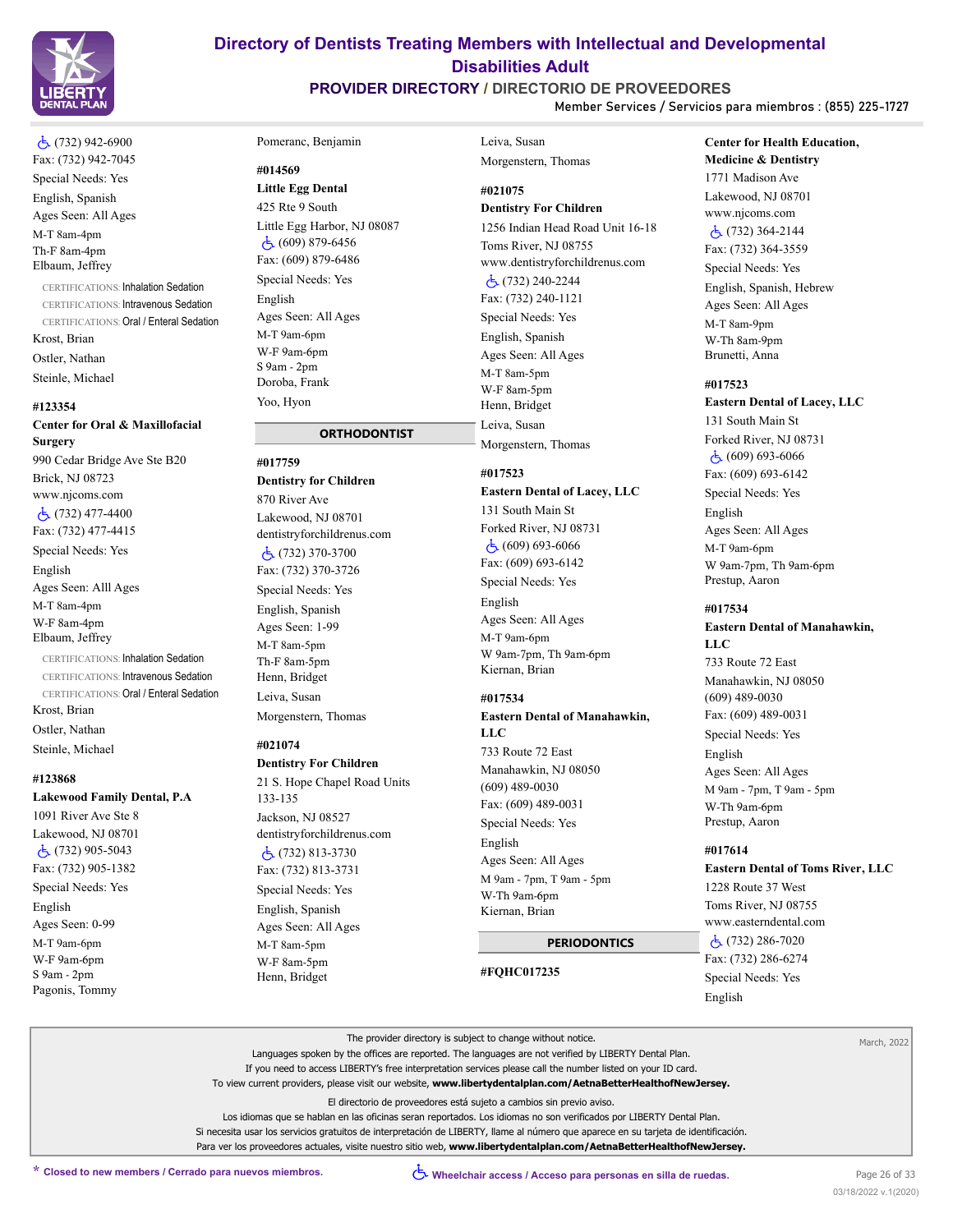

**PROVIDER DIRECTORY / DIRECTORIO DE PROVEEDORES**

**Member Services / Servicios para miembros : (855) 225-1727**

Ages Seen: All Ages M-T 9am-6pm W 8am-5pm, Th 9am-6pm,F 8am-2pm Prestup, Aaron

### **PASSAIC COUNTY**

#### **DENTIST**

**#123521 Anna Gazu DDS PA (Marvel Dental)** 1113 Main Ave Clifton, NJ 07011 www.marveldentalnj.com  $\dot{c}$  (973) 576-8100 Fax: (862) 227-4079 Special Needs: Yes English, Arabic, Hindi, Punjabi, Russian, Spanish Ages Seen: 1-21 M-T 9am-7pm W-Th 9am-7pm S 9am - 5pm Gazu, Anna

#### **#015451**

**Broadway Family Dental**

15 Broadway 2Nd Floor Passaic, NJ 07055 (973) 955-2002 Fax: (973) 955-2005 Special Needs: Yes English, Spanish, Hindi Ages Seen: All Ages M-T 9am-5pm W-F 9am-5pm S 9am - 2pm Eshak, Aida Gowda, Anjana

Roby, Brigit

CERTIFICATIONS: Oral / Enteral Sedation

#### **#013960**

**Children's Dentistry of Passaic** 

**LLC** 124 Gregory Ave Ste 303 Passaic, NJ 07055 (973) 859-0538 Fax: (862) 249-4929

Special Needs: Yes English, Spanish, Hindi, Marathi Ages Seen: All Ages M-T 9am-5pm W-Th 9am-5pm S 8am - 2pm Chopra, Sharmila Seedat, Ghazala

#### **#015192**

**Clifton Orthodontics** 1053 Bloomfield Ave, Ste 14 Clifton, NJ 07012 (973) 471-7200 Fax: (888) 292-7017 Special Needs: Yes English, Arabic, Polish, Spanish Ages Seen: All Ages M 10am - 6pm, T 11am - 7pm W 10am-6pm, Th 11am-7pm,F 10am-6pm S 9am - 4pm Lekht, Simona

### **#014159**

**Dental Plaza, PA**

503 Paulison Ave Passaic, NJ 07055  $\dot{c}$ , (973) 471-4500 Fax: (973) 471-8575 Special Needs: Yes English, Spanish Ages Seen: All Ages M-T 9am-5pm W-F 9am-5pm S 9am - 12pm D'Alessio, Vince Ruiz-Sardelli, Bertha Sardelli, Louis

# **#018524**

**Dental PM, PC** 175 Market St, 3Rd Fl Paterson, NJ 07505 www.dentalpm.net (973) 247-2580 Fax: (973) 247-2581 Special Needs: Yes English, Spanish Ages Seen: 14 to 99

M 9am - 5pm, W-F 9am-5pm S 9am - 5pm Barbagelata, Naldo Rodriguez, Rafael

# **#017597 Eastern Dental of Passaic/Essex, LLC**

600 Getty Ave Clifton, NJ 07011 (973) 478-9300 Fax: (973) 478-0907 Special Needs: Yes English, Spanish Ages Seen: All Ages M 8am - 5pm, T 9am - 6pm W 8am-5pm, Th 9am-6pm,F 8am-1pm S 8am - 1pm Pfefferle, Paul Row, Sungmin

#### **#014131**

#### **Estela Guerrero DDS LLC**

218 Autumn St 2Nd Fl Passaic, NJ 07055 (973) 815-0053 Fax: (973) 815-0024

Special Needs: Yes

English, Spanish Ages Seen: All Ages M 2pm - 8pm, W-F 2pm-8pm S 10am - 4pm Guerrero, Estela

#### **#013387**

**Hawthorne Family Dentistry** 354 Lincoln Ave Hawthorne, NJ 07506 (973) 427-9299 Fax: (973) 405-6512 Special Needs: Yes Spanish, English, Gujarati, Hindi Ages Seen: All Ages M 9am - 6pm, Patel, Mitesh

**#018890 Ivory Dental Center PA** 510 Hamburg Tpk Ste 105 Wayne, NJ 07470 www.easterndental.com (973) 389-9992 Fax: (973) 389-9666 Special Needs: Yes English, Arabic, French, Greek Modern(1453-) Ages Seen: All Ages M-T 10am-5pm Th-F 10am-5pm Farhat, Irfan\*

### **#EV1937558**

**New Jersey Dental Care** 1010 Main St 2Nd Fl Ste 6 Paterson, NJ 07503 njpatersondental.com (973) 225-9975 Fax: (973) 225-9982 Special Needs: Yes English, Farsi, Spanish Ages Seen: All Ages M-T 8am-5pm W-Th 8am-5pm Shahmedhi, Seyed

#### **#014111**

**Passaic Dental Associates** 244 Paulison Ave Passaic, NJ 07055 (973) 778-7272 Fax: (973) 778-5755 Special Needs: Yes English, Spanish, Hindi Ages Seen: All Ages M-T 9am-5pm W-F 9am-5pm S 9am - 2pm Eshak, Aida Garcia, Dwight Gowda, Anjana Rafique, Maryam Roby, Brigit CERTIFICATIONS: Oral / Enteral Sedation **#FQHC014160**

**Paterson Community Health Center, Inc**

| The provider directory is subject to change without notice.                                                                         | March, 2022 |
|-------------------------------------------------------------------------------------------------------------------------------------|-------------|
| Languages spoken by the offices are reported. The languages are not verified by LIBERTY Dental Plan.                                |             |
| If you need to access LIBERTY's free interpretation services please call the number listed on your ID card.                         |             |
| To view current providers, please visit our website, www.libertydentalplan.com/AetnaBetterHealthofNewJersey.                        |             |
| El directorio de proveedores está sujeto a cambios sin previo aviso.                                                                |             |
| Los idiomas que se hablan en las oficinas seran reportados. Los idiomas no son verificados por LIBERTY Dental Plan.                 |             |
| Si necesita usar los servicios gratuitos de interpretación de LIBERTY, llame al número que aparece en su tarjeta de identificación. |             |
| Para ver los proveedores actuales, visite nuestro sitio web, www.libertydentalplan.com/AetnaBetterHealthofNewJersey.                |             |
|                                                                                                                                     |             |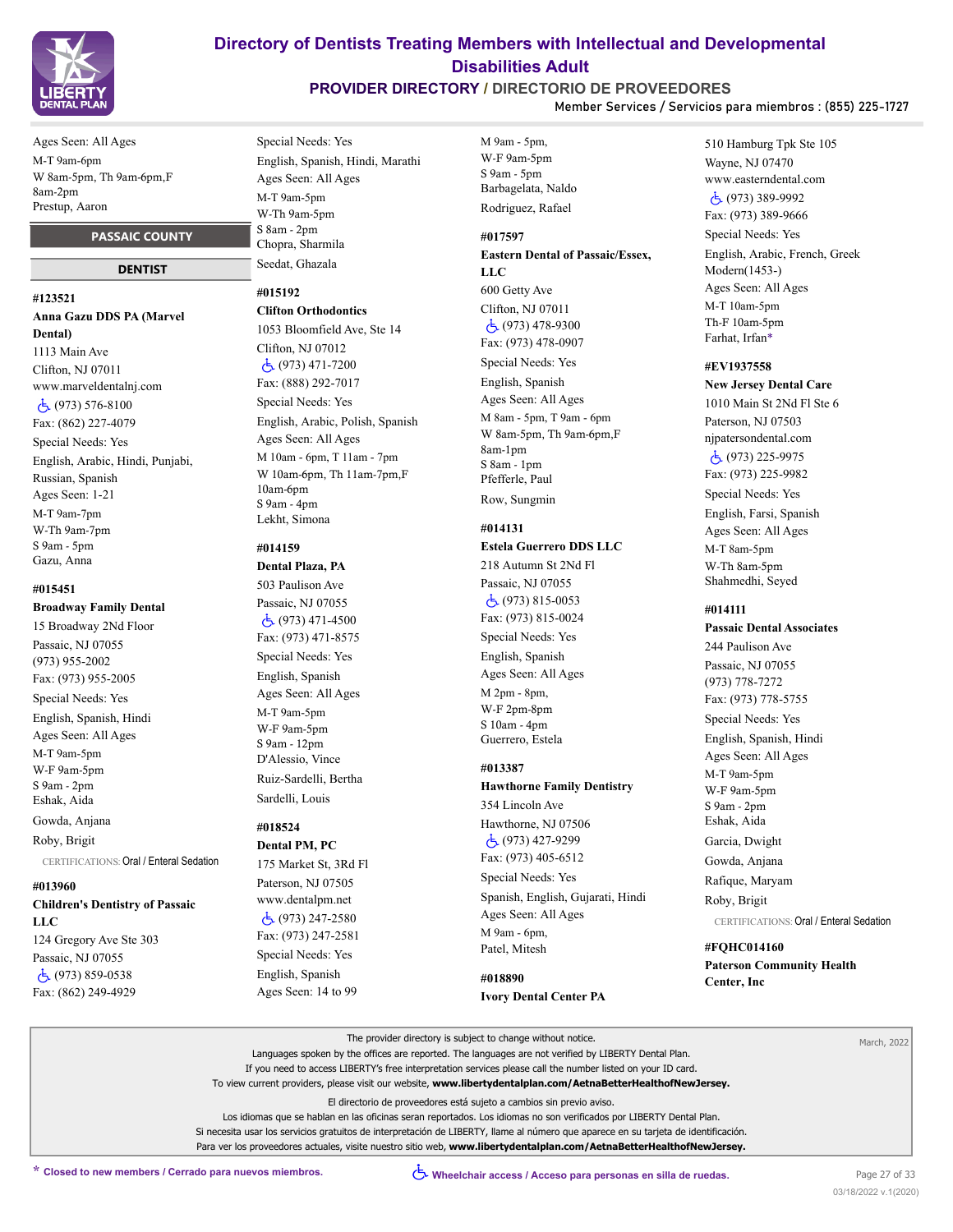

# **PROVIDER DIRECTORY / DIRECTORIO DE PROVEEDORES**

Halsband, David

**Member Services / Servicios para miembros : (855) 225-1727**

32 Clinton St Paterson, NJ 07522 www.patersonchc.com (973) 790-6594 Fax: (973) 389-2197 Special Needs: Yes English, Spanish Ages Seen: All Ages M-T 9am-5pm W-F 9am-5pm George, Titus Kim, Vivian

#### **#123447**

#### **Royal Oral & Maxillofacial Surgery**

1054 Clifton Ave Ste 2 Clifton, NJ 07013 www.royaloral.com (973) 625-4048 Fax: (973) 625-1984 Special Needs: Yes English, Arabic, Spanish Ages Seen: 0-99 M-T 9am-6pm W-F 9am-6pm S 9am - 1pm Boukheir, Mohamed\*

#### **#022196**

**South Paterson Family Dentistry**

32 Hine Street, Ste 106 Paterson, NJ 07503 (973) 881-7800 Fax: (973) 357-0884 Special Needs: Yes English, Spanish Ages Seen: All Ages M-T 9am-5pm W-F 9am-5pm Amo-Adjei, Cheryn Greco, Frank Patel, Swarupa Rozehzadeh, Joseph Stewart, Jimi Wang, Yingli Young, Dana

**#014006**

# **St. Joseph's Hospital & Medical Center**

11 Getty Ave. Building 275 Paterson, NJ 07503 www.patersonchc.com (973) 754-4250 Fax: (973) 754-3071 Special Needs: Yes English, Arabic, Chinese Mandarin, Spanish Ages Seen: All Ages M-T 9am-4pm W-F 9am-4pm Azoulay-Avinoam, Shayna Butler, Thomas

Cao, Dao Loutfy, Rana

**#013962 Voladri Family Dentistry** 641 Main Ave Passaic, NJ 07055 (973) 815-0515 Fax: (973) 767-1177 Special Needs: Yes English, Spanish, Hindi Ages Seen: All Ages M-T 9am-6pm Th-F 9am-6pm S 9am - 2pm Voladri, Latha

#### **#012767**

**West Broadway Dental, PA** 1 W Broadway Paterson, NJ 07505 www.westbroadwaydental.com (973) 684-3803 Fax: (973) 742-8223 Special Needs: Yes Hindi, Arabic, Chinese Mandarin, English, Spanish Ages Seen: All Ages M-T 9am-5pm W-F 9am-5pm S 9am - 1pm Addamo, Paul Cho, Young Jun Greco, Frank

Noveck, Talya Patel, Swarupa Pogoda, John Rozehzadeh, Joseph Stewart, Jimi Wang, Yingli

# **#123523**

# **Woodland Park Dental Center** 195 Route 46

Totowa, NJ 07512 www.njdentalcenters.com (973) 256-3300 Fax: (973) 256-1655 Special Needs: Yes English, Arabic, Spanish Ages Seen: All Ages M 9am - 7pm, Th-F 9am-7pm S 9am - 2pm Lamanto, Aldo Morales, Pedro Rajan, Vinod Saireddy, Prasanna

# **ENDODONTICS**

### **#123523**

**Woodland Park Dental Center** 195 Route 46 Totowa, NJ 07512 www.njdentalcenters.com (973) 256-3300 Fax: (973) 256-1655 Special Needs: Yes English, Arabic, Spanish Ages Seen: All Ages M 9am - 7pm, Th-F 9am-7pm S 9am - 2pm Greenberg, Brian

#### **ORAL SURGEON**

**#017597 Eastern Dental of Passaic/Essex, LLC** 600 Getty Ave

### Clifton, NJ 07011 www.patersonchc.com (973) 478-9300 Fax: (973) 478-0907 Special Needs: Yes English, Spanish Ages Seen: All Ages M 8am - 5pm, T 9am - 6pm W 8am-5pm, Th 9am-6pm,F 8am-1pm S 8am - 1pm Ferretti, Alan

#### **#123447**

**Royal Oral & Maxillofacial Surgery** 1054 Clifton Ave Ste 2 Clifton, NJ 07013 www.royaloral.com  $\dot{c}$ , (973) 625-4048 Fax: (973) 625-1984 Special Needs: Yes English, Arabic, Spanish Ages Seen: 0-99 M-T 9am-6pm W-F 9am-6pm S 9am - 1pm Boukheir, Mohamed\*

#### **#022196**

# **South Paterson Family Dentistry** 32 Hine Street, Ste 106 Paterson, NJ 07503 (973) 881-7800 Fax: (973) 357-0884 Special Needs: Yes

English, Spanish Ages Seen: All Ages M-T 9am-5pm W-F 9am-5pm Furmanek, Kevin

#### **#014006**

**St. Joseph's Hospital & Medical Center** 11 Getty Ave. Building 275 Paterson, NJ 07503 (973) 754-4250 Fax: (973) 754-3071 Special Needs: Yes

| The provider directory is subject to change without notice.                                                                         | March, 2022 |
|-------------------------------------------------------------------------------------------------------------------------------------|-------------|
| Languages spoken by the offices are reported. The languages are not verified by LIBERTY Dental Plan.                                |             |
| If you need to access LIBERTY's free interpretation services please call the number listed on your ID card.                         |             |
| To view current providers, please visit our website, www.libertydentalplan.com/AetnaBetterHealthofNewJersey.                        |             |
| El directorio de proveedores está sujeto a cambios sin previo aviso.                                                                |             |
| Los idiomas que se hablan en las oficinas seran reportados. Los idiomas no son verificados por LIBERTY Dental Plan.                 |             |
| Si necesita usar los servicios gratuitos de interpretación de LIBERTY, llame al número que aparece en su tarjeta de identificación. |             |
| Para ver los proveedores actuales, visite nuestro sitio web, www.libertydentalplan.com/AetnaBetterHealthofNewJersey.                |             |
|                                                                                                                                     |             |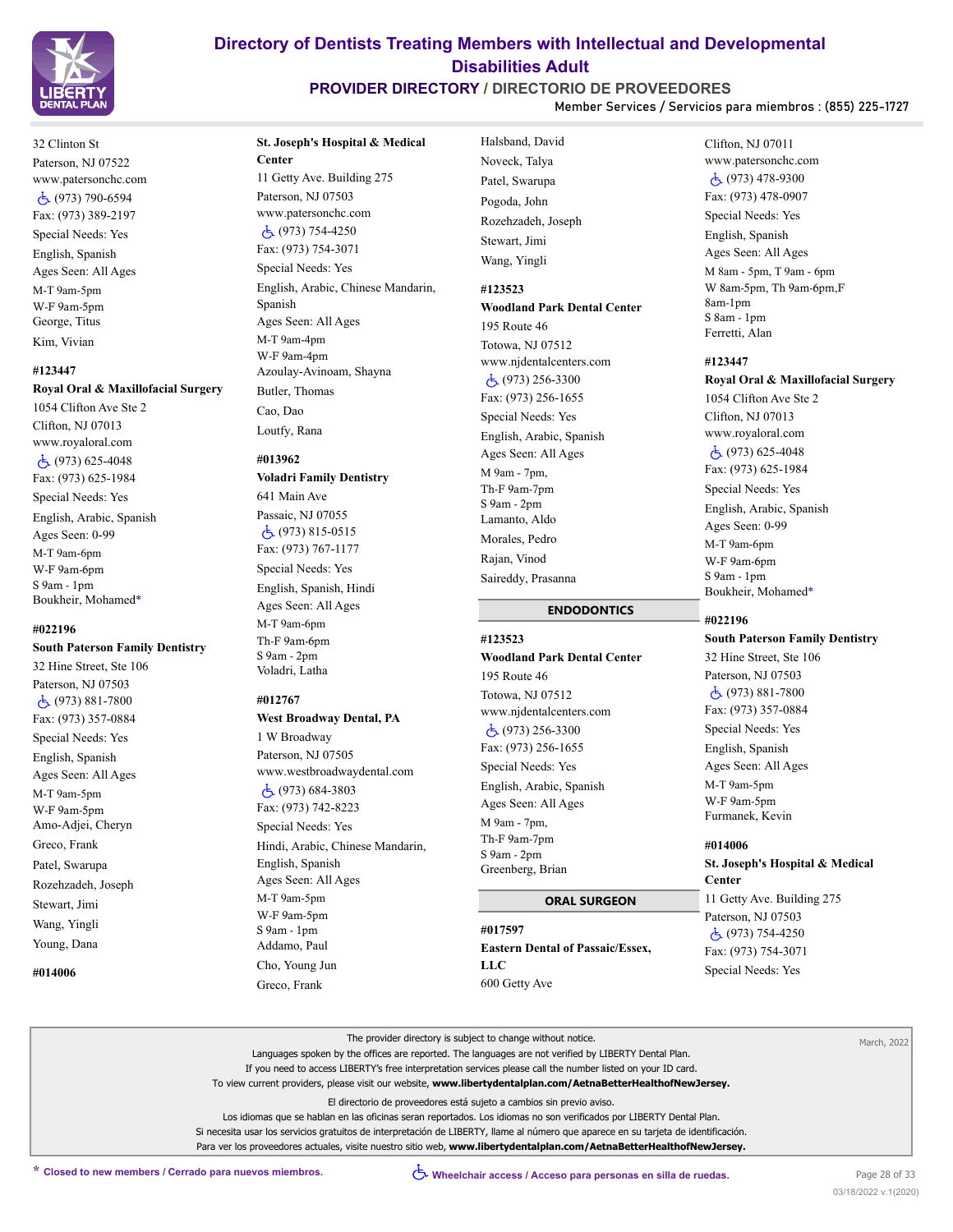

# **PROVIDER DIRECTORY / DIRECTORIO DE PROVEEDORES**

**Member Services / Servicios para miembros : (855) 225-1727**

English, Arabic, Chinese Mandarin, Spanish Ages Seen: All Ages M-T 9am-4pm W-F 9am-4pm Ephros, Hillel CERTIFICATIONS: Board Certification

#### **#012767**

**West Broadway Dental, PA** 1 W Broadway Paterson, NJ 07505 www.westbroadwaydental.com (973) 684-3803 Fax: (973) 742-8223 Special Needs: Yes Hindi, Arabic, Chinese Mandarin, English, Spanish Ages Seen: All Ages M-T 9am-5pm W-F 9am-5pm S 9am - 1pm Gomez, Tashorn

#### **ORTHODONTIST**

#### **#015192**

**Clifton Orthodontics** 1053 Bloomfield Ave, Ste 14 Clifton, NJ 07012 (973) 471-7200 Fax: (888) 292-7017 Special Needs: Yes English, Arabic, Polish, Spanish Ages Seen: All Ages M 10am - 6pm, T 11am - 7pm W 10am-6pm, Th 11am-7pm,F 10am-6pm S 9am - 4pm Ayediran, Adedolapo Berk, Jason Castronova, John Drut, Oleg Kim, Edward Lekht, Simona Ramirez Baez, Anadel

**#EV1119639 Elite Orthodontics LLC** 61 Berdan Ave

Wayne, NJ 07470 (973) 706-8339 Fax: (973) 706-8340 Special Needs: Yes English, Hebrew Ages Seen: All Ages M-T 9am-7pm W-Th 9am-7pm Sperling, Shoshana

#### **#014006**

# **St. Joseph's Hospital & Medical Center** 11 Getty Ave. Building 275 Paterson, NJ 07503 (973) 754-4250 Fax: (973) 754-3071 Special Needs: Yes English, Arabic, Chinese Mandarin, Spanish Ages Seen: All Ages M-T 9am-4pm W-F 9am-4pm Azoulay-Avinoam, Shayna Kim, Jung CERTIFICATIONS: Board Certification

Simon, Lawrence

#### **#123861**

**T. Roy Orthodontics** 159 E Main St Little Falls, NJ 07424 www.troybraces.com (973) 785-3035 Fax: (973) 821-4933 Special Needs: Yes English, Spanish Ages Seen: 7-99 M 9am - 5pm, T 9am - 6pm W-F 9am-5pm Roy, Tuhina Shah, Rupali

#### **#012767**

**West Broadway Dental, PA** 1 W Broadway Paterson, NJ 07505 www.westbroadwaydental.com (973) 684-3803

Fax: (973) 742-8223 Special Needs: Yes Hindi, Arabic, Chinese Mandarin, English, Spanish Ages Seen: All Ages M-T 9am-5pm W-F 9am-5pm S 9am - 1pm Atalla, Ghassan

### **#123523**

# **Woodland Park Dental Center**

195 Route 46 Totowa, NJ 07512 www.njdentalcenters.com (973) 256-3300 Fax: (973) 256-1655 Special Needs: Yes English, Arabic, Spanish Ages Seen: All Ages M 9am - 7pm, Th-F 9am-7pm S 9am - 2pm Aminyar, Homayoun

#### **PERIODONTICS**

# **#015451**

#### **Broadway Family Dental**

15 Broadway 2Nd Floor Passaic, NJ 07055 (973) 955-2002 Fax: (973) 955-2005 Special Needs: Yes English, Spanish, Hindi Ages Seen: All Ages M-T 9am-5pm W-F 9am-5pm S 9am - 2pm Duggal, Priya

### **#017597**

**Eastern Dental of Passaic/Essex, LLC** 600 Getty Ave Clifton, NJ 07011 (973) 478-9300

Fax: (973) 478-0907 Special Needs: Yes English, Spanish

Ages Seen: All Ages M 8am - 5pm, T 9am - 6pm W 8am-5pm, Th 9am-6pm,F 8am-1pm S 8am - 1pm Shah, Neha

#### **#FQHC016001**

**North Hudson Community Action Corporation** 220 Passaic Street Passaic, NJ 07055 www.nhcac.org  $\dot{c}$  (201) 210-0200 Fax: (973) 955-4264 Special Needs: Yes English, Spanish Ages Seen: All Ages M-T 8am-5pm Th-F 8am-5pm S 8am - 5pm Mirmadjlessi, Nima

### **#014111**

# **Passaic Dental Associates**

244 Paulison Ave Passaic, NJ 07055 (973) 778-7272 Fax: (973) 778-5755 Special Needs: Yes English, Spanish, Hindi Ages Seen: All Ages M-T 9am-5pm W-F 9am-5pm S 9am - 2pm Duggal, Priya

#### **#010353**

**The Smile Spa of North Jersey, LLC** 759 Lafayette Ave Hawthorne, NJ 07506 www.smilespaofnorthjersey.com (973) 427-1443 Fax: (973) 427-7112 Special Needs: Yes Spanish, Arabic, English, Farsi Ages Seen: All Ages M-T 9am-5pm W-F 9am-5pm

| The provider directory is subject to change without notice.                                                                         | March, 2022 |
|-------------------------------------------------------------------------------------------------------------------------------------|-------------|
| Languages spoken by the offices are reported. The languages are not verified by LIBERTY Dental Plan.                                |             |
| If you need to access LIBERTY's free interpretation services please call the number listed on your ID card.                         |             |
| To view current providers, please visit our website, www.libertydentalplan.com/AetnaBetterHealthofNewJersey.                        |             |
| El directorio de proveedores está sujeto a cambios sin previo aviso.                                                                |             |
| Los idiomas que se hablan en las oficinas seran reportados. Los idiomas no son verificados por LIBERTY Dental Plan.                 |             |
| Si necesita usar los servicios gratuitos de interpretación de LIBERTY, llame al número que aparece en su tarjeta de identificación. |             |
| Para ver los proveedores actuales, visite nuestro sitio web, www.libertydentalplan.com/AetnaBetterHealthofNewJersey.                |             |
|                                                                                                                                     |             |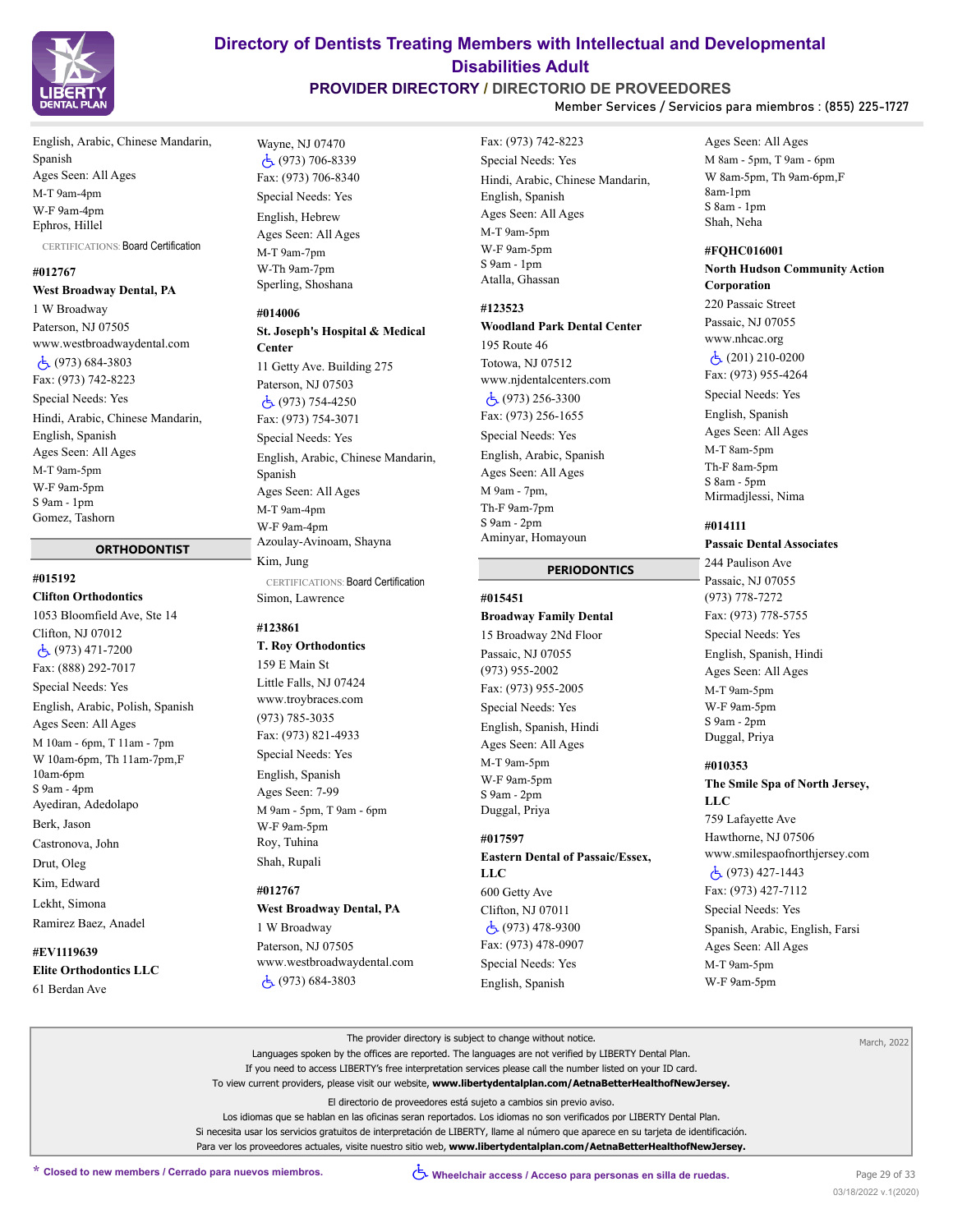

# **PROVIDER DIRECTORY / DIRECTORIO DE PROVEEDORES**

**Member Services / Servicios para miembros : (855) 225-1727**

#### Tsambazis, Peter

#### **PROSTHODONTICS**

#### **#123523**

**Woodland Park Dental Center** 195 Route 46 Totowa, NJ 07512 www.njdentalcenters.com (973) 256-3300 Fax: (973) 256-1655 Special Needs: Yes English, Arabic, Spanish Ages Seen: All Ages M 9am - 7pm, Th-F 9am-7pm S 9am - 2pm Lamanto, Aldo

# **SALEM COUNTY**

#### **DENTIST**

**#018176 Bagley Family & Cosmetic Dentistry** 508 Front Street Elmer, NJ 08318 www.bagleydentist.com (856) 358-2626 Fax: (856) 358-7767 Special Needs: Yes English Ages Seen: 4 to 99 M 8am - 5pm, T 9am - 7pm W 9am-6pm, Th 8am-6pm Bagley, Jacob

#### **#023158**

#### **Community Dental of Salem PC**

709 S Broadway, Ste C-11 Pennsville, NJ 08070 (856) 759-8973 Fax: (856) 759-8964 Special Needs: Yes English Ages Seen: All Ages M-T 9am-6pm W-Th 9am-6pm S 9am - 2pm Gambino, Lisa

# Prager, Glenn Prager, Todd Thurber, John Zimmer, Justin

**#EV1919262**

**Riverside Smiles, PC** 333 N Broadway Pennsville, NJ 08070 riversidesmilesnj.com  $\dot{c}$  (856) 299-0030 Fax: (000) 000-0000 Special Needs: Yes English, Spanish Ages Seen: 3-99 M-T 8am-4pm W-Th 8am-4pm Lamichane, Sara

#### **#FQHC013996**

**Southern Jersey Family Medical Centers, Inc.** 238 E Broadway Salem, NJ 08079 www.sjfmc.org (856) 935-7711 Fax: (856) 935-9123 Special Needs: Yes English, Spanish Ages Seen: All Ages M-T 8am-5pm W 8am-5pm, Maringanti, Renuka

 **ORAL SURGEON**

**#023158 Community Dental of Salem PC** 709 S Broadway, Ste C-11 Pennsville, NJ 08070 (856) 759-8973 Fax: (856) 759-8964 Special Needs: Yes English Ages Seen: All Ages M-T 9am-6pm W-Th 9am-6pm S 9am - 2pm Yoo, Hyon

# **SOMERSET COUNTY**

# **DENTIST**

# **#011855**

#### **21st Century Dentist Care, P.C.**

413 King George Rd, Ste 201 Basking Ridge, NJ 07920 www.21stcenturydentalcare.com (908) 604-5959 Fax: (908) 604-8822 Special Needs: Yes English, Russian, Spanish Ages Seen: All Ages

T 9am - 5pm Th-F 9am-5pm Friedman, Vitaly

### **#018517**

**All-Star Dental, LLC** 1543 Route 27 Ste 202 Somerset, NJ 08873 (732) 418-5000 Fax: (732) 418-5596

Special Needs: Yes English, Spanish, Hindi, Urdu Ages Seen: All Ages M 9am - 5pm, T 10am - 6pm W 9am-2pm, Th 10am-6pm,F 9am-12pm

### **#015964**

S 9am - 2pm Hussain, Syed\*

#### **Amaltas Dental and Implant Center**

209 E Union Ave Bound Brook, NJ 08805 www.amaltasdental.com

(732) 748-3384 Fax: (732) 748-3385

Special Needs: Yes English, Spanish, Hindi, Punjabi Ages Seen: All Ages M 9am - 6pm, T 9am - 6am W 9am-2pm, Th 9am-6pm,F 9am-2pm S 8am - 2pm Bindra, Atalinder Singh

#### **#014083**

# **Belbar Dental Associates**

812 Hamilton St Somerset, NJ 08873 www.smilespaofnorthjersey.com (732) 846-2494 Fax: (732) 846-9397 Special Needs: Yes English, Spanish Ages Seen: All Ages M-T 9am-5pm Th-F 9am-5pm Barrett, Andrea

# **#017499**

# **Michael S Mroczek DDS**

169 Morristown Rd Bernardsville, NJ 07924  $\dot{c}$  (908) 766-7765 Fax: (000) 000-0000 Special Needs: Yes English Ages Seen: All Ages M 2pm - 6pm, T 10am - 5pm Mroczek, Michael

# **ORTHODONTIST**

# **#013765**

**Family Orthodontics** 163 Washington Valley Rd Ste 106 Warren, NJ 07059 (732) 560-5988 Fax: (732) 563-6999 Special Needs: Yes English, Spanish, Indonesian Ages Seen: All Ages W 9am-6pm, Kandou, Herawati

#### **SUSSEX COUNTY**

#### **DENTIST**

### **#022546**

**Montague Dental LLC** 2A Myrtle Dr

Montague, NJ 07827 www.drduddy.com (973) 293-3404 Fax: (973) 293-7123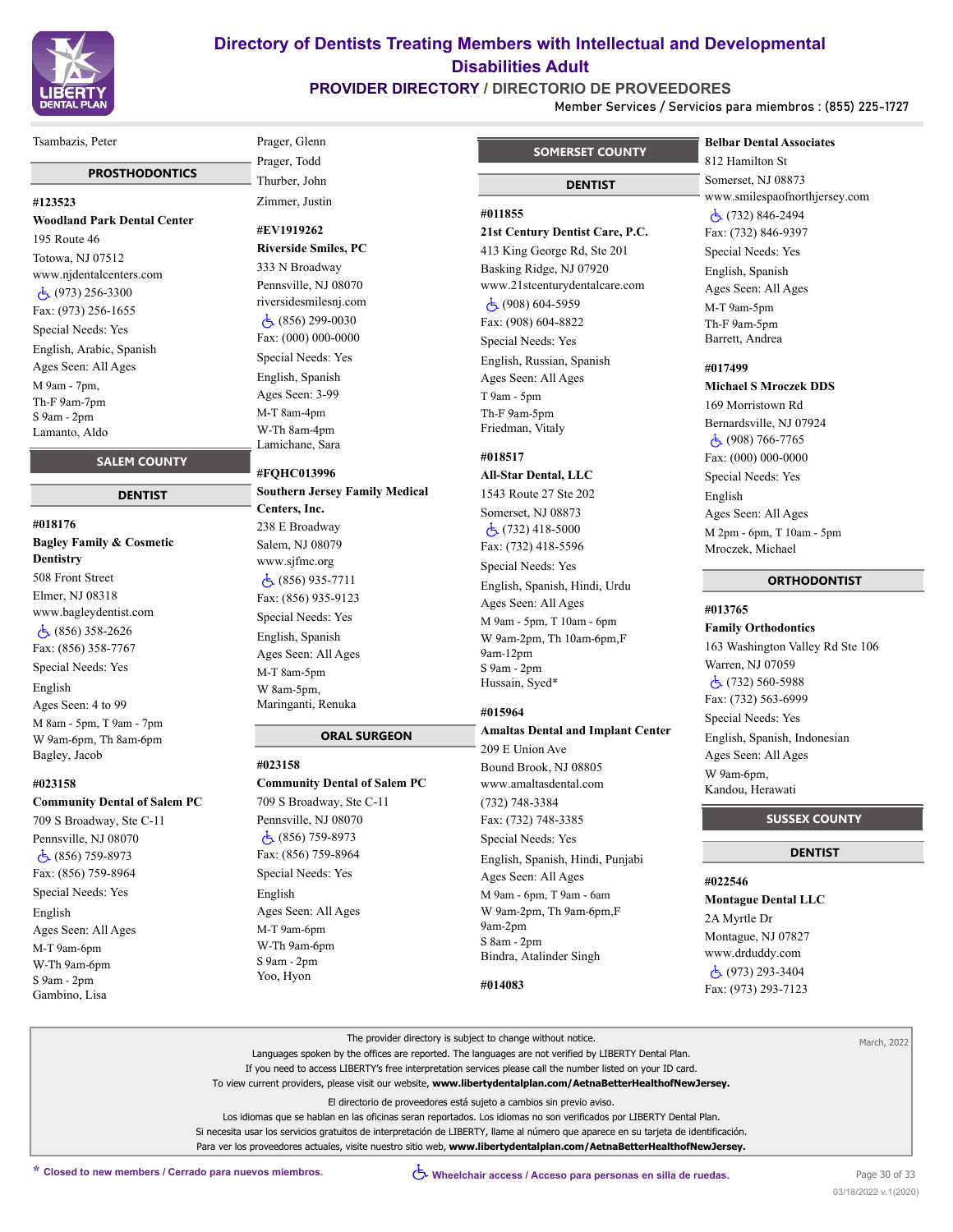

# **PROVIDER DIRECTORY / DIRECTORIO DE PROVEEDORES**

**Member Services / Servicios para miembros : (855) 225-1727**

Special Needs: Yes English, Spanish Ages Seen: 1-99 M 9am - 5pm, T 10am - 6pm W 10am-6pm, Th 8am-5pm S 8am - 2pm Duddy, Terrence Oshidar, Jamie Roth, Brian

# **#FQHC014662**

**Zufall Health Center, Inc** 238 Spring St Newton, NJ 07860

www.zufallhealth.org (973) 862-6650 Fax: (973) 862-6655 Special Needs: Yes English, Spanish Ages Seen: All Ages M-T 8am-4pm W-F 8am-4pm Amin, Unnati Ciora, Anda Danchenko, Katerina Lee, Stephanie Mirakian, Rosanne

### **PERIODONTICS**

**#FQHC014662 Zufall Health Center, Inc** 238 Spring St Newton, NJ 07860 www.zufallhealth.org  $\dot{c}$  (973) 862-6650 Fax: (973) 862-6655 Special Needs: Yes English, Spanish Ages Seen: All Ages M-T 8am-4pm W-F 8am-4pm Brunetti, Anna Scorziello, Thomas

# Stein, David

 **UNION COUNTY**

 **DENTIST**

# **#014102**

**American Dental Group** 14W Winfield Scott Plaza Elizabeth, NJ 07201 www.drduddy.com (908) 353-5400 Fax: (908) 353-7273 Special Needs: Yes English, Arabic, French, Spanish Ages Seen: 1-99 M-T 10am-4pm W-F 10am-4pm Issa, Milad

#### **#012401**

**B & K Family Dental LLC**

707 Elizabeth Ave Elizabeth, NJ 07201 (908) 354-1500 Fax: (908) 354-1502 Special Needs: Yes English, Spanish Ages Seen: All Ages M 10am - 6pm, T 11am - 6pm W-Th 12pm-6pm S 10am - 1pm Basin, Sergey Konstantinova, Svetlana

#### **#123602**

### **Columbia Dental of Elizabeth PA**

151 Jefferson Ave Elizabeth, NJ 07201 www.columbiadentalnj.com (908) 409-7300 Fax: (908) 409-5071 Special Needs: Yes English Ages Seen: 0-99 M-T 9am-5pm W-F 9am-5pm

S 8am - 3pm Thind, Navleen

# **#123601**

**Community Smiles of Elizabeth PA** 1100 N. Broad St. Hillside, NJ 07205 www.communitysmilesnj.com

 (908) 409-7100 Fax: (908) 409-5300 Special Needs: Yes English Ages Seen: 1-99 M-T 9am-5pm W-F 9am-5pm S 8am - 3pm Thind, Navleen

# **#014042**

**Dental Health Associates. P.A.**

200 W. 2Nd St, Unit 109 Plainfield, NJ 07060 (908) 755-3030 Fax: (908) 755-2755 Special Needs: Yes English, Spanish, Hindi Ages Seen: All Ages M-T 8am-5pm W-F 8am-5pm Anshu, Nidhi Robinson, Kheri Vagisha, Khushboo

### **#017615**

#### **Eastern Dental of Union, LLC**

2115 Route 22 West Union, NJ 07083 (908) 964-5406 Fax: (908) 964-7298 Special Needs: Yes English Ages Seen: All Ages M-T 9am-6pm W-Th 9am-6pm S 8am - 1pm Fischer, Andrew Grober, Stephen

Singh, Ramnik

# **#013905**

# **Elizabeth Smiline Dental LLC** 1206 E. Grand St Elizabeth, NJ 07201

 $\overline{5}$  (908) 351-4860 Fax: (908) 351-4865 Special Needs: Yes English, Spanish, Hindi Ages Seen: 1-99 M 10pm - 5pm, W 10pm-5pm, Th 10am-5pm,F 10pm-5pm Polavarapu, Usha Ramakrishnan, Pradeep Sharma, Abhishek

#### **#015963**

# **Family Dental Practice of New Jersey, LLC**

560 Newark Ave, 2Nd Floor Elizabeth, NJ 07208 www.familydentalpracticenj.com  $\dot{c}$ , (908) 355-7800 Fax: (908) 355-7808 Special Needs: Yes English, Spanish, Creoles and Pidgins English-based(other) Ages Seen: All Ages M-T 10am-6pm W 10am-6pm, Th 10pm-6pm,F 10am-6pm Osuala, Rene

#### **#013380**

#### **Guy Elliot Robinson, DDS**

149 Jefferson Ave Elizabeth, NJ 07201 (908) 352-4314 Fax: (908) 352-3530 Special Needs: Yes Spanish, English, French Ages Seen: All Ages M 9am - 5pm, T 9am - 6pm Th-F 9am-6pm S 8am - 1pm Robinson, Guy

### **#FQHC013737**

**Neighborhood Health Center-Elizabeth** 184 1St St Elizabeth, NJ 07206 www.nhscnj.org (908) 355-4459 Fax: (908) 355-2324 Special Needs: Yes English, Spanish, Hindi Ages Seen: All Ages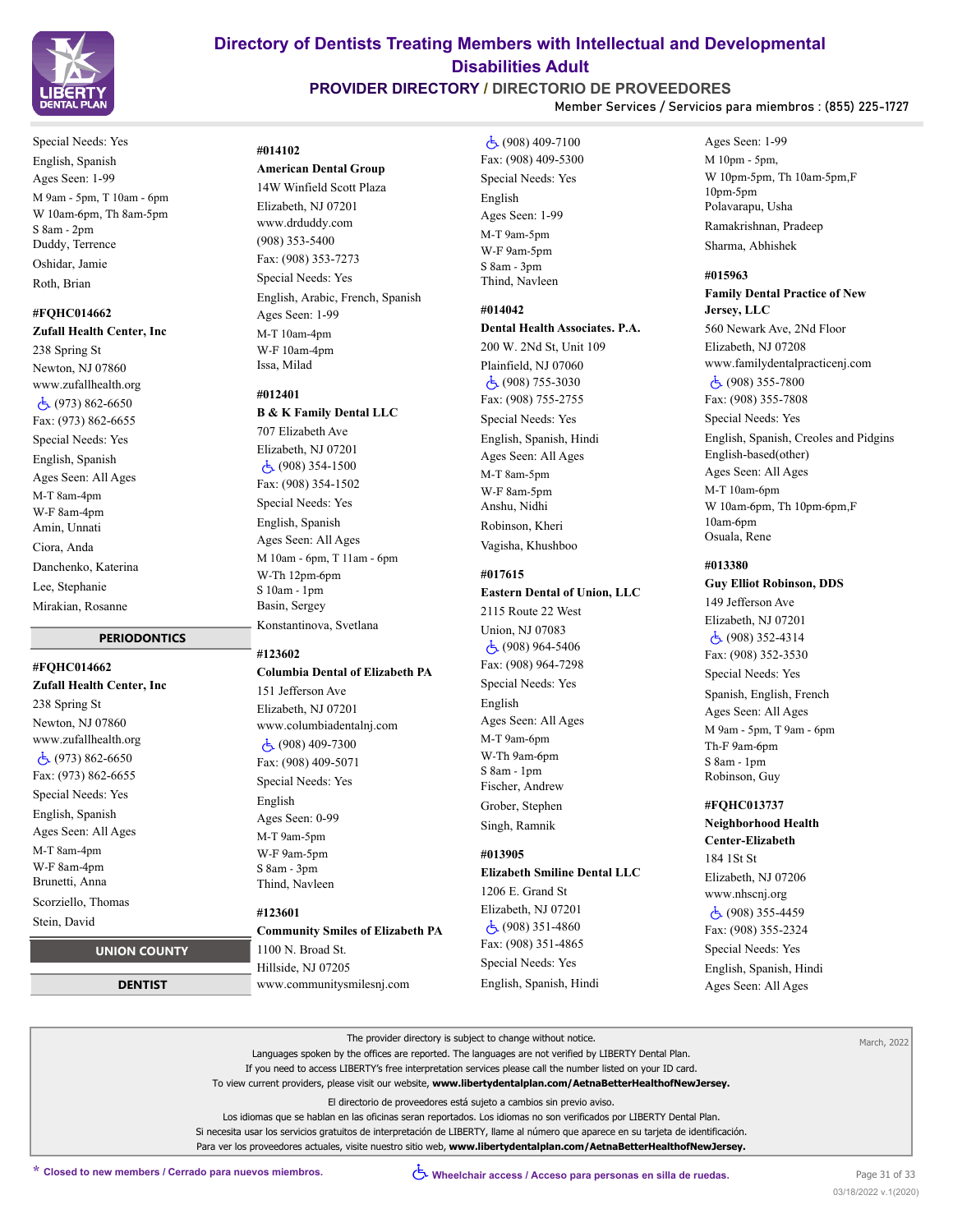

M-T 8am-5pm W 8am-5pm, Th 8am-6pm,F 8am-5pm Burdea, Haigui Stephenson-Buffong, Jeannine

### **#FQHC013736 Neighborhood Health**

**Center-Plainfield** 1700-58 Myrtle Ave Plainfield, NJ 07063 www.nhscnj.org (908) 753-6401 Fax: (908) 561-2343 Special Needs: Yes English, Spanish, Creoles and Pidgins English-based(other), Hindi Ages Seen: All Ages M 8am - 5pm, T 8am - 6pm W-F 8am-5pm S 9am - 2pm Burdea, Haigui Emekekwue, Nneka Kaushik, Tulika Murray-Sobers, Margaret Stephenson-Buffong, Jeannine Sundaresan, Damayanthy

#### **#123795**

**Sonrisa Dental Spa LLC** 915 Elizabeth Ave. Elizabeth, NJ 07201 www.njdentalcenters.com (908) 325-9666 Fax: (000) 000-0000 Special Needs: Yes English, Arabic, Spanish Ages Seen: 0-99 M-T 9am-7pm W-F 9am-7pm S 9am - 2pm Eldin, Khaled

CERTIFICATIONS: Intravenous Sedation

#### **#013864**

**Unique Family Dentistry** 315 Elmora Ave Ste 104 Elizabeth, NJ 07208 (908) 965-1212 Fax: (908) 965-2242

Special Needs: Yes Persian, English, Farsi, Polish, Spanish Ages Seen: All Ages M-T 10am-6pm W 10am-6pm, Th 10am-7pm,F 10am-6pm S 8am - 4pm Ghaffari, Rokhsareh

### **#013942**

# **Unique Family Dentistry** 223 S. Wood Ave Linden, NJ 07036 (908) 862-1616 Fax: (908) 862-4555 Special Needs: Yes English, Farsi, Persian, Polish, Spanish Ages Seen: All Ages M 9am - 6pm, T 10am - 6pm Ghaffari, Rokhsareh

#### **ORAL SURGEON**

#### **#017615**

**Eastern Dental of Union, LLC** 2115 Route 22 West Union, NJ 07083 (908) 964-5406 Fax: (908) 964-7298 Special Needs: Yes English Ages Seen: All Ages M-T 9am-6pm W-Th 9am-6pm S 8am - 1pm Ferretti, Alan

#### **ORTHODONTIST**

**#014259 Childsmiles, PA** 65 Jefferson Ave Elizabeth, NJ 07201 www.childsmiles.com (908) 469-9100 Fax: (877) 861-4905 Special Needs: Yes English, Spanish, Portuguese Ages Seen: All Ages

M-T 9am-6pm

S 8am - 2pm Chen, Tiffany\* Do, Hong-Hoa\* Kahn, Cassandra\* Kim, Elizabeth\* Modi Shah, Bansari\* Skolnick, Michael\* Wu, Lihsin\*

**Directory of Dentists Treating Members with Intellectual and Developmental Disabilities Adult PROVIDER DIRECTORY / DIRECTORIO DE PROVEEDORES**

W-Th 9am-6pm

#### **PERIODONTICS**

#### **#017615**

**Eastern Dental of Union, LLC** 2115 Route 22 West Union, NJ 07083 (908) 964-5406 Fax: (908) 964-7298 Special Needs: Yes English Ages Seen: All Ages M-T 9am-6pm W-Th 9am-6pm S 8am - 1pm Shah, Neha

#### **WARREN COUNTY**

#### **DENTIST**

#### **#017933**

**Adaptive Dental Associates, LLC** 755 Memorial Pkwy, Ste 301 Phillipsburg, NJ 08865 www.adaptivedental.com (908) 847-4498 Fax: (908) 847-0767 Special Needs: Yes English, Spanish Ages Seen: All Ages M 9am - 6pm, T 7am - 4pm W-Th 9am-6pm Dilger, Mary\* Hunt, Melanie\*

# **#014037 Dental Health Associates. P.A.** 320 S. Main St Phillipsburg, NJ 08865 (908) 454-9800

Fax: (908) 454-1351 Special Needs: Yes English, Korean, French, Hindi Ages Seen: All Ages M-T 7am-4pm W-Th 7am-4pm Robinson, Kheri

#### **#FQHC013710**

**Member Services / Servicios para miembros : (855) 225-1727**

**Zufall Health Center, Inc** 117 Seber Rd Unit 5 Hackettstown, NJ 07840 www.zufallhealth.org (908) 452-5366 Fax: (908) 850-7616 Special Needs: Yes English, Spanish Ages Seen: All Ages M-T 9am-5pm W-F 9am-5pm DiMarco, Zoey Kaimulayil, Aparna Mathew, Jaine Rappoport, Howard Sarath, Hemamalini

#### **PERIODONTICS**

# **#FQHC013710 Zufall Health Center, Inc** 117 Seber Rd Unit 5 Hackettstown, NJ 07840 www.zufallhealth.org (908) 452-5366 Fax: (908) 850-7616 Special Needs: Yes English, Spanish Ages Seen: All Ages M-T 9am-5pm W-F 9am-5pm Brunetti, Anna Scorziello, Thomas Stein, David